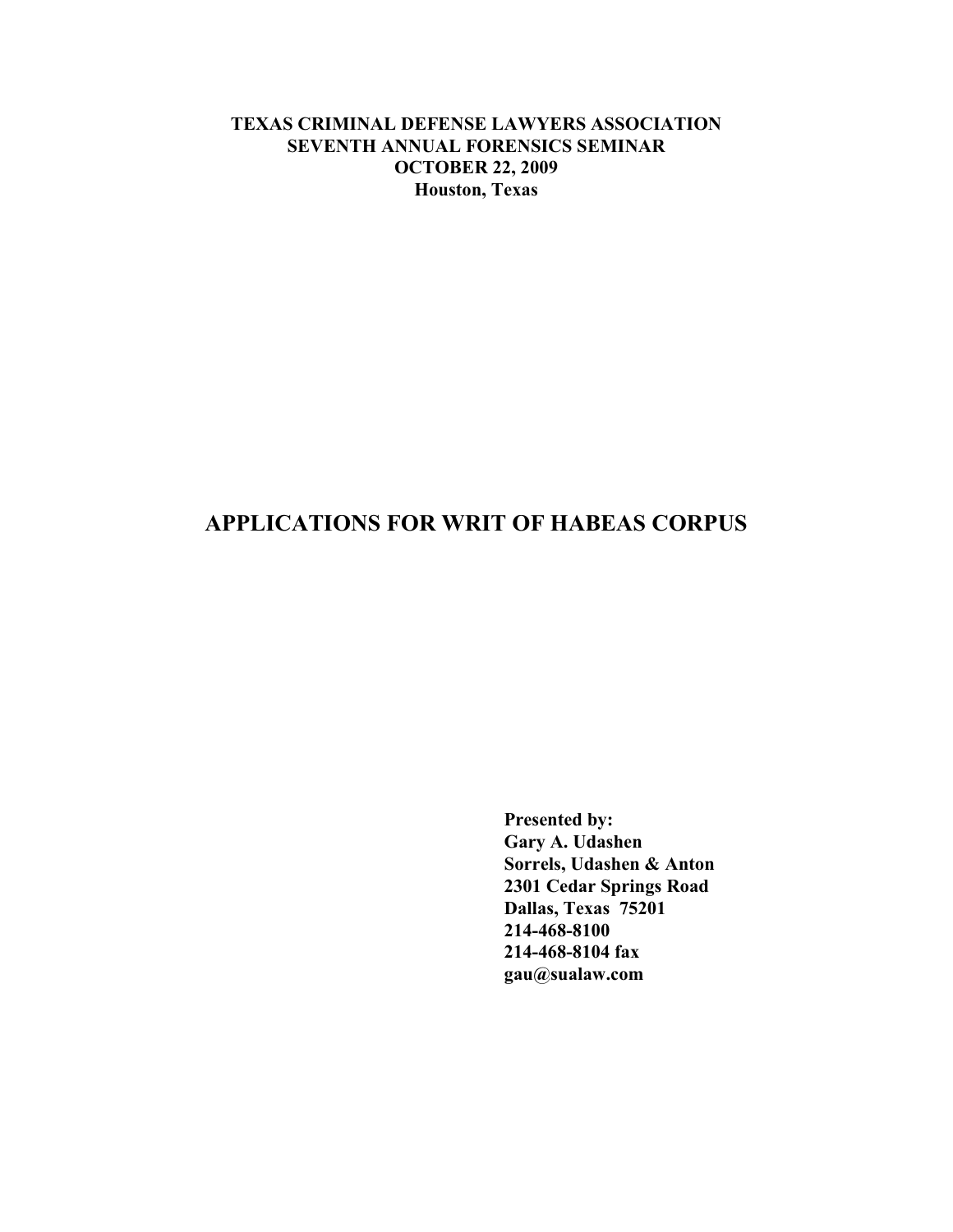**GARY A. UDASHEN Sorrels, Udashen & Anton 2301 Cedar Springs Road Suite 400 Dallas, Texas 75201 www.sualaw.com 214-468-8100 Fax: 214-468-8104 gau@sualaw.com www.sualaw.com**

#### **BIOGRAPHICAL INFORMATION**

#### **EDUCATION**

B.S. with Honors, The University of Texas at Austin, 1977 J.D., Southern Methodist University, 1980

#### **PROFESSIONAL ACTIVITIES**

State Bar of Texas (Member, Criminal Law Section, Appellate Section); Dallas Bar Association;Fellow, Dallas Bar Association; Texas Criminal Defense Lawyers Association, Board Member; National Association of Criminal Defense Lawyers; Dallas County Criminal Defense Lawyers Association; Dallas Inn of Courts, LVI; Board Certified, Criminal Law, Texas Board of Legal Specialization; Instructor, Trial Tactics, S.M.U. School of Law, 1992, Innocence Project of Texas, Board Member; Texas Criminal Justice Integrity Unit, Member.

### **LAW RELATED PUBLICATIONS, ACADEMIC APPOINTMENTS AND HONORS:**

Features Article Editor, Voice for the Defense, 1993-2000 Author/Speaker: Advanced Criminal Law Course, 1989, 1994, 1995, 2003, 2006; 2009 Author/Speaker: Criminal Defense Lawyers Project Seminars, Dallas Bar Association Seminars, Texas Criminal Defense Lawyers Seminars, Center for American and International Law Seminars, 1988-2009 Author: Various articles in Voice for the Defense, 1987-2005 Author: S.M.U. Law Journal, Annual Survey of Texas Law; 1991, 1993, 1994, 1995, 1998 Criminal Law Expert - Texas Lawyer Magazine Podcasts, 2006-2009 Texas Monthly Super Lawyer - Criminal Law, 2003-2009 Best Lawyers in America in Appellate Law, White Collar Criminal Defense and Non-White Collar Criminal Defense, 2006-2009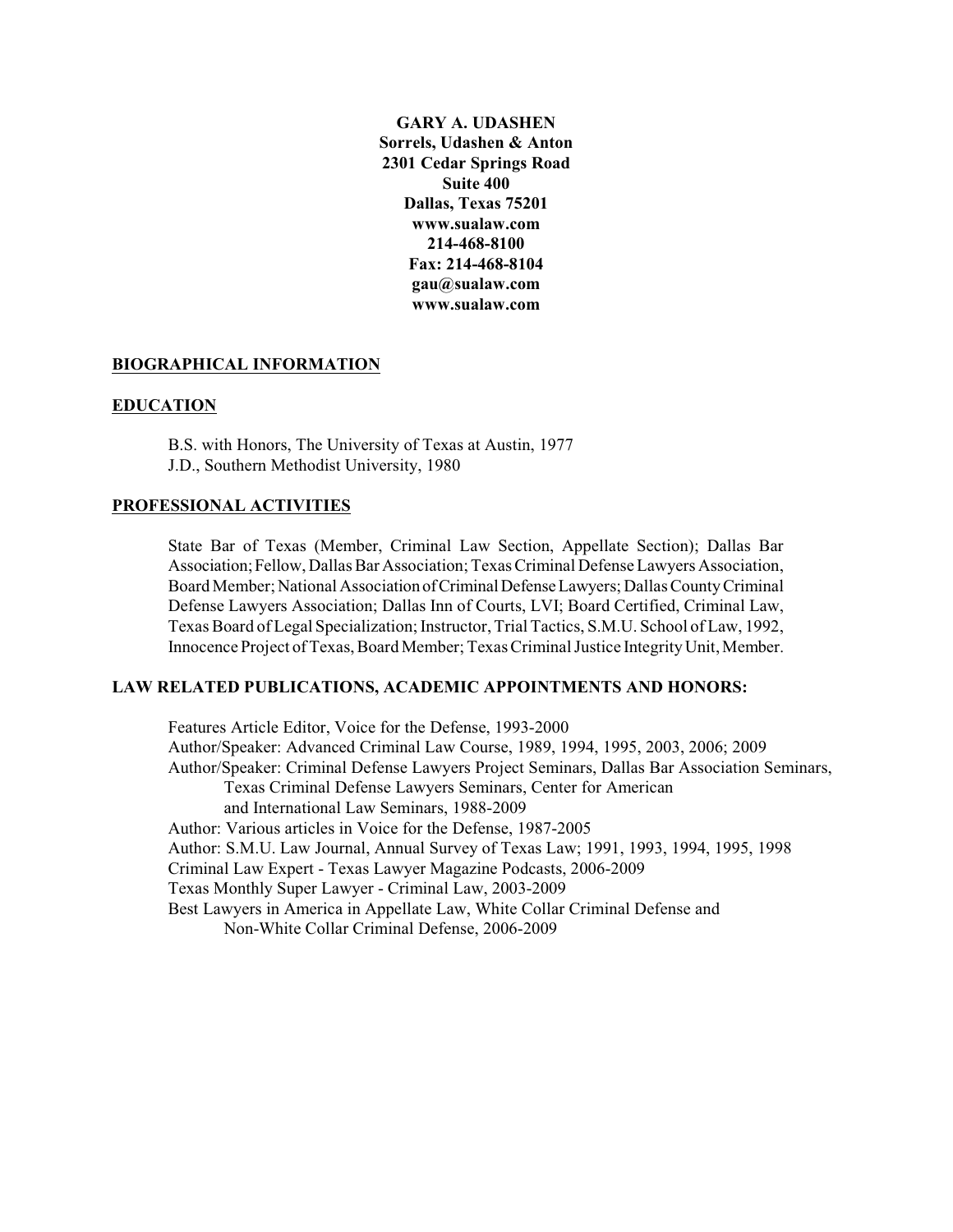# **TABLE OF CONTENTS**

| I.   |    |                                               |
|------|----|-----------------------------------------------|
| II.  |    |                                               |
| III. |    |                                               |
| IV.  |    |                                               |
| V.   |    |                                               |
| VI.  |    |                                               |
|      | a. |                                               |
|      | b. |                                               |
|      | c. | New Evidence Establishing Actual Innocence 34 |
|      | d. |                                               |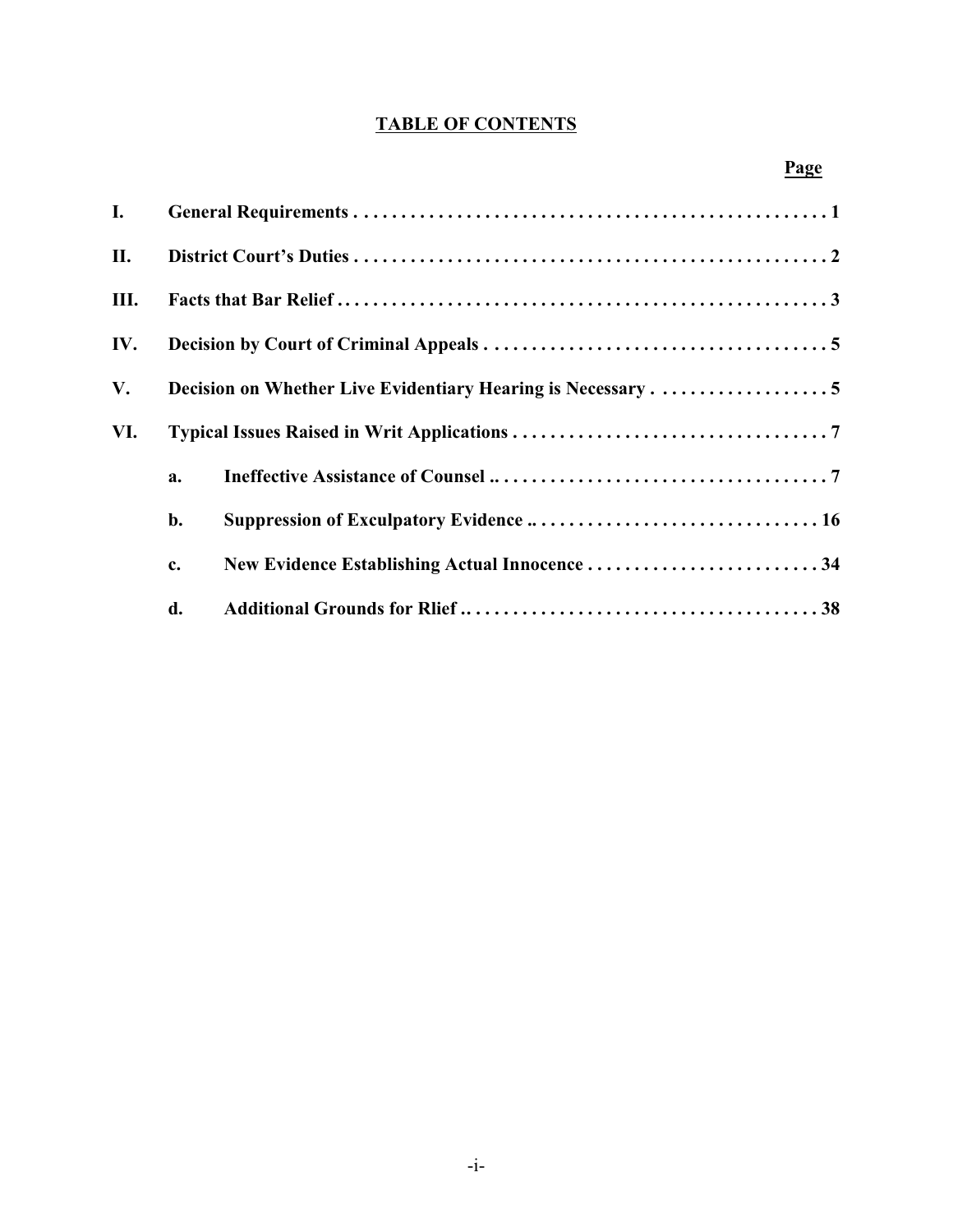## **APPLICATIONS FOR WRIT OF HABEAS CORPUS**

#### **I. General Requirements**

Art. 11.07 governs writ applications on non-death penalty cases. Art. 11.071 applies to writs on death penalty cases. In order to obtain relief on an Application for Writ of Habeas Corpus, the following requirements must be met:

- a. Non-Death Cases: The Application must seek relief from a felony judgment imposing a penalty other than death. 11.07, Sec. 1. Death Cases: Entitled to competent court appointed counsel. Counsel appointed immediately after conviction. 11.071, Sec. 1. Writ application must be filed within 180 days from appointment of counsel or not later than the 45th day after the date the state's brief is filed on direct appeal, whichever date is later. May receive one 90 day extension. 11.071, Sec. 4(a) and (b).
- b. The underlying case must be a final conviction (not probation and not on appeal), 11.07, Sec. 3, *Ex parte Johnson*, 12 S.W.3d 472 (Tex. Crim. App. 2000).
- c. Must raise constitutional or fundamental errors. *Ex parte Graves*, 70 S.W.3d 103 (Tex. Crim. App. 2002). Relief not available by way of habeas corpus for violations of procedural statutes. *Ex parte McCain*, 67 S.W.3d 204 (Tex. Crim. App. 2002).
- d. Must challenge the applicant's conviction or sentence and not conditions of confinement. *Ex parte Reyes*, 209 S.W.3d 126 (Tex. Crim. App. 2006); Cannot be used to seek relief from violations of procedural statutes. *McCain v. State*, 67 S.W.3d 204 (Tex. Crim. App. 2002).
- e. Must allege some form of confinement. "Confinement means confinement for any offense or any collateral consequences resulting from the conviction that is the basis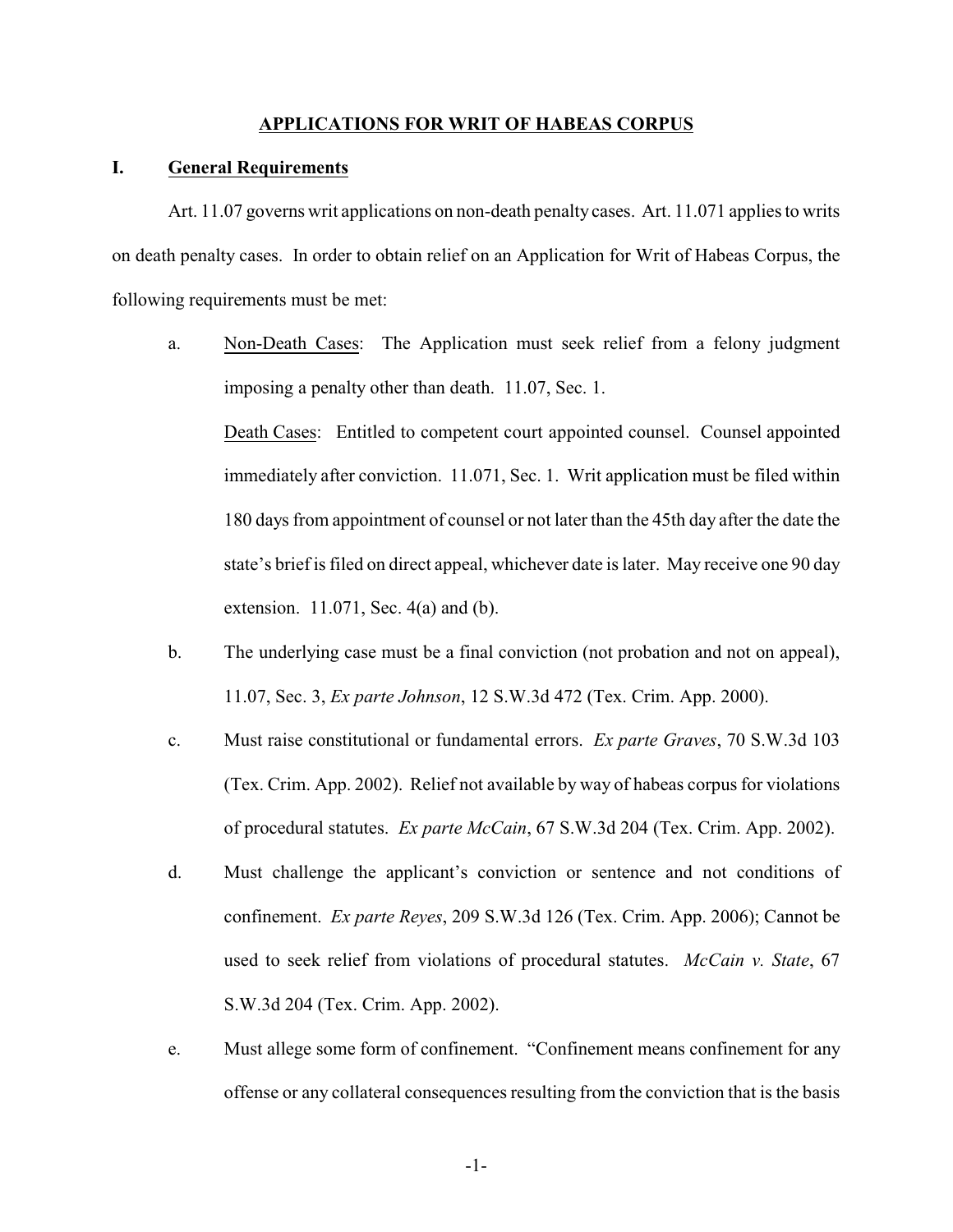of the instant habeas corpus." 11.07, Sec. 3(c). Parole is considered restraint that allows habeas writ. *Ex parte Elliot*, 746 S.W.2d 762 (Tex. Crim. App. 1988).

- f. Application must be filed with the District Clerk of the county of conviction. Art. 11.07, Sec. 3(b); 11.071, Sec. 4(a).
- g. An applicant must plead and prove facts which entitle him to relief and must prove his claim by a preponderance of the evidence. *Ex parte Rains*, 555 S.W.2d 478 (Tex. Crim. App. 1976).
- h. Must use the form prepared by the Court of Criminal Appeals in an 11.07 writ. Must set out clams on the form. Attaching memorandum with claims set out is insufficient. *Ex parte Blacklock*, 191 S.W.3d 718 (Tex. Crim. App. 2006).

## **II. District Court's Duties**

- a. State has 15 days after service of Application to file answer. 11.07, Sec. 3(b). On death penalty case, the state has 120 days to file an answer. 11.071, Sec. 7(a).
- b. "Within 20 days of the expiration of time for state to answer, it shall be duty of the convicting court to decide whether there are controverted, previously unresolved facts material to the legality of the applicant's confinement." 11.07, Sec. 3(c); 11.071, Sec. 8(a).
- c. "If convicting court decides there are controverted, previouslyunresolved factswhich are material to the legality of the applicant's confinement, it shall enter an order within 20 days of the expiration of the time allowed for the state to reply, designating the issues to be resolved."  $11.07$ , Sec.  $3(d)$ .  $11.071$ , Sec.  $8(a)$ ,  $9(a)$ . Once this order is entered, the trial court should resolve the issues. *McCreev. Hampton*, 824 S.W.2d 578 (Tex. Crim. App. 1992). The designation of issues suspends the time limits set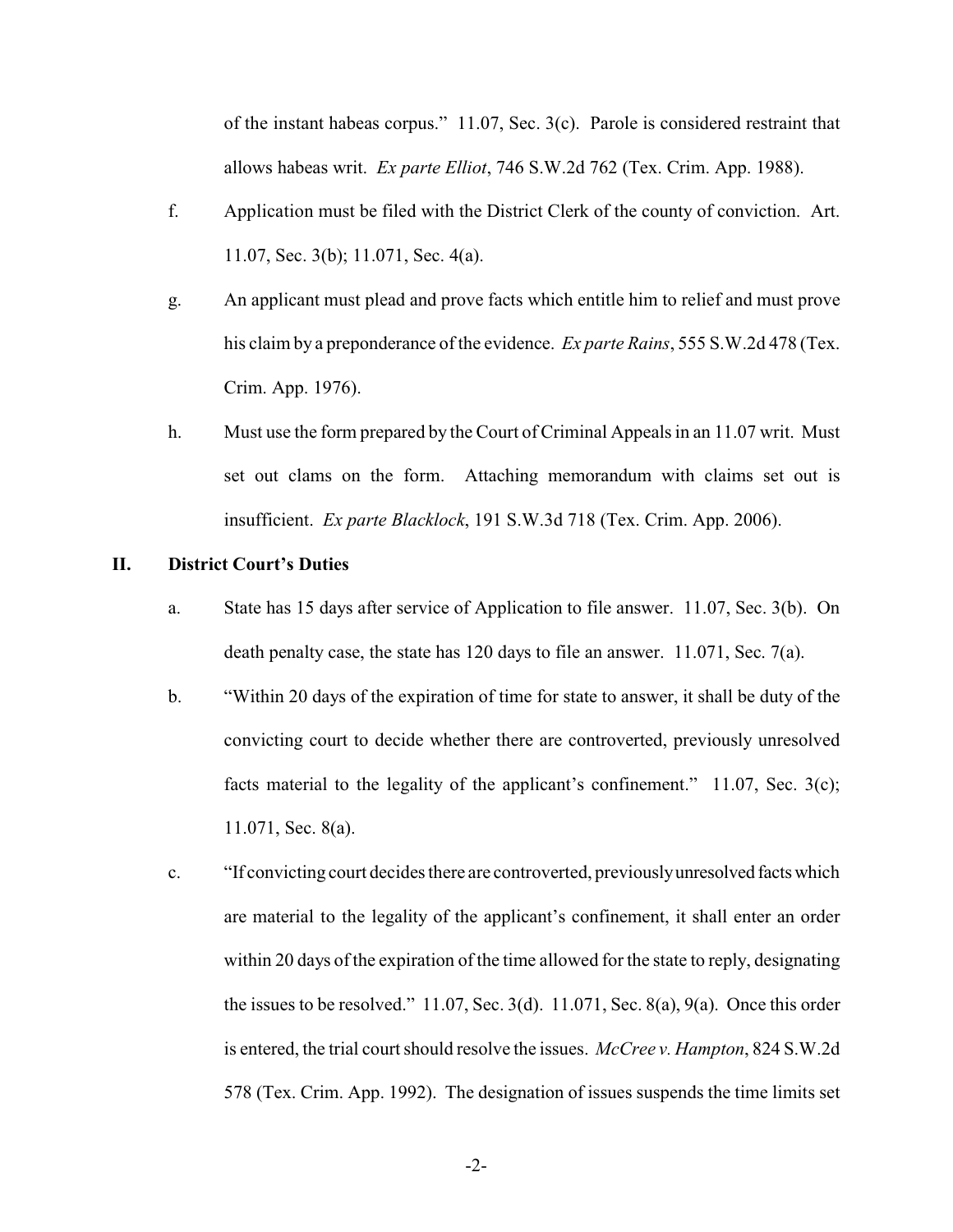out in 11.07. *McCree*, *supra.* There is no particular form for this order. It is sufficient if the Court simply states "The Court finds there are controverted, previously unresolved facts material to the legality of applicant's confinement, *i.e.*, whether he received ineffective assistance of counsel. These issues shall be resolved by affidavits and an evidentiary hearing." In a death penalty case, there are time limits for the court to hold a hearing and resolve the issues. 11.071, Sec. 9.

- d. "To resolve those issues, the court may order affidavits, depositions, interrogatories, additional forensic testing, and hearings, as well as using personal recollection. 11.07, Sec. 3(d); 11.071, Sec. 9(a).
- e. "If convicting court decides there are no such issues, the clerk shall immediately transmit to the Court of Criminal Appeals a copy of the application, any answers filed, and a certificate reciting the date upon which that finding was made. 11.07, Sec. 3(c); in death penalty case if court determines there are no controverted issues, the parties shall file proposed findings on a date not later than 30 days. District court must enter findings within 15 days of the date of filing proposed findings. 11.071, Sec. 8(b) and (c).
- f. District court issues Findings of Fact and Conclusions of Law which are transmitted to the Court of Criminal Appeals. 11.07, Sec. 3(d); 11.071, Sec. 8.

## **III. Facts that Bar Relief**

- a. If issue could have been raised on direct appeal, relief will not be granted on a habeas application. *Ex parte Cruzata*, 220 S.W.3d 518 (Tex. Crim. App. 2007).
- b. Normally, an application for writ of habeas corpus should not raise matters that have been decided on direct appeal. *Ex parte Schuessler*, 846 S.W.2d 850 (Tex. Crim.

-3-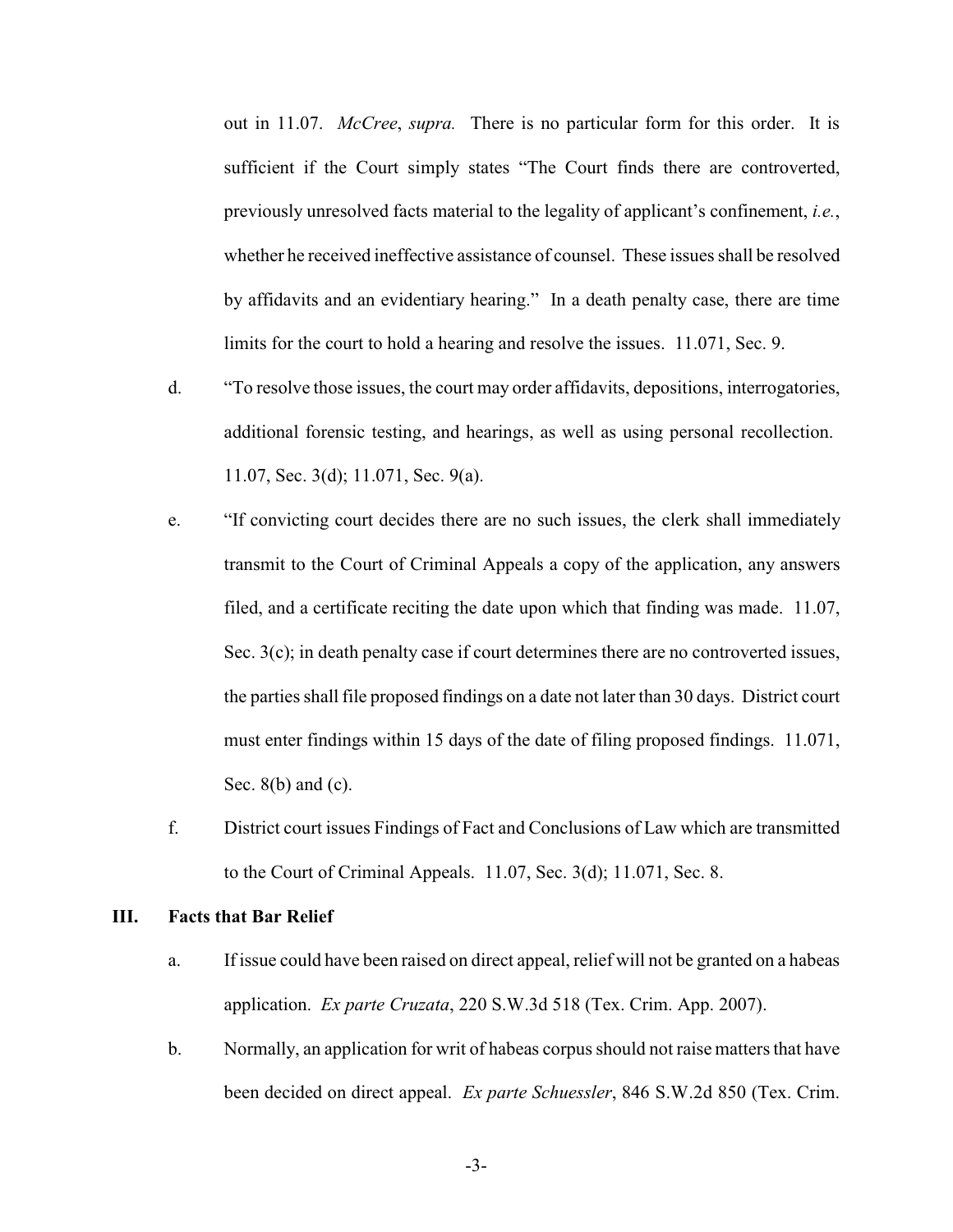App. 1993).

- c. Subsequent Writs. Court cannot consider merits or grant relief if a subsequent writ isfiled after final disposition of an initial application challenging the same conviction unless the application contains sufficient specific facts establishing that:
	- 1. the current claims and issues have not been and could not have been presented previously in an original application or in a previously considered application filed under this article because the factual or legal basis for the claimwas unavailable on the date the applicant filed the previous application. 11.07, Sec. 4(a)(1).
	- 2. by a preponderance of the evidence, but for a violation of the U. S. Constitution, no rational juror could have found the applicant guilty beyond a reasonable doubt.  $11.07$ , Sec.  $4(a)(2)$ .
- d. If ineffective assistance of counsel raised and rejected on direct appeal because record is not adequately developed, it may be relitigated on habeas corpus. *Ex parte Torres*, 943 S.W.2d 469 (Tex. Crim. App. 1997).
- e. Fourth Amendment violations are generally not cognizable on a writ. In *Ex parte Kirby*, 492 S.W.2d 579 (Tex. Crim. App. 1973), the court held that the failure to raise the question of sufficiency of an affidavit for a search warrant on direct appeal was tantamount to an abandonment of that claim and would not be considered for the first time on a writ. An applicant can still raise ineffective assistance of counsel based on the failure of the attorney to challenge an illegal search.
- f. TheCourt of Criminal Appeals has ruled that a claim of insufficiency of the evidence cannot be raised on a writ of habeas corpus. *Ex parte Easter*, 615 S.W.2d 719 (Tex.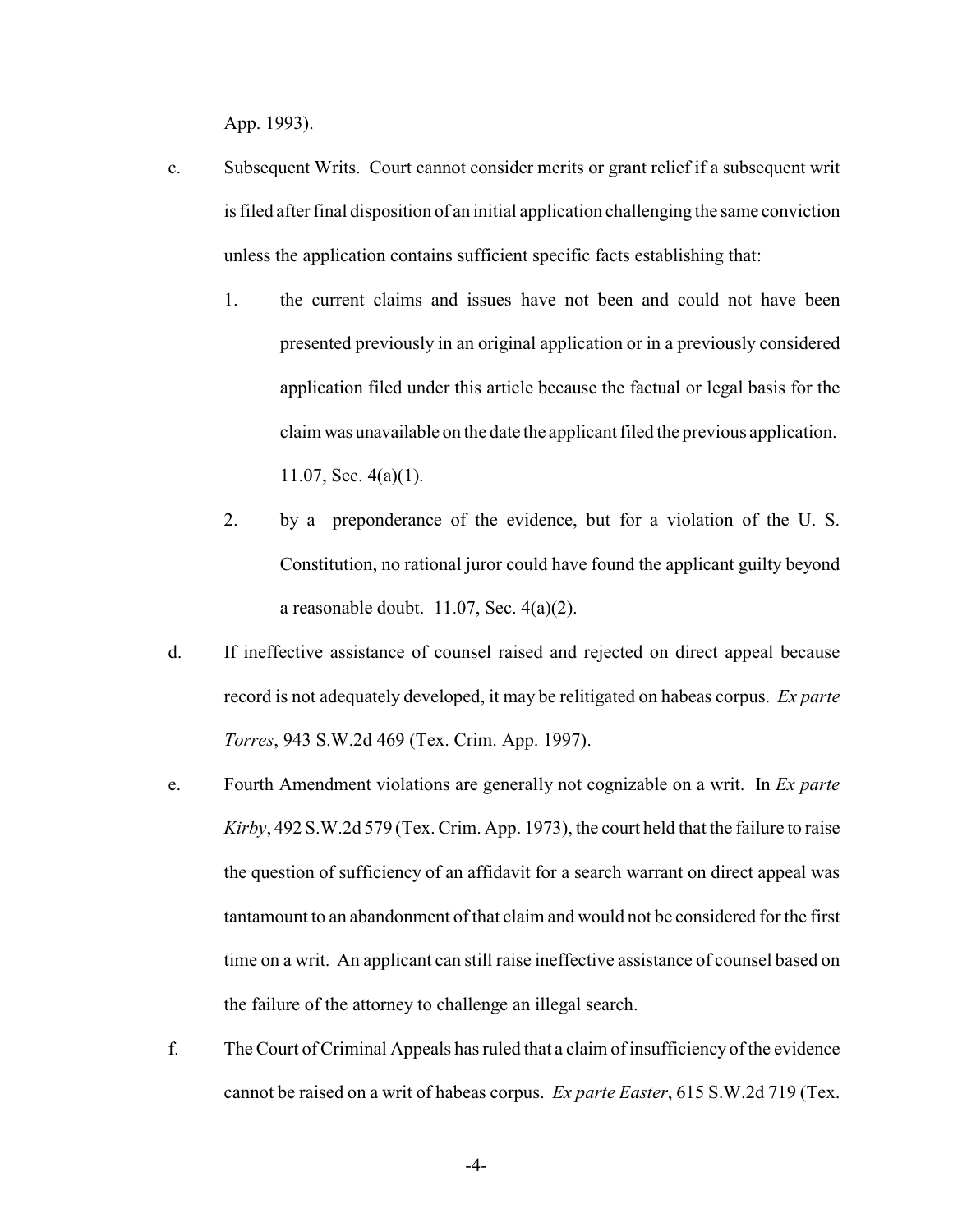Crim. App. 1981). This is the type of claim that can be raised on direct appeal. A claim of no evidence can be raised on a writ application. *Ex parte Perales*, 215 S.W.3d 418 (Tex. Crim. App. 2007).

## **IV. Decision By Court of Criminal Appeals**

- a. Court of Criminal Appeals may grant or deny relief based on findings and conclusions of trial court. 11.07, Sec. 5; 11.071, Sec. 11. The trial court cannot grant or deny relief. Rather, the trial court makes factual findings and recommends to the Court of Criminal Appeals that the application be granted or denied. *Ex parte Williams*, 561 S.W.2d 1 (Tex. Crim. App. 1978). Trial judge is original factfinder but Court of Criminal Appeals is ultimate factfinder. *Ex parte Reed*, 271 S.W.3d 698, 727 (Tex. Crim. App. 2008)
- b. The Court of Criminal Appeals is not bound by the findings, conclusions or recommendations of a trial court. However, because the trial court is in a better position to make determinations of credibility, the Court of Criminal Appeals should defer to those findings if they are supported by the record. *Ex parte Thompson*, 153 S.W.3d 416 (Tex. Crim. App. 2005); *Ex parte Bates*, 640 S.W.2d 894, 898 (Tex. Crim. App. 1982); *Ex parte Turner*, 545 S.W.2d 470, 473 (Tex. Crim. App. 1977).
- c. The Court of Criminal Appeals defers to the factual findings of the trial judge even when those findings are based on affidavits rather than live testimony. *Manzi v. State*, 88 S.W.3d 240 (Tex. Crim. App. 2002).

## **V. Decision on Whether Live Evidentiary Hearing is Necessary**

11.07 gives the trial court leeway on how evidence is gathered on a writ application. On some issues, affidavits may be sufficient. However, on issues that involve a judgment concerning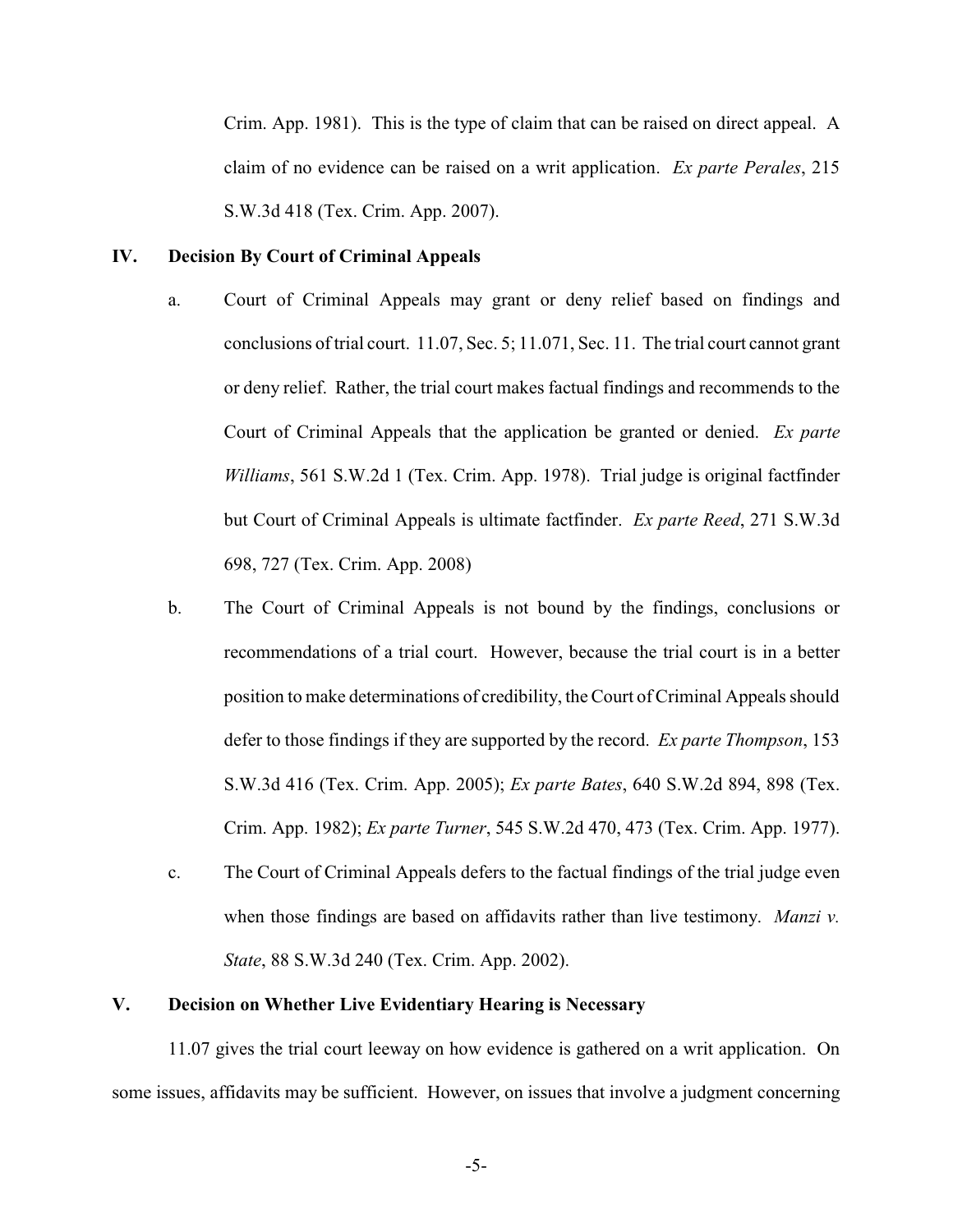credibility, a live evidentiary hearing is preferable. On some occasions, the Court of Criminal Appeals will order the trial court to conduct a live hearing. *See*, *Ex parte Brown*, 205 S.W.3d 538 (Tex. Crim. App. 2006) (Court of Criminal Appeals remanded for a live hearing). A good example of the necessity for a hearing is *Ex parte Thompson*, 153 S.W.3d 416 (Tex. Crim. App. 2005). In *Thompson*, the trial court heard testimony from the alleged victim of a sexual assault recanting the testimony she gave as a child. The trial court heard the testimony and concluded that the recantation was credible and the Court of Criminal Appeals deferred to this fact finding.

Claims of ineffective assistance of counsel frequently require an evidentiary hearing. Where there is a dispute between the client and attorney over what occurred, the trial court is required to make a credibility determination that can best be made after a live hearing.

*Gallego v. United States*, 174 F.3d 1196 (11th Cir. 1999) is particularly instructive on the question of judging credibility when counsel and the client disagree on factual questions. The issue in *Gallego* whether the defendant's counsel rendered ineffective assistance of counsel. In *Gallego*, the Court stated:

It is perfectly legitimate for the district court to find, based on all the evidence in the record, that a defendant's testimony about his participation in a drug scheme is not credible. The magistrate judge here, however, based the decision on the fact that the defendant's allegations were unsubstantiated and incorrectlyfound as a matter of law that defendant could not carry his burden without presenting some evidence in addition to his own word, which is contrary to that of counsel's. The magistrate says nothing about the internal consistency of the defendant's testimony, or his candor or demeanor on the stand. Indeed, the magistrate does not even state simply why the defendant's lawyer is the more credible witness in this case. There is nothing in the report to indicate the magistrate weighed defendant's credibility. Compare *United States v. Camacho*, 49 F.3d 349 (11th Cir. 1994) (court made specific findings of fact after an evidentiary hearing regarding defendant's credibility), *cert. denied*, 514 U.S. 1090, 115 S.Ct. 1810, 131 L.Ed.2d 735 (1995). The fact that defendant's testimony is uncorroborated is not enough standing alone to support a credibility finding. Counsel's testimony was also unsubstantiated by other evidence.

While we appreciate the concerns enunciated in *Underwood*, we cannot adopt a per se "credit counsel in case of conflict rule," which allows that in any case where the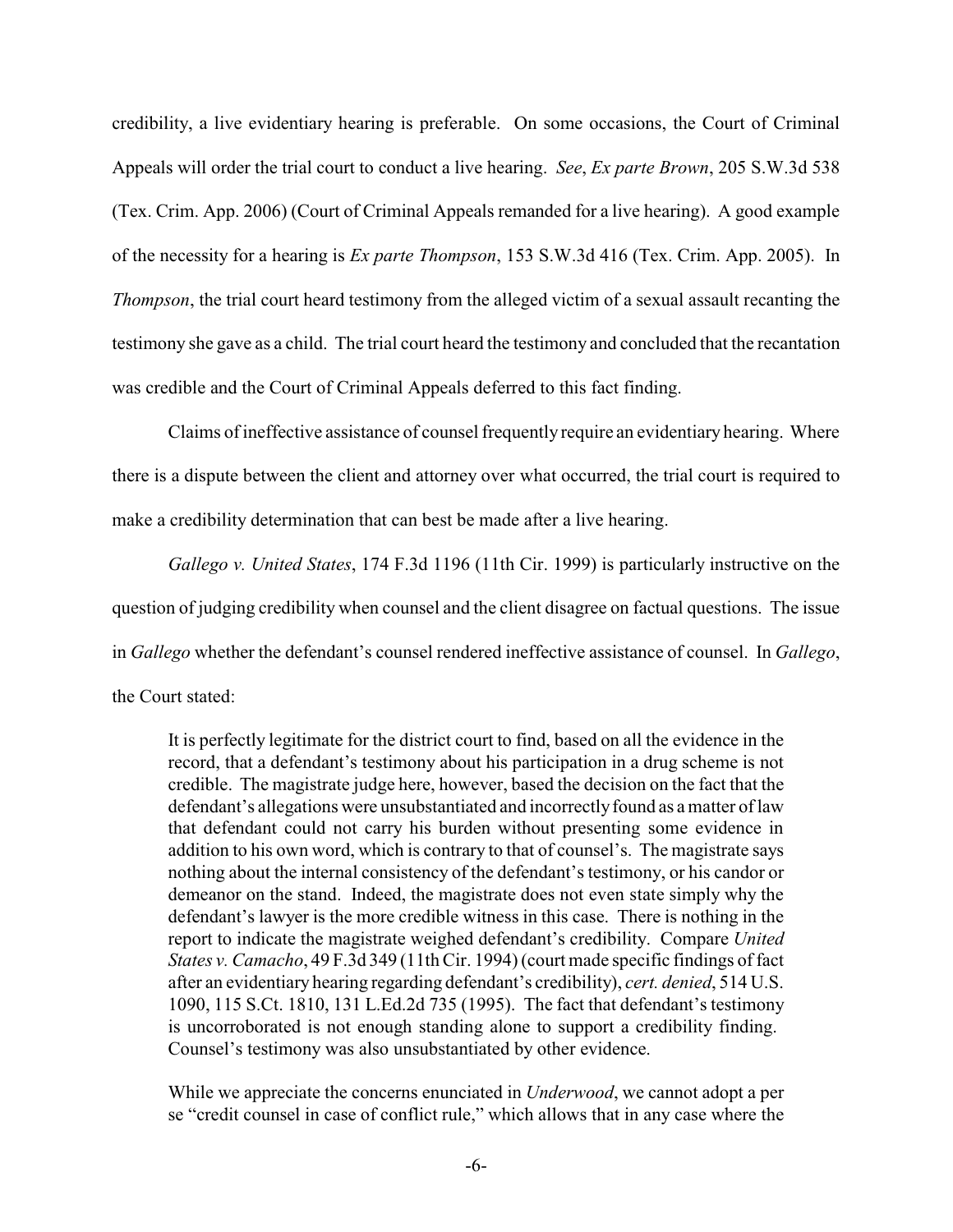issues comes down to the "bare bones testimony" of the defendant against the contradictory testimony of counsel, defendant is going to lose every time. We therefore remand for a new evidentiary hearing.

*Id*. at 1198-99.

## **VI. Typical Issues Raised in Writ Applications**

The three most common issues raised in writ applications are ineffective assistance of

counsel, suppression of exculpatory evidence and new evidence establishing actual innocence. The

vast majority of meritorious writs will fall within one of these categories.

## **a. Ineffective Assistance of Counsel**

## Introduction

The right to be represented by counsel is by far the most important of a defendant's

constitutional rights because it affects the ability of a defendant to assert a myriad of other rights.

As Justice Sutherland explained in *Powell v. Alabama*, 287 U.S. 45, 53 S.Ct. 55, 77 L.Ed. 158

(1932):

The right to be heard would be, in many cases, of little avail if it did not comprehend the right to be heard by counsel. Even the intelligent and educated layman has small and sometimes no skill in the science of law. If charged with a crime, he is incapable, generally, of determining for himself whether the indictment is good or bad. He is unfamiliar with the rules of evidence. Left without the aid of counsel he may be put on trial without a proper charge, and convicted upon incompetent evidence, or evidence irrelevant to the issue or otherwise inadmissible. He lacks both the skill and knowledge adequately to prepare his defense, even though he have a perfect one. He requires the guiding hand of counsel at every step in the proceedings against him. Without it, though he be not guilty, he faces the danger of conviction because he does not know how to establish his innocence. If that be true of men of intelligence, how much more true is it of the ignorant and illiterate, or those of feeble intellect. If in any case, civil or criminal, a state or federal court were arbitrarily to refuse to hear a party by counsel, employed by and appearing for him, it reasonably may not be doubted that such a refusal would be a denial of a hearing, and, therefore, of due process in the constitutional sense.

*Id.*, at 68-69, 53 S.Ct., at 63-64.

The right to the assistance of counsel is guaranteed by the Sixth and Fourteenth Amendments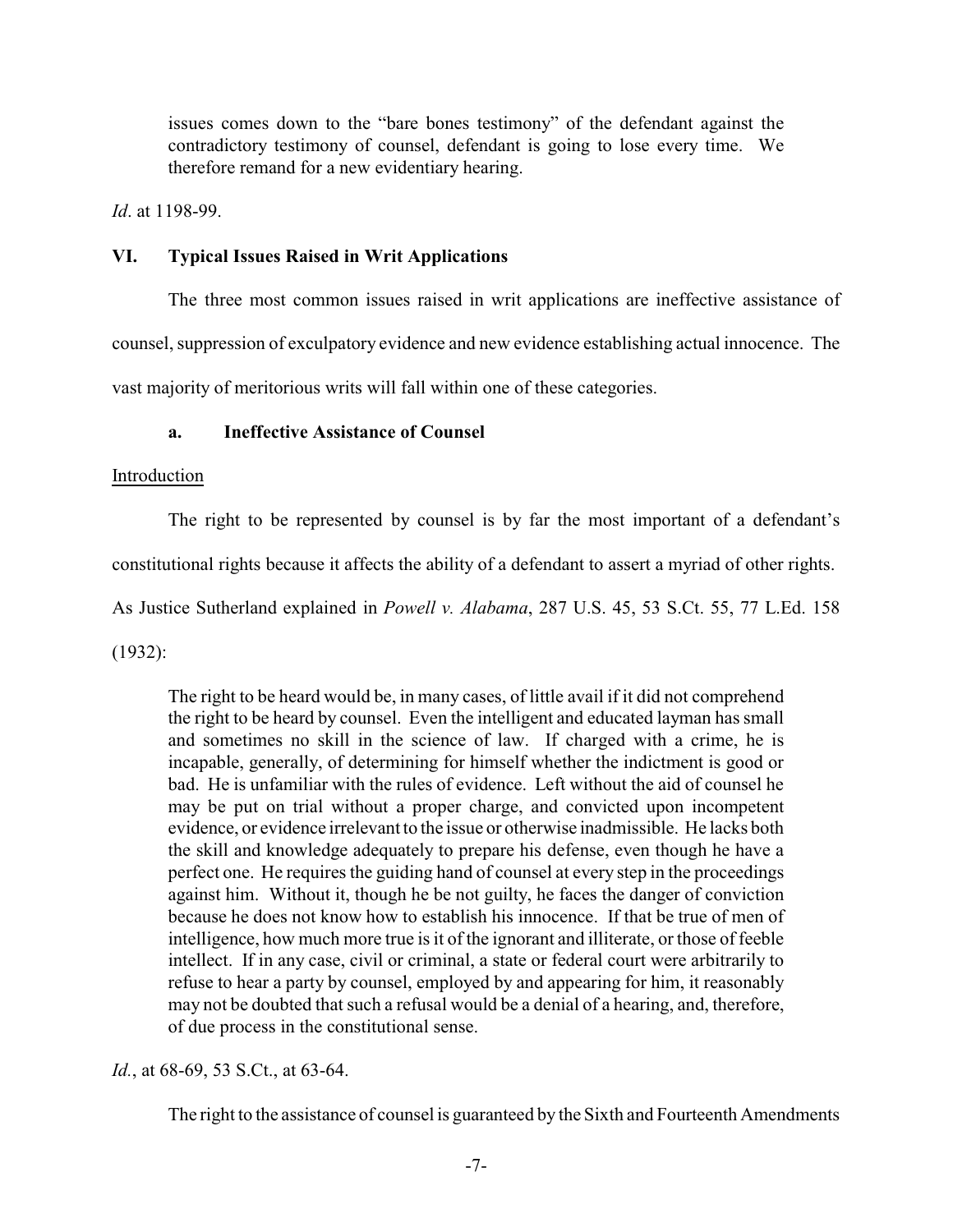to the United States Constitution and Article 1, Section 10 of the Texas Constitution. This right to the assistance of counsel has long been understood to include a "right to the effective assistance of counsel." *See, McMann v. Richardson,* 397 U.S. 759, 771, n. 14, 90 S.Ct. 1441, 1449, 25 L.Ed.2d 763 (1970). The integrity of our criminal justice system and the fairness of the adversary criminal process is assured only if an accused is represented by an effective attorney. *See, United States v. Morrison,* 449 U.S. 361, 364, 101 S.Ct. 665, 667, 66 L.Ed.2d 564 (1981). Absent the effective assistance of counsel "a serious risk of injustice infects the trial itself." *Cuyler v. Sullivan,* 446 U.S. 335, 343, 100 S.Ct. 1708, 1715, 64 L.Ed.2d 333 (1980). Thus, a defendant is constitutionally entitled to have effective counsel acting in the role of an advocate. *See*, *Anders v. California,* 386 U.S. 738, 743, 87 S.Ct. 1396, 1399, 18 L.Ed.2d 493 (1967).

### The Legal Standard

The United States Supreme Court in *Strickland v. Washington*, 466 U.S. 668, 104 S.Ct. 2052, 80L.Ed.2d 674 (1984) established the federal standard for determining whether an attorneyrendered reasonably effective assistance of counsel. The Texas Court of Criminal Appeals in *Hernandez v. State*, 726 S.W.2d 53, 57 (Tex. Crim. App. 1986) adopted the *Strickland* test as the proper test under state law to gauge the effectiveness of counsel. Pursuant to that test

. . . the defendant must show that counsel's performance was deficient. This requires showing that counsel made errors so serious that counsel was not functioning as the 'counsel' guaranteed the defendant by the Sixth Amendment. Second, the defendant must show that the deficient performance prejudiced the defense. This requires showing that counsel's errors were so serious as to deprive the defendant of a fair trial, a trial whose result is reliable.

*Strickland v. Washington*, 466 U.S. at 687, 104 S.Ct. at 2064.

The purpose of the *Strickland* two part test is to judge whether counsel's conduct so compromised the proper functioning of the adversarial process that the trial cannot be said to have produced a reliable result. *Thompson v. State*, 9 S.W.3d 808, 812-13 (Tex. Crim. App. 1999) (citing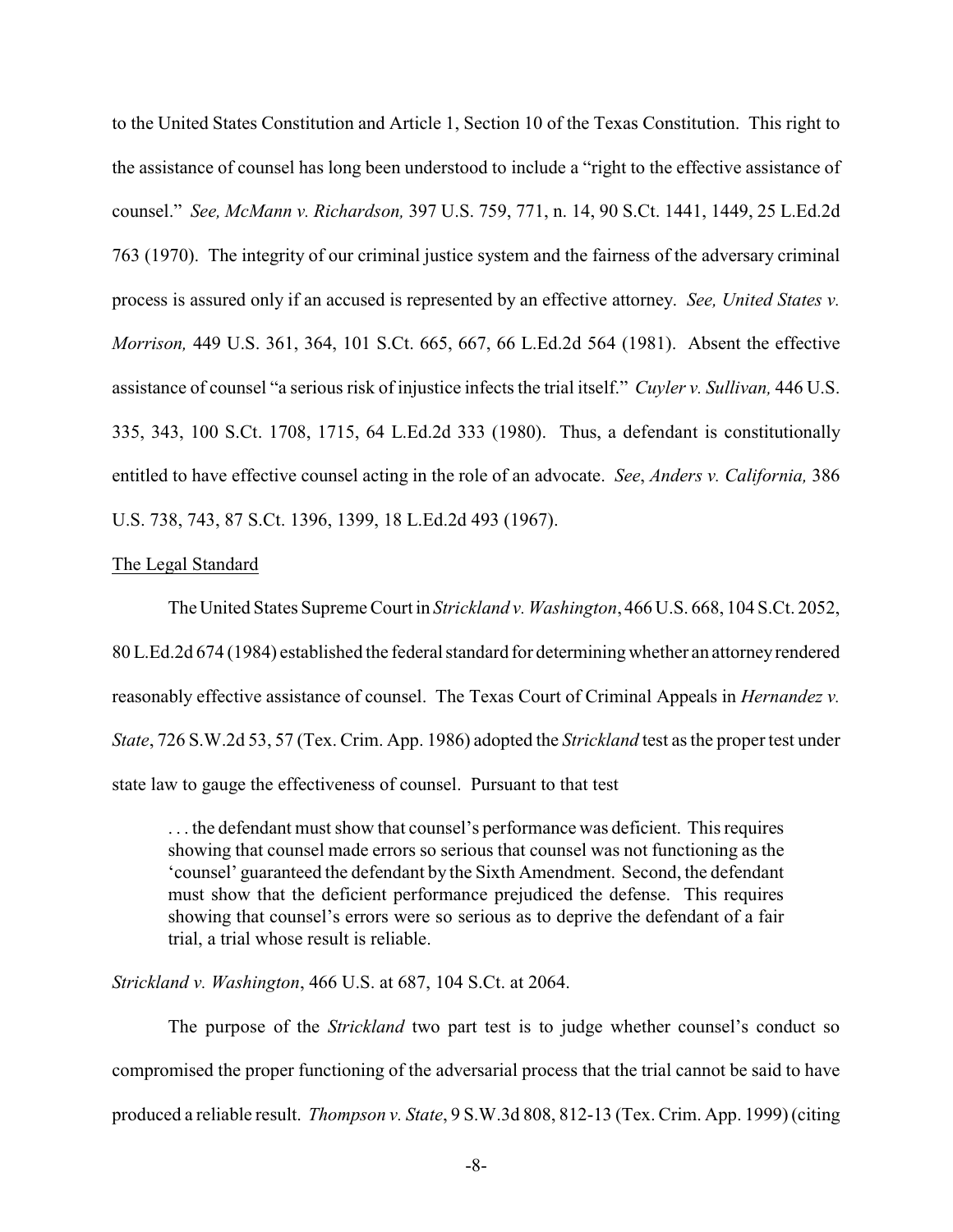*McFarland v. State*, 845 S.W.2d 824, 843 (Tex. Crim. App. 1992)).

The *Strickland* test applies to appointed and retained counsel alike. *See, Cuyler v. Sullivan, supra* at 344, 100 S.Ct. at 1716. It also applies to all stages of a criminal trial. *See, Hernandez v. State,* 988 S.W.2d 770 (Tex. Crim. App. 1999)(*Strickland* applies to claim of deficient attorney performance at noncapital sentencing proceeding). It applies when evaluating an attorney's performance in connection with a guilty plea. *See, Hill v. Lockhart,* 474 U.S. 52, 106 S.Ct. 366, 88 L.Ed.2d 203 (1985)(prejudice prong of *Strickland* requires defendant to show that but for counsel's errors he would not have entered a guilty plea). It even applies to an attorney's performance in handling an appeal. *See, Evitts v. Lucey,* 469 U.S. 387, 105 S.Ct. 830, 83 L.Ed.2d 821 (1985)(due process requires that defendant have effective assistance of counsel on his first appeal).

## Exceptions to Strickland

These are some errors that "are so likely to prejudice the accused that the cost of litigating their effect in a particular case is unjustified" thus making it unnecessary to establish the prejudice prong of *Strickland. United States v. Cronic,* 466 U.S. 648, 658, 104 S.Ct. 2039, 2046, 80 L.Ed.2d 657 (1984). Prejudice is presumed in situations where the likelihood of counsel having provided effective assistance is extremely small such as where counsel failed completely to subject the prosecution's case to "meaningful adversarial testing." *Id.* at 660, 104 S.Ct. at 2047 (citing in illustration *Powell v. Alabama,* 287 U.S. 45, 53 S.Ct. 55, 77 L.Ed. 158 (1932)). According to the Court of Criminal Appeals, it is unnecessary for a defendant to meet the prejudice requirement of *Strickland* if he was actually or constructively denied the assistance of counsel altogether, if counsel was prevented from assisting the accused at a critical stage of the proceedings because of some type of state interference, or if counsel was burdened by an actual conflict of interest which adversely affected counsel's performance. *Mitchell v. State,* 989 S.W.2d 747, 748 (Tex. Crim. App. 1999).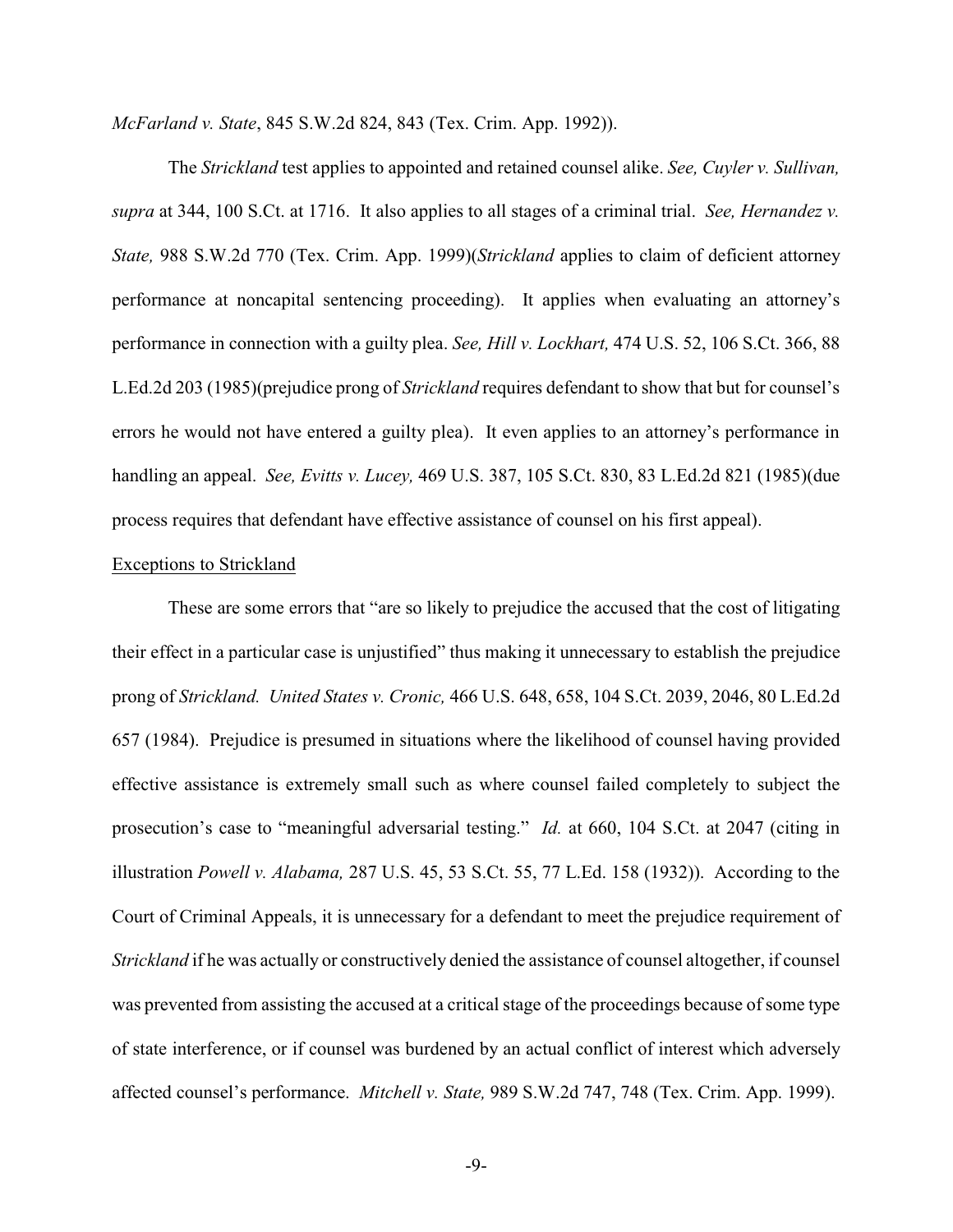"Apart from circumstances of that magnitude, however, there is generally no basis for finding a Sixth Amendment violation unless the accused can show how specific errors of counsel undermined the reliability of the finding of guilt." *United States v. Cronic, supra* at 659 n. 26, 104 S.Ct. at 2047 n. 26. In other words, in order for the presumption of prejudice to apply the attorney must completely fail to challenge the prosecution's entire case, not just elements of it. *Haynes v. Cain*, 298 F.3d 375, 380, 382 (5th Cir. 2002) en banc; also see *Bell v. Cone*, 535 U.S. 685, 122 S.Ct. 1843, 1851, 152 L.Ed.2d 914 (2002) (noting that difference between situations addressed by *Strickland* and *Cronic* is "not of degree but of kind.").

#### Raising Ineffective Assistance

Rule 33.1(a) of the Texas Rules of Appellate Procedure generally requires that a complaint be presented to the trial court "by a timely request, objection, or motion" as a prerequisite to raising the complaint on direct appeal. TEX. R. APP. P. 33.1(a). There are, however, many practical difficulties with requiring a defendant to raise the issue of ineffective assistance of counsel at the time of trial or even in a motion for new trial. *See, Robinson v. State,* 16 S.W.3d 808, 810 (Tex. Crim. App. 2000). The biggest difficulty is that there is generally no real opportunity to adequately develop the record for appeal at this time. *Id.* This creates a usually insurmountable hurdle to raising an ineffective assistance claim on direct appeal. "Rarely will a reviewing court be provided with the opportunity to make its determination on direct appeal with a record capable of providing a fair evaluation of the merits of the [ineffective assistance] claim...". *Thompson v. State,* 9 S.W.3d 808, 813 (Tex. Crim. App. 1999). Thus, for most ineffective assistance claims, a writ of habeas corpus is the preferred method for raising the issue. *Ex parte Torres,* 943 S.W.2d 469, 475 (Tex. Crim. App. 1997). For a multitude of reasons, ineffective assistance claims are excepted from the general rule of error preservation set forth in Rule 33.1(a) and may be raised in an application for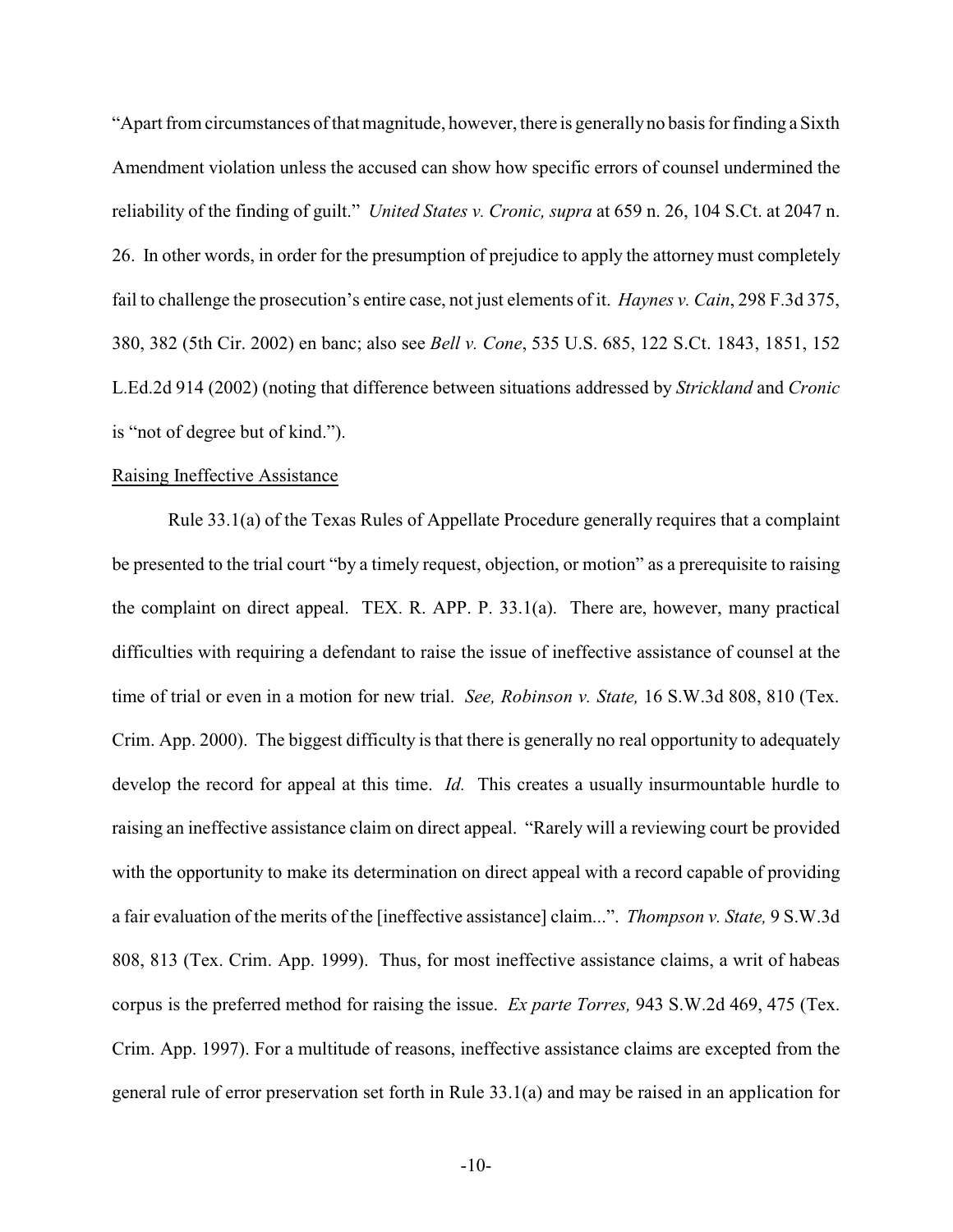writ of habeas corpus even if not raised first in the trial court. *Robinson v. State, supra* at 812-13.

This is not to say that an ineffective assistance claim may not be raised in the trial court or on direct appeal, it can. For example, such a claim may be raised in a motion for new trial. *Reyes v. State,* 849 S.W.2d 812, 815 (Tex. Crim. App. 1993). The difficulty in attempting this, however, is the short time frame in which evidence must be gathered to support the claim and the fact that the trial transcript is usually not available within the time period for filing a motion for new trial.

### Burden of Proof

The burden of proving ineffective assistance of counsel rests on the convicted defendant by a preponderance of the evidence. *Haynes v. State*, 790 S.W.2d 824, 827 (Tex. Crim. App. 1990). In order to determine whether the defendant has met this burden, the reviewing court looks to the totality of the representation and the particular circumstances of the case in evaluating the reasonableness of an attorney's conduct. *See*, *Ex parte Felton*, 815 S.W.2d 733, 735 (Tex. Crim. App. 1991). The review conducted of defense counsel's representation is "highly deferential and presumesthat counsel's actions fell within a wide range of reasonable assistance." *Mallett v. State,* 65 S.W.3d 59, 63 (Tex. Crim. App. 2001)(citing *Tong v. State,* 25 S.W.3d 707, 712 (Tex. Crim. App. 2000)). It is the defendant's burden to overcome this presumption by proving his ineffective assistance of counsel claim by a preponderance of the evidence. *McFarland v. State,* 845 S.W.2d 824, 843 (Tex. Crim. App. 1992); *Moore v. State,* 694 S.W.2d 528, 531 (Tex. Crim. App. 1985); *also see, United States v. Cronic, supra* at 658, 104 S.Ct. at 2046 (the burden rests on the accused to demonstrate a constitutional violation).

The Court of Criminal Appeals emphasized in *Thompson v. State, supra* that a claim of ineffective assistance of counsel must be supported by a record containing direct evidence as to why counsel took the actions or made the omissions relied upon as the basis for the claim. *Id. at* 813-14.;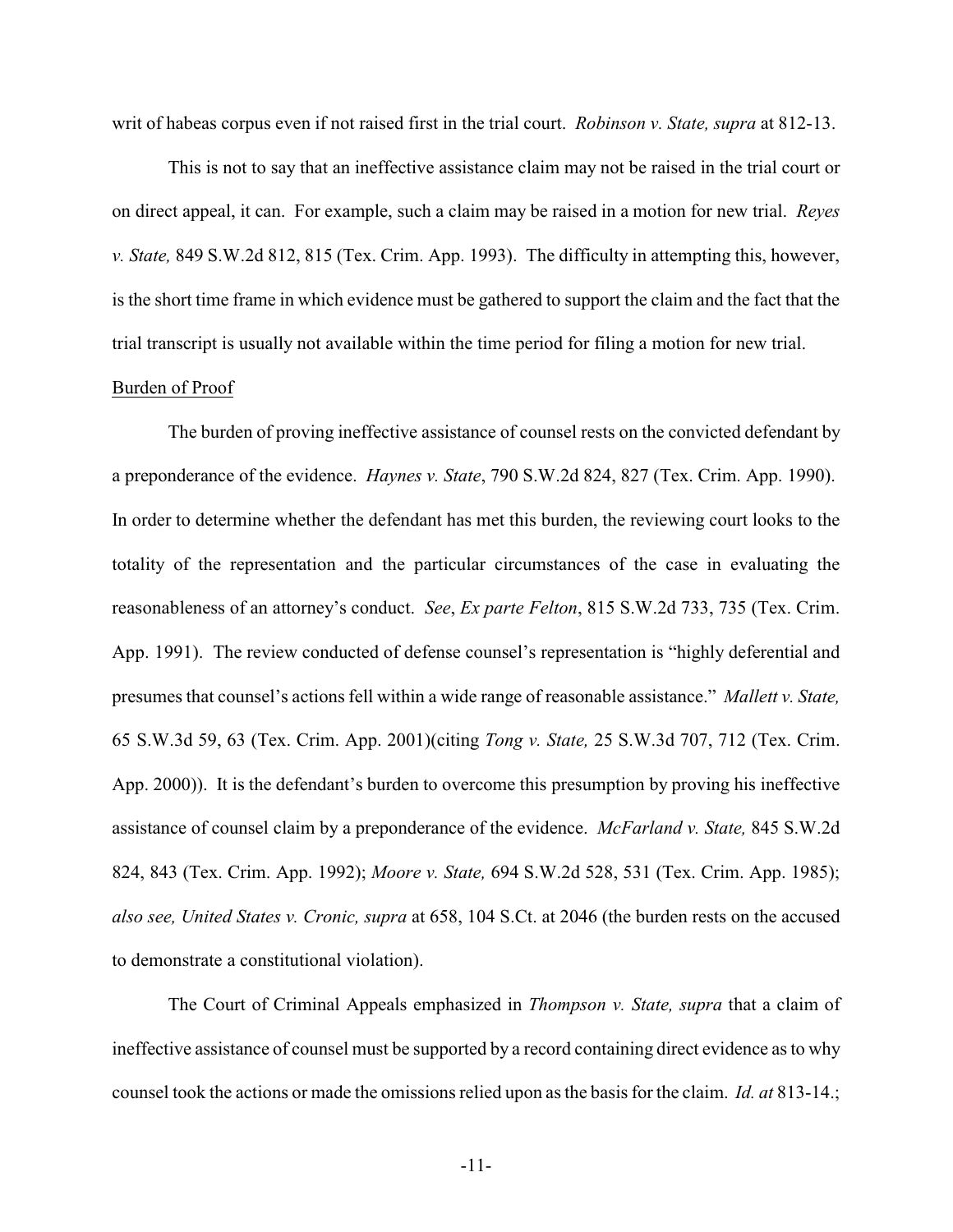*accord, Busby v. State,* 990 S.W.2d 263, 268-69 (Tex. Crim. App. 1999)(ordinarily the strong presumption that an attorney's decisions were acceptable trial strategy cannot be overcome without evidence in the record as to the attorney's reasons for the decisions). While there may be some actions that unquestionably fall outside the spectrum of objectively reasonable trial strategy, generally, the Court of Criminal Appeals requires a defendant to offer evidence from his attorney explaining his actions in order to overcome the presumption that counsel acted pursuant to a reasonable trial strategy. *See, Garcia v. State,* 57 S.W.3d 436, 440 (Tex. Crim. App. 2001)(court will not conclude challenged conduct constituted deficient performance unless conduct was so outrageousthat no competent attorneywould have engaged in it); *also see, Thompson v. State, supra* at 816 (Meyers,J., dissenting)(inconceivable that defense counsel could have had a reason for failing to object to certain hearsay that would fall within the range of objectively reasonable trial strategy). It should be kept in mind, however, that simply labeling an attorney's actions "trial strategy" does not insulate the attorney from a finding of ineffective assistance of counsel. An attorney's strategy can be so ill-chosen as to render a trial fundamentally unfair. *See, United States v. Rusmisel,* 716 F.2d 301, 310 (5th Cir. 1983). As the Supreme Court explained in *Strickland*, strategy decisions should be judged by an *objective* standard of reasonableness. *Strickland v. Washington*, *supra*, 466 U.S. 687-88; 104 S.Ct. at 2064 (emphasis added).

Once a convicted defendant establishes that his attorney's actions were objectively unreasonable, he must still prove that he was prejudiced by his attorney's actions. To establish prejudice, he "must show that there is a reasonable probability that, but for counsel's unprofessional errors, the result of the proceeding would have been different." *Strickland v. Washington*, 466 U.S. at 694, 104 S.Ct. at 2068. The focus of the prejudice component is whether counsel's deficient performance renders the result of the trial unreliable or fundamentally unfair. *Id*. at 687, 104 S.Ct.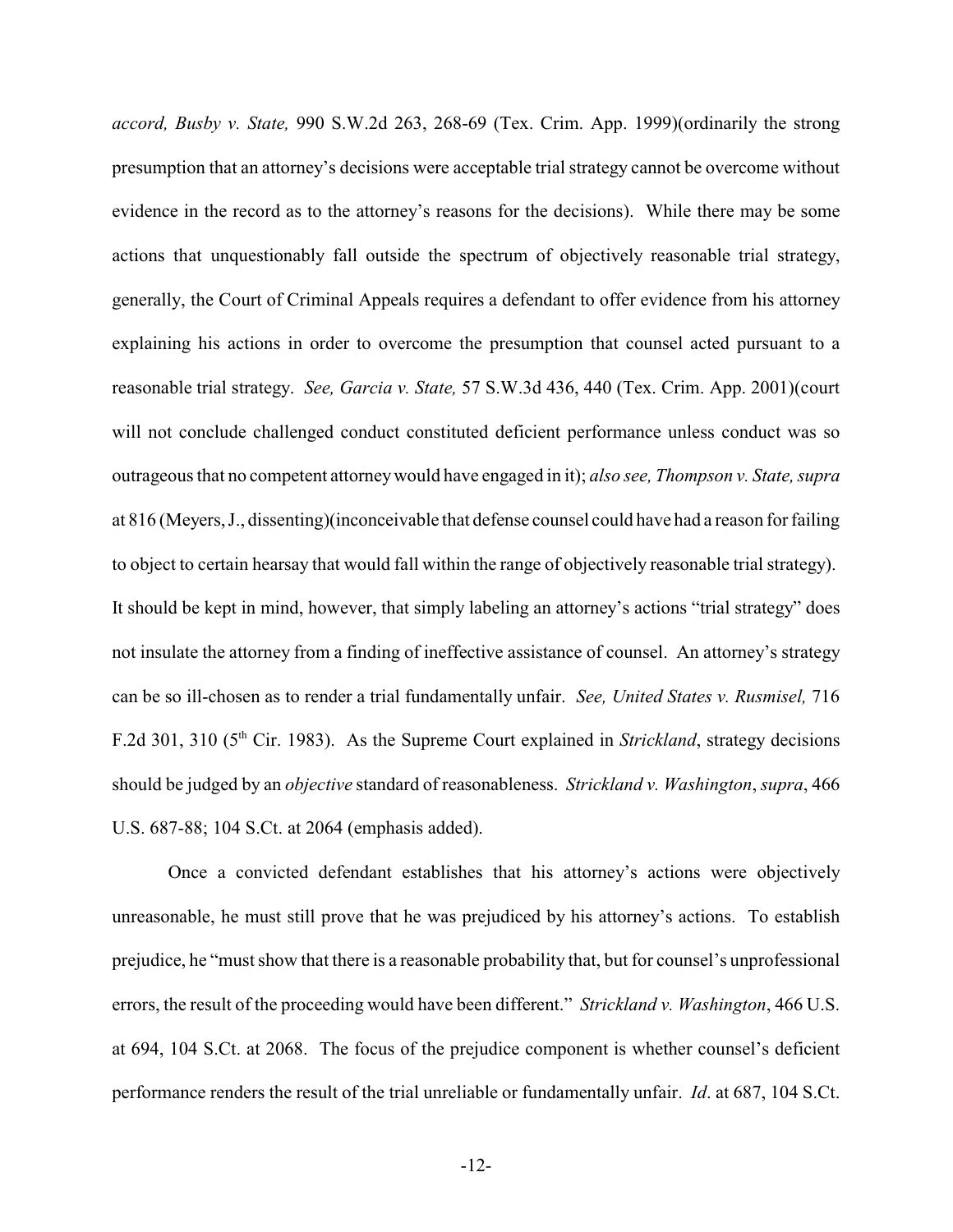at 2064. It is not enough to argue that the attorney's errors had some conceivable effect on the outcome of the proceeding, rather the convicted defendant must establish a "reasonable probability" of actual prejudice. *Id*. at 693, 104 S.Ct. at 2067. "A reasonable probability is a probability sufficient to undermine confidence in the outcome." *Id*. at 694, 104 S.Ct. at 2068.

While a convicted defendant must establish actual prejudice from his attorney's conduct, the State cannot avoid the consequences of a finding of ineffective assistance by arguing that the prejudice is de minimus. For example, anyamount of additional time in prison constitutes prejudice. *Glover v. United States*, 531 U.S. 198, 203, 121 S.Ct. 696, 700, 148 L.Ed.2d 604 (2001).

#### Conclusion

The State often argues in response to ineffective assistance of counsel claims that the attorney was effective because, in effect, he was there. The presence of an attorney, however, even one who asks a few questions and makes some sort of argument on the defendant's behalf, is not what the Supreme Court had in mind in *Strickland*. There the Court said:

That a person who happens to be a lawyer is present at trial alongside the accused, however, is not enough to satisfy the constitutional command. The Sixth Amendment recognizes the right to the assistance of counsel because it envisions counsel's playing a role that is critical to the ability of the adversary system to produce just results. An accused is entitled to be assisted by an attorney, whether retained or appointed, who plays the role necessary to ensure that the trial is fair.

*Strickland v. Washington*, *supra*, 466 U.S. at 685, 104 S.Ct. at 2063.

#### Examples of Ineffectiveness

*Ex parte Ard*, 2009 WL 618982 (Tex. Crim. App. 2009) Attorney's failure to adequately present expert testimony to jury.

*Ex parte Gonzales*, 204 S.W.3d 391 (Tex. Crim. App. 2006)

Attorney's failure of trial counsel to investigate and present mitigating evidence in capital murder case of defendant being abused as a child.

*Ex parte Amezquita*, 223 S.W.3d 363 (Tex. Crim. App. 2006)

Attorney's failure of trial counsel to investigate information that someone else committed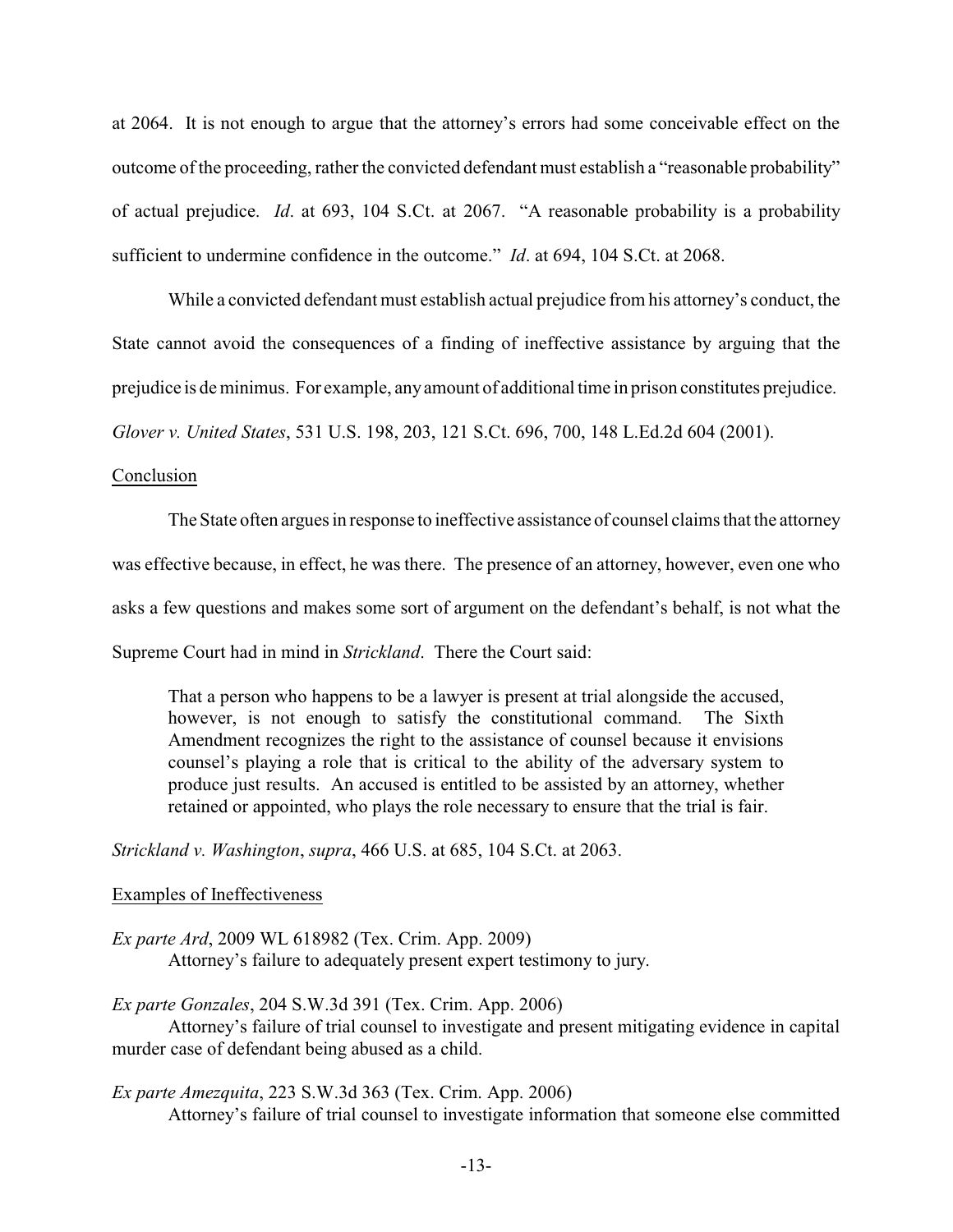the crime.

*Rylander v. State,* 75 S.W.3d 119 (Tex. App. - San Antonio 2002, pet. granted) Attorney's failure to present qualified medical testimony in support of defendant's only viable defense when combined with other trial errors undermines confidence in outcome of the trial and amounts to ineffective assistance.

*Ex parte Varelas,* 45 S.W.3d 627 (Tex. Crim. App. 2001)

Defense counsel's failure to request limiting instructions with respect to extraneous acts evidence offered during guilt phase of capital murder prosecution, and to request that jury be required to find defendant committed the extraneous acts beyond a reasonable doubt before using them in assessing guilt amounted to ineffective assistance of counsel, where counsel stated by affidavit that his failure to request such instructions was an oversight and was not product of trial strategy; where defendant's pattern of abusing victim was essential to state's case, and trial court would have been required to give instructions if requested.

*Woods v. State*, 59 S.W.3d 833 (Tex. App. - Texarkana 2001, pet. granted)

When record contains a substantial amount of evidence about defendant's mental health history it was ineffective for defense counsel to fail to request the court appointed assistance of a mental health expert.

*Ex parte Lemke,* 13 S.W.3d 791 (Tex. Crim. App. 2000) Failure of defense counsel to inform defendant of plea offer made by the State is an omission that falls below an objective standard of professional reasonableness. Defendant is prejudiced by missed opportunity of accepting offer and presenting it to the trial judge for consideration.

*Melton v. State,* 987 S.W.2d 72 (Tex. App. - Dallas 1998, no pet.)

Attorney found ineffective for failing to investigate facts of robbery case, telling his client that a videotape existed of him committing the offense when no such tape existed, thereby causing defendant to plead guilty to robbery even though he had no memory of committing the offense because he suffered from alcoholic blackouts.

*Ex parte Briggs*, 187 S.W.3d 458 (Tex. Crim. App. 2005) Attorney ineffective for failure to thoroughly investigate medical evidence before advising client to plead guilty to injury to a child.

- *Ex parte Moody*, 991 S.W.2d 856 (Tex. Crim. App. 1999) Counsel ineffective for failure to properly advise defendant who was entering guilty plea whether by state sentence would run concurrent with his federal sentence.
- *Ex parte Welch,* 981 S.W.2d 183 (Tex. Crim. App. 1998) Counsel ineffective for failing to file application for probation for defendant who was eligible for probation.

*Ex parte Hill,* 863 S.W.2d 488 (Tex. Crim. App. 1993)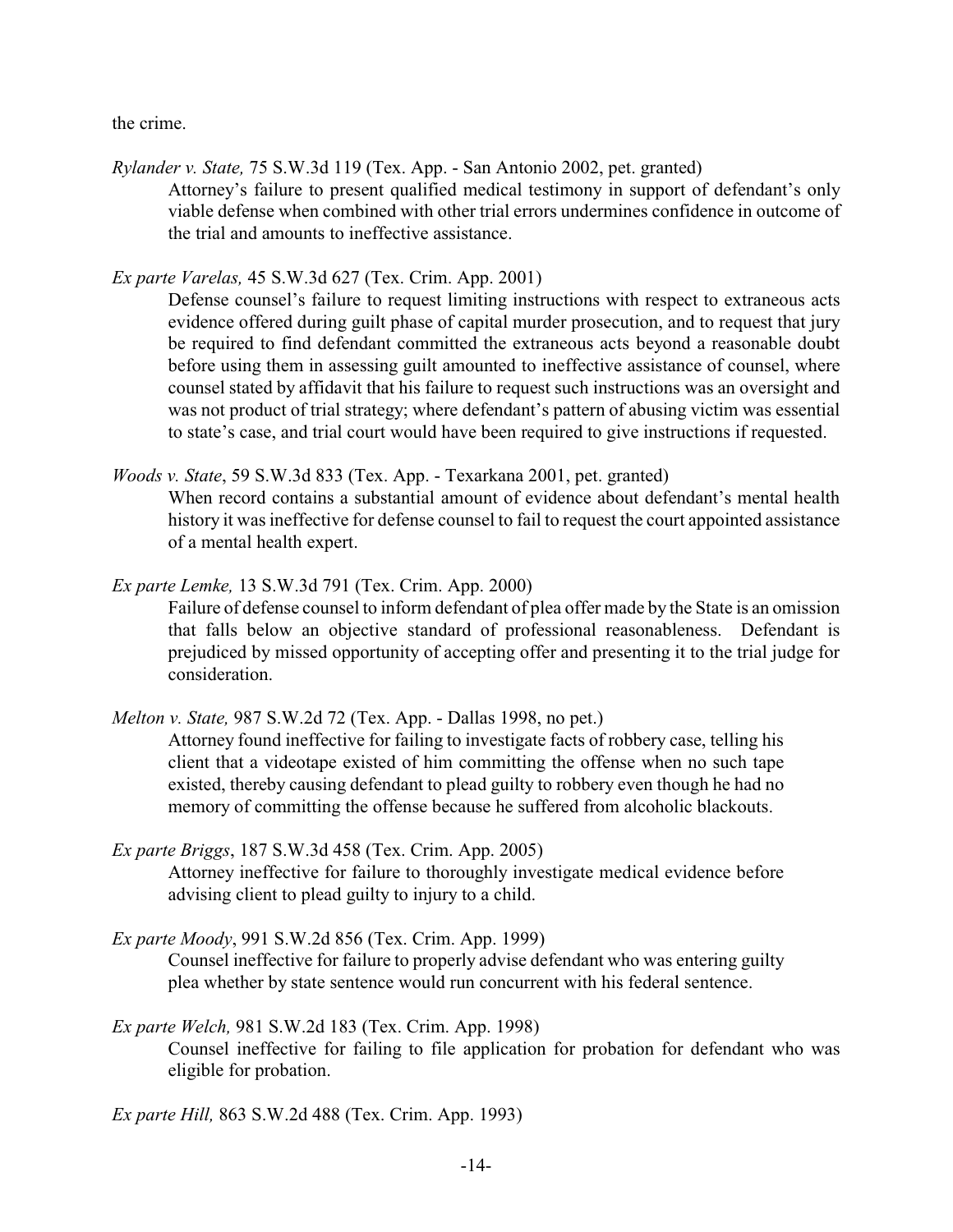Ineffective assistance found where defense counsel called alibi witnesses who had pleaded guilty to same offense two days earlier and thus "los[t] the case for his client."

*Ex parte Zepeda,* 819 S.W.2d 874 (Tex. Crim. App. 1991)

Counsel ineffective in failing to request accomplice witness instruction in case based entirely on accomplice witness testimony.

*Ex parte Drinkert*, 821 S.W.2d 953 (Tex. Crim. App. 1991)

Counsel ineffective in failing to object to indictment and charge both of which were based on invalid felony murder theory.

*Ex parte Crow*, 180 S.W.3d 135 (Tex. Crim. App. 2005) Counsel must inform client of right to file a petition for discretionary review.

Examples of "Effectiveness"

*Mitchell v. State,* 68 S.W.3d 640 (Tex. Crim. App. 2002)

Counsel not ineffective for allowing defendant to wear at start of voir dire a shirt like the one worn by robber. No reasonable probability that the result of the trial would have been different if jury panel had not seen defendant in that shirt.

*Ex parte Graves,* 70 S.W.3d 103 (Tex. Crim. App. 2002)

There is no right to effective assistance of counsel in a habeas proceeding because there is no constitutional right to counsel in such a proceeding.

## *Mathis v. State*, 67 S.W.3d 918 (Tex. Crim. App. 2002)

Defense counsel's failure to object to prosecutor's comments during final argument concerning capital murder defendant's non-testimonial courtroom demeanor was not ineffective assistance of counsel absent proof defendant was prejudiced by counsel's conduct.

*Craig v. State*, 82 S.W.3d 541 (Tex. App. - Austin 2002, no pet.)

Even if defendant's attorney did not adequately prepare for trial by failing to interview defendant, complaining witness, and defendant's original attorney, defendant failed to show how lack of preparation had any negative impact on outcome of trial and thus failed to prove counsel was ineffective.

*Ramirez v. State*, 76 S.W.3d 121 (Tex. App. - Houston [14th Dist.] 2002, pet. ref'd) Trial counsel's failure to request an instruction on legality of murder defendant's confession did not constitute ineffective assistance of counsel where record contained no evidence of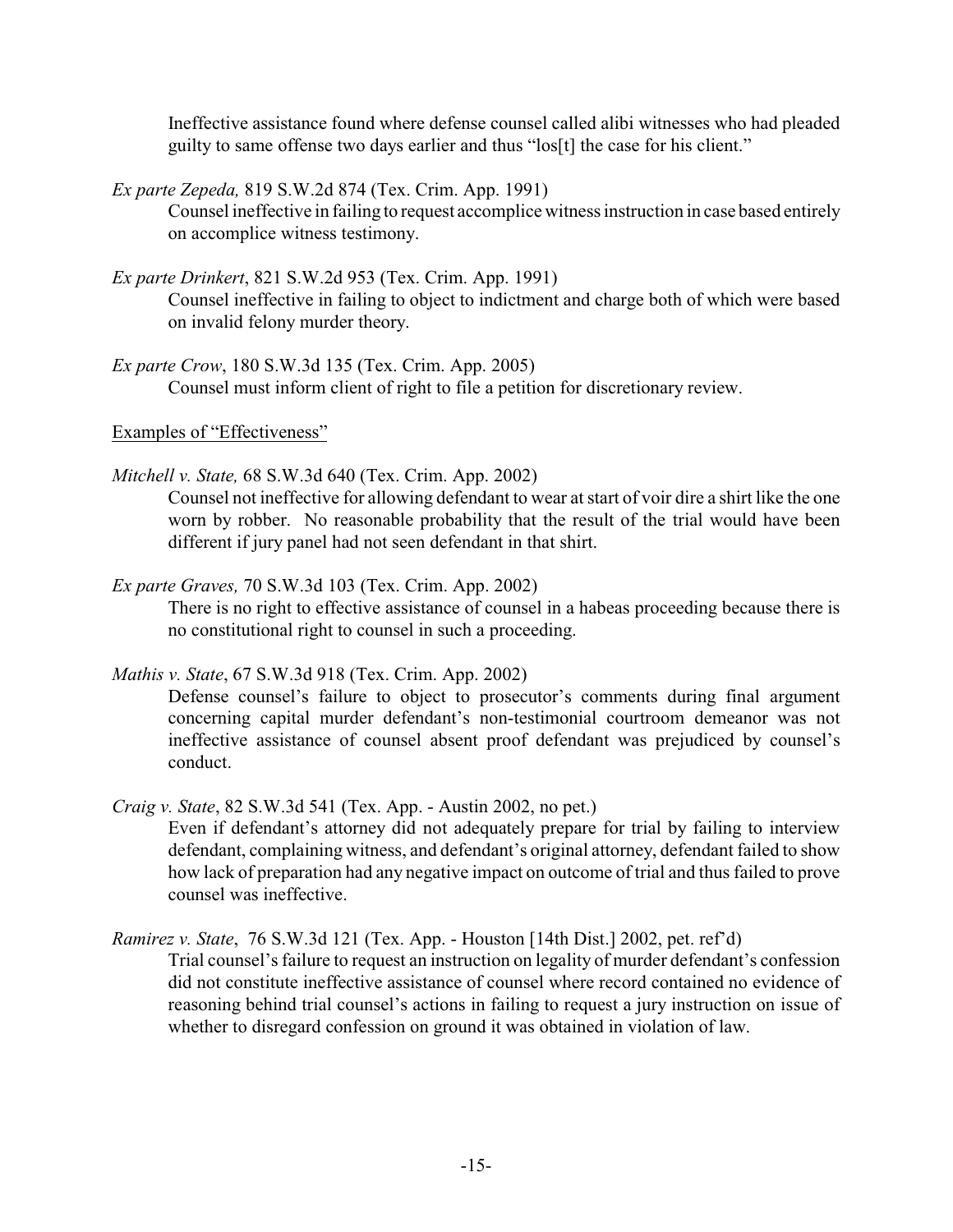*Mallett v. State,* 65 S.W.3d 59 (Tex. Crim. App. 2001)

Defendant failed to establish that his counsel's failure to move to withdraw his guilty plea after he testified at plea hearing that some of his actions were not intentional fell below an objective standard of reasonableness where record was silent as to counsel's motivation for failing to move to withdraw plea.

*Ex parte Lozada-Mendoza,* 45 S.W.3d 107 (Tex. Crim. App. 2001)

Counsel not ineffective for failing to inform defendant of right to file a petition for discretionary review after his case was affirmed on direct appeal when he had informed defendant of such right in his initial appointment letter.

*Smith v. State,* 40 S.W.3d 147 (Tex. App. - Texarkana 2001, no pet.)

Counsel not ineffective for failing to object to outcry testimony in child abuse case even though state conceded notice was deficient and untimely when record did not reflect reasons for counsel's failure to object or show that counsel was surprised by testimony.

*Blount v. State*, 64 S.W.3d 451 (Tex. App. - Texarkana 2001, no pet.)

Counsel not ineffective in aggravated sexual assault of child case for eliciting from child's mother a comment she made before child's outcry to the effect that "there was a molester in the neighborhood" referring to defendant and in which she said she heard defendant had "did something to somebody else's kid." There was a plausible strategic basis for eliciting comment to discredit mother by showing her poor supervision of child by allowing child to have contact with defendant.

*Ex parte Okere*, 56 S.W.3d 846 (Tex. App. - Fort Worth 2001, pet. ref'd)

Defendant testified at hearing an application for writ of habeas corpus that he gave attorney names of witnesses and important facts that attorney did not investigate. Defendant did not subpoena attorney to testify at hearing and offered no explanation from attorney about his conduct. Defendant did not overcome presumption that attorney exercised reasonable professional judgment.

*Jackson v. State,* 973 S.W.2d 954 (Tex. Crim. App. 1998)

Counsel not ineffective for failing to file motion to suppress absent evidence that motion would have been granted had it been filed.

## **b. Suppression of Exculpatory Evidence**

The failure of prosecutors to reveal exculpatory evidence to defendants and their attorneys

is an appropriate ground for an application for writ of habeas corpus. *Ex parte Lewis*, 587 S.W.2d

697, 701 (Tex. Crim. App. 1979).

## Review of Law

The seminal case concerning exculpatory evidence is *Brady v. Maryland*, 373 U.S. 83, 83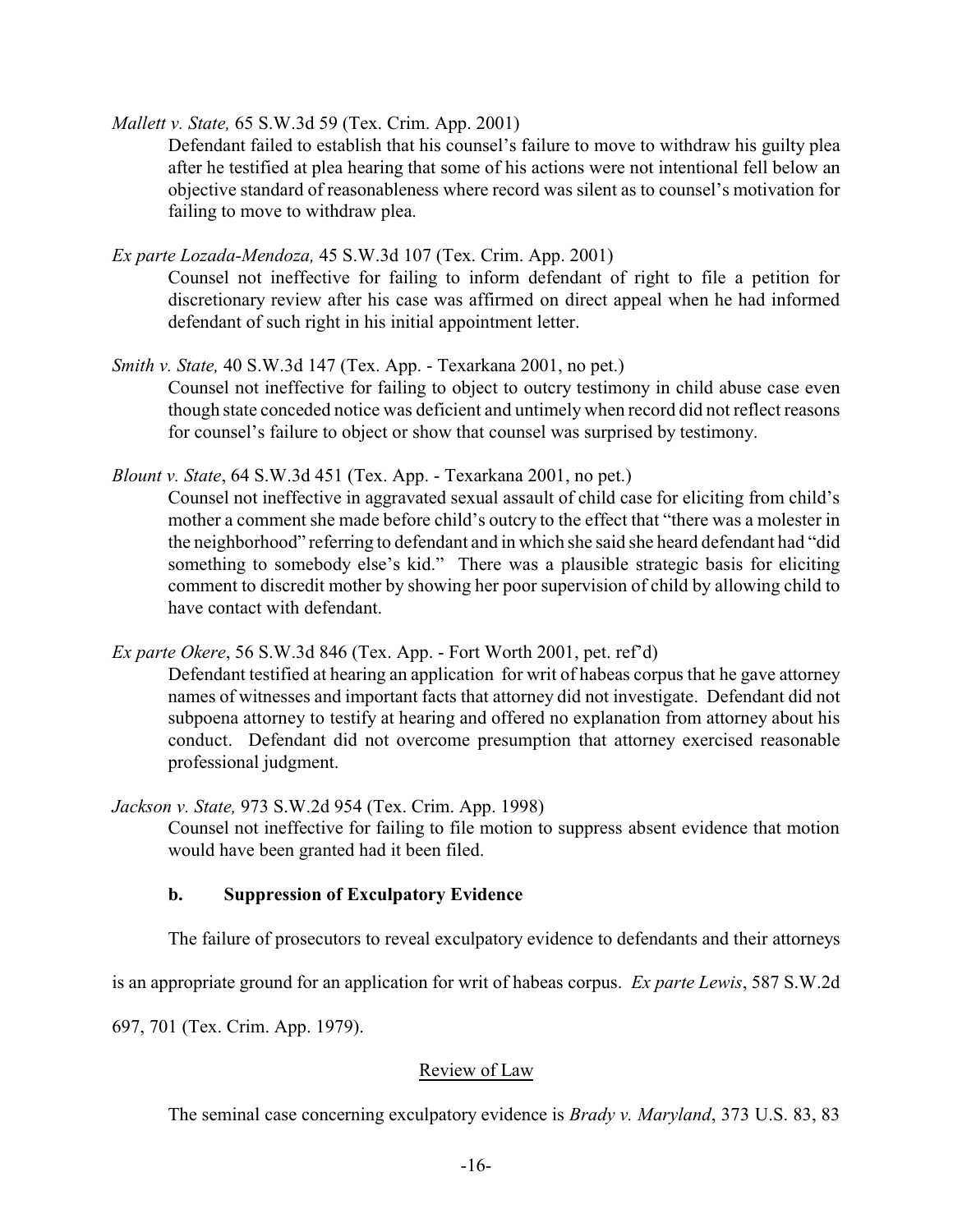S.Ct. 1194, 10 L.Ed.2d 215 (1963). *Brady* was charged with murder and tried separately from his codefendant. At Brady's trial, he admitted participation in the crime but contended that his codefendant had done the actual killing. Prior to trial, Brady's counsel requested access to the statements made by the codefendant. He was shown some statements but the prosecution withheld a statement where the codefendant admitted the killing. After Brady's direct appeal, he gained access to this exculpatory statement and brought a post conviction challenge to his conviction alleging a violation of due process based on the prosecutor withholding this favorable evidence. In *Brady*, the Supreme Court stated the following:

"We now hold that the suppression by the prosecution of evidence favorable to an accused upon request violates due process where the evidence is material either to guilt or to punishment, irrespective of the good faith or bad faith of the prosecution."

In *United States v. Agurs*, 427 U.S. 97, 96 S.Ct. 2392, 49 L.Ed.2d 342 (1976), the Court further explored the question of suppression of exculpatory evidence and stated that "when the prosecutor receives a specific and relevant request (for exculpatory evidence) the failure to make any response is seldom, if ever, excusable." The *Agurs* court also noted that, "if the evidence is so clearly supportive of a claim of innocence that it gives the prosecution notice of a duty to produce, that duty should equally arise even if no request is made." Specifically, the Court in *Agurs* distinguished three situations in which a *Brady* claim might arise: first, where previously undisclosed evidence revealed that the prosecution introduced trial testimony that it knew or should have known was perjured, 427 U.S. at 103-104, 96 S.Ct. at 2397-2398. In this situation, the Court said that "a conviction obtained by the knowing use of perjured testimony is fundamentally unfair and must be set aside if there is any reasonable likelihood that the false testimony could have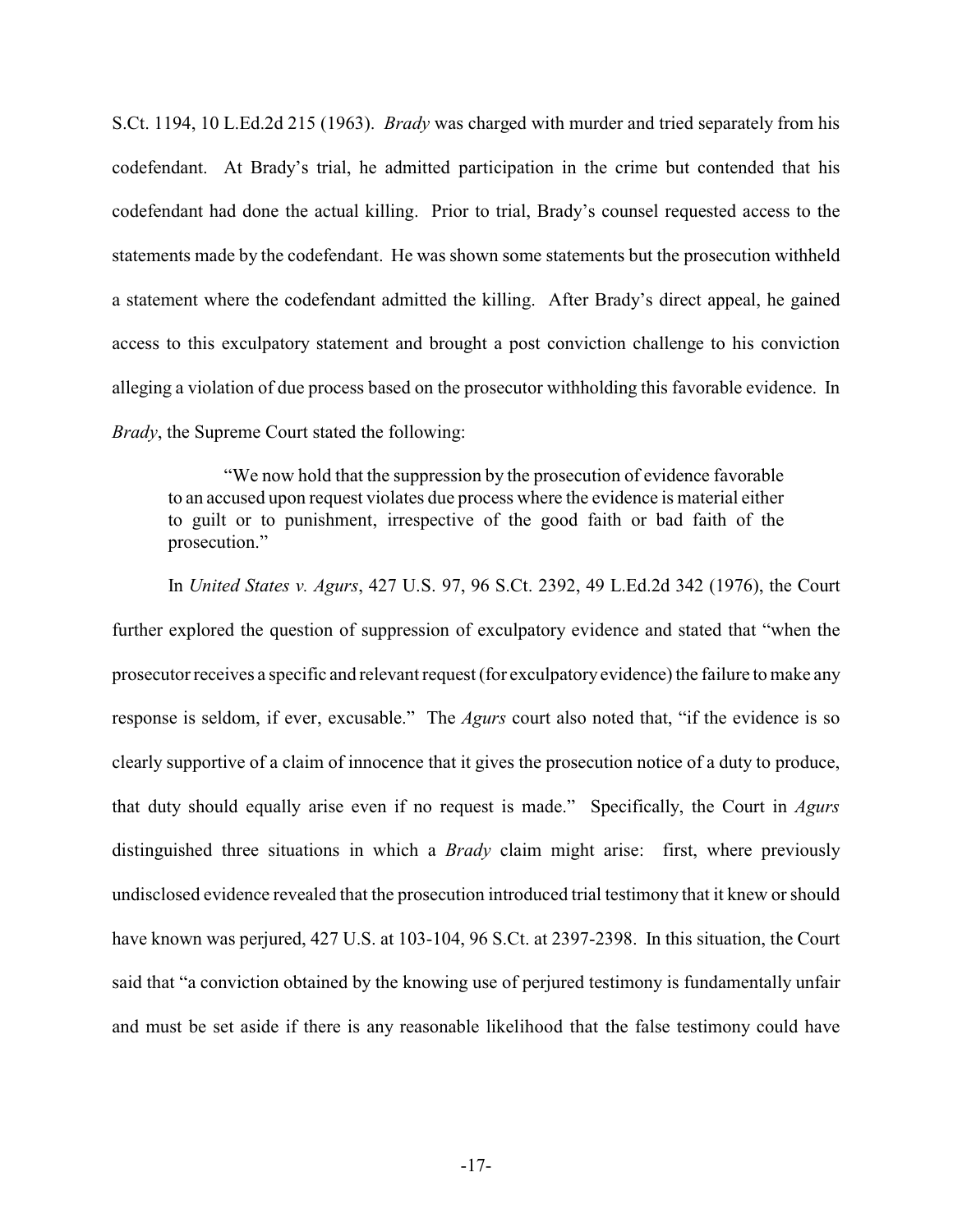affected the judgment of the jury."<sup>1</sup> *Agurs*, 427 U.S. at 103 (see also, *United States v. San Filippo*, 564 F.2d 176, 178 (5th Cir. 1977) ("due process is violated when the prosecutor although not soliciting false evidence from a government witness, allows it to stand uncorrected when it appears"); second, where the Government failed to accede to a defense request for disclosure of

"In *Giglio v. United States*, 405 U.S. 150, 153, 92 S.Ct. 763, 31 L.Ed.2d 104 (1972), the Court acknowledged that since *Mooney*, it has been clear that deliberate deception of a court and jurors by the presentation of known false evidence is incompatible with 'the rudimentary demands of justice.' *See Pyle v. Kansas*, 317 U.S. 213, 216, 63 S.Ct. 177, 87 L.Ed. 214 (1942). And in *Napue v. Illinois*, 360 U.S. 264, 79 S.Ct. 1173, 3 L.Ed.2d 1217 (1959), the Court concluded that the same result obtains when the prosecution, 'although not soliciting false evidence, allows it to go uncorrected when it appears.' *Id*. at 269, 79 S.Ct. 763. When the reliability of a given witness may well be determinative of the guilt or innocence of an accused, nondisclosure of evidence affecting credibility falls within the general rule discussed. *Giglio*, 405 U.S. at 154, 92 S.Ct. 763. This line of cases has sometimes been referred to as the *Mooney-Pyle-Napue* line of decisions. See 42 George E. Dix & Robert O. Dawson *Texas Practice: Criminal Practice and Procedure* §22.51 (2d ed.2002) (hereinafter Dix); *see also generally Giles v. Maryland*, 386 U.S. 66, 87 S.Ct. 793, 17 L.Ed.2d 737 (1967); *Miller v. Pate*, 386 U.S. 1, 87 S.Ct. 785, 17 L.Ed.2d 690 (1967); *Alcorta v. Texas*, 355 U.S. 28, 78 S.Ct. 103, 2 L.Ed.2d 9 (1957); *Ex parte Castellano*, 863 S.W.2d 476 (Tex. Crim. App. 1993); *Ex parte Adams*, 768 S.W.2d 281 (Tex. Crim. App. 1989); *Davis v. State*, 831 S.W.2d 426 (Tex. App. - Austin 1992, no pet.).

Although *Brady* relied upon *Mooney*, *see Kyles v. Whitley*, 514 U.S. 419, 432, 115 S.Ct. 1555, 131 L.Ed.2d 490 (1995), and there have been suggestions that the *Mooney* line of cases were incorporated in the later *Brady* rule, the two lines of decision are distinctive. *See United States v. Agurs*, 427 U.S. 97, 104, 96 S.Ct. 2392, 49 L.Ed.2d 342 (1976). It has been stated: Although *Brady v. Maryland* and its progeny suggest the due process to disclose may have superseded and replaced the prohibition against the use of perjured testimony, this is not the case. The prohibition against the use of perjured testimony remains available to defendants as an alternative to *Brady* arguments. *Mooney* contentions are sometimes more attractive to defendants because the criterion for determining the materiality of improperly used perjured testimony is more lenient than that for determining the materiality of improperly suppressed exculpatory evidence under *Brady*. The difference between the two due process rules is not entirely clear. Some situations will present viable arguments that both were violated. If a defendant is able to establish both that the State knowingly used perjured testimony and that it failed to disclose evidence showing the falsity of the testimony, the defendant is entitled to relief if he or she can show the testimony used is material under the perjured testimony line of decisions and its more relaxed materiality standard. Dix  $\S 22.5$ (citations omitted)

While appellant relies upon both due process rules, we conclude it is necessary to examine only the *Mooney-Pyle-Napue* line of decisions to reach the proper disposition of appellant's contention. We review the record to determine if the State 'used' the testimony, whether the testimony was 'false,' whether the testimony was 'knowingly used,' and if these questions are affirmatively answered, whether there is a reasonable likelihood that the false testimony could have affected the judgment of the jury."

<sup>&</sup>lt;sup>1</sup>In *Ramirez v. State*, 2002 WL 1723751 (Tex. App. - Austin), the Court reversed a case based on the prosecution's failure to correct false testimony from a State's witness that she was not looking for money based on being a victim of the crime alleged even though she had hired a lawyer to pursue a lawsuit. The Court in *Ramirez* summarized the law as follows: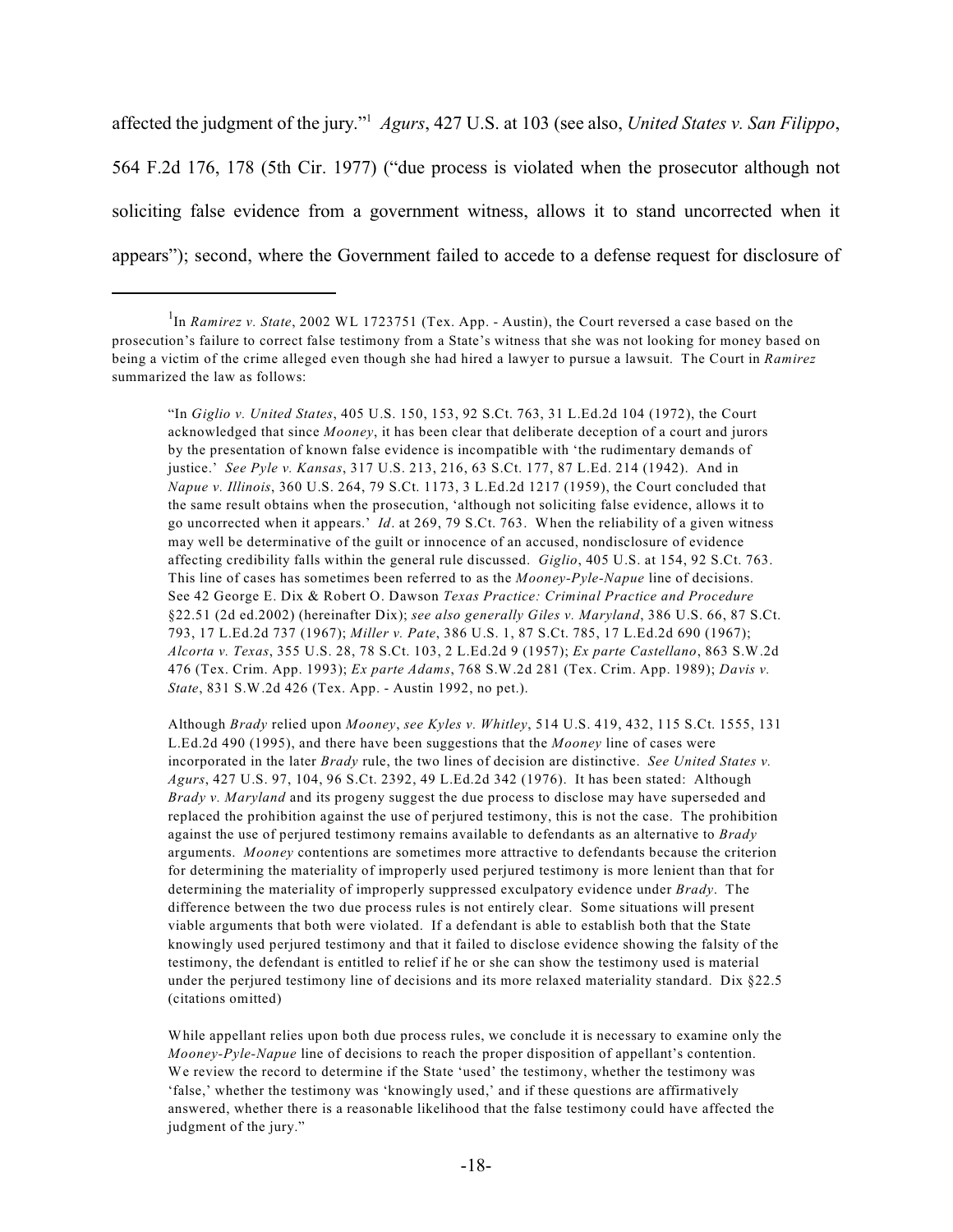some specific kind of exculpatory evidence, *id*. at 104-107, 96 S.Ct. at 2398-2399; and third, where the Government failed to volunteer exculpatory evidence never requested, or requested only in a general way. The Court found a duty on the part of the Government even in this last situation, though only when suppression of the evidence would be "of sufficient significance to result in the denial of the defendant's right to a fair trial." *Id*. at 108, 96 S.Ct. at 2400.

*United States v. Bagley*, 473 U.S. 667, 105 S.Ct. 3375, 87 L.Ed.2d 481 (1985), clarified the standard of review when exculpatory evidence is suppressed. First, the *Bagley* court rejected a distinction between cases when there was a specific request for exculpatoryevidence and no request. *Bagley* set out a three part test for obtaining relief based on suppression of exculpatory evidence. (1) The prosecution withheld or suppressed evidence. (2) The evidence was favorable to the defense. (3) The evidence was material to either guilt or punishment. See also, *Ex parte Kimes*, 872 S.W.2d 700, 702-03 (Tex. Crim. App. 1993). Under *Bagley* the materiality test is met and a new trial required if there is a reasonable probability that, had the evidence been disclosed to the defense, the result of the proceeding would have been different. This reasonable probability is defined as "a probability sufficient to undermine confidence in the outcome". 473 U.S. at 682, 105 S.Ct. at 3383; see also, *Ex parte Adams*, 768 S.W.2d 281 (Tex. Crim. App. 1989) (Texas has adopted the *Bagley* test for materiality determinations when exculpatory evidence is suppressed). The *Bagley* court also held that the prosecution has a duty to disclose evidence that could be used to impeach the prosecution's witnesses. In *Bagley*, the prosecution had not disclosed incentives which had been offered witnesses contingent on the government's satisfaction with their testimony.

In *Bagley*, the Court expressed concern with "any adverse effect that the prosecutor's failure to respond (with exculpatory evidence) might have had on the preparation of the defendant's case." 473 U.S. at 683, 105 S.Ct. at 3384. See also, *Derden v. McNeel*, 938 F.2d 605, 617 (5th Cir. 1991)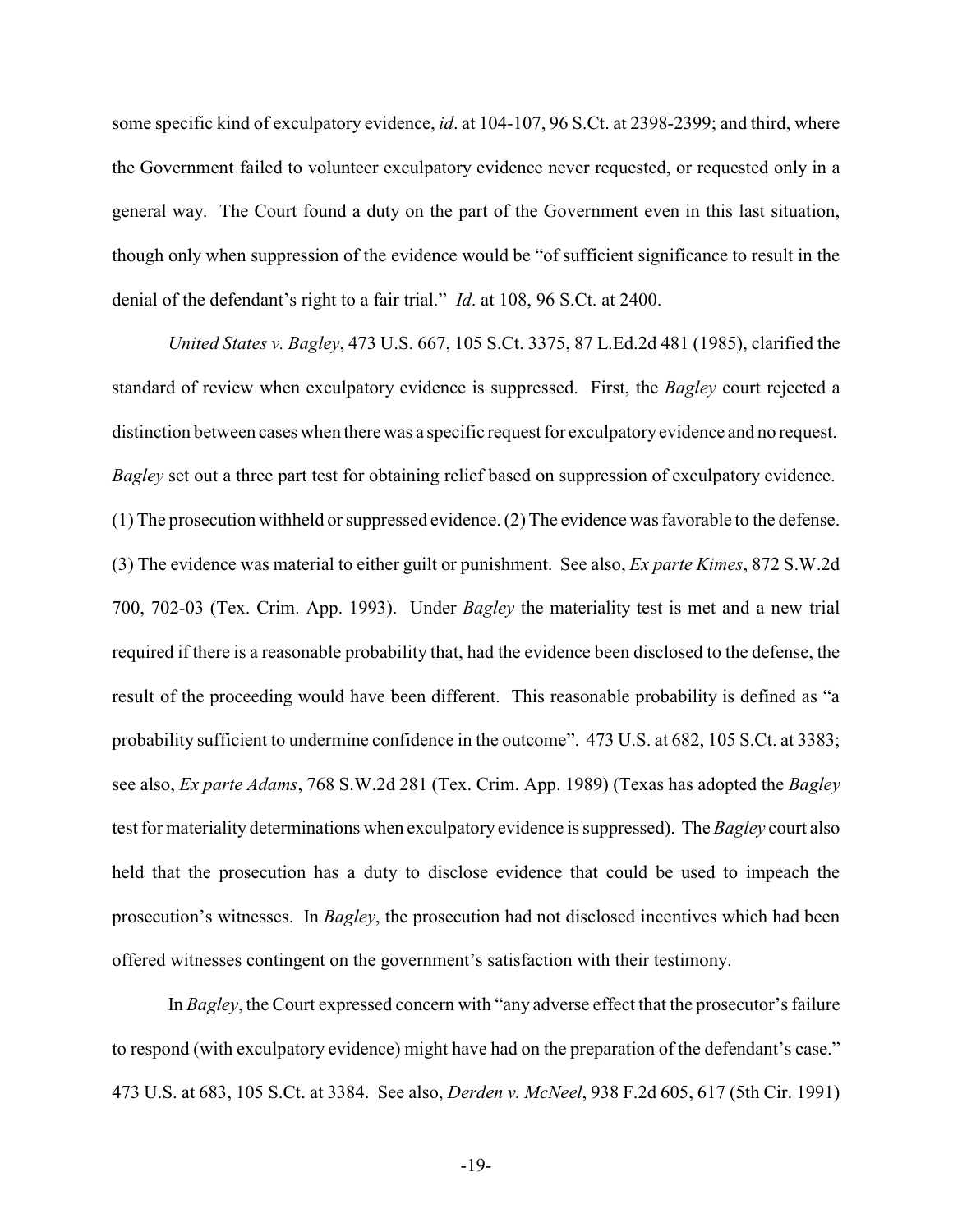(a reviewing court may consider any adverse effects the prosecutor's failure to release information might have had on the defendant's preparation and presentation of the case).

In *Kyles v. Whitley*, 514 U.S. 419, 115 S.Ct. 1555, 131 L.Ed.2d 490 (1995), the Court discussed the showing necessary to obtain a new trial when the prosecution withholds exculpatory evidence. Under *Kyles,* this showing does not require a demonstration that the disclosure of this evidence would have resulted in an acquittal. Rather, as the Court stated, the question is "not whether the defendant would more likely than not have received a different verdict with the evidence, but whether in its absence, he received a fair trial, understood as a trial resulting in a verdict worthy of confidence." 514 U.S. at 434, 115 S.Ct. at 1566. The *Kyles* court restated the materiality test as a determination as to whether there is a "reasonable probability" that, had the evidence been disclosed to the defense, the result of the proceeding would have been different." The Court emphasized that this was not a sufficiency of the evidence test and did not require a showing that disclosure of the suppressed evidence would have resulted in the defendant's acquittal.

The Court in *Kyles* found reversible error in the prosecutions suppression of the following evidence in a Louisiana murder case: 1) contemporaneous eyewitness statement taken by the police following the murder that were favorable to Kyles; 2) various inconsistent statements by a police informant who had implicated Kyles and 3) a computer printout of license numbers of car parked at the crime scene on the night of the murder, which did not list Kyles' car.

Knowledge of government agents, such as police officers, of exculpatoryevidence isimputed to the prosecution. *Williams v. Whitley*, 940 F.2d 132 (5th Cir. 1991); *U. S. v. Auten*, 632 F.2d 478 (5th Cir. 1980). Therefore, if a police officer has exculpatory evidence, this is the same as a prosecutor having it, and it must be turned over to the defense. See *Kyles,* 115 S.Ct. at 1566, ("the individual prosecutor has a duty to learn of any favorable evidence known to the others acting on the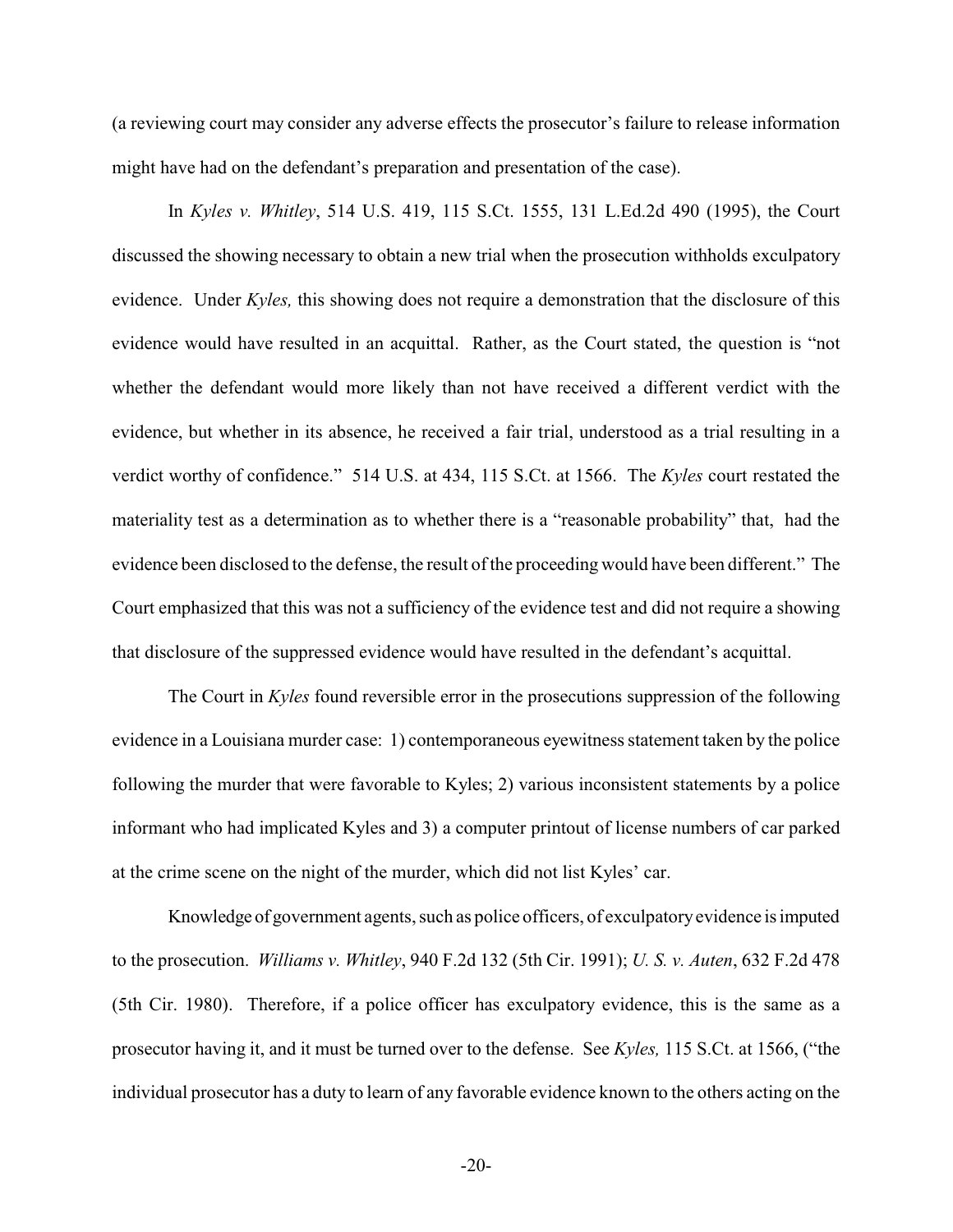government's behalf in the case, including the police."); *United States v. Brooks*, 966 F.2d 1500 (D.C. Cir. 1992) (discussing duty of prosecutor to search files of other agencies); *O'Rarden v. State*, 777 S.W.2d 455 (Tex. App. - Dallas 1989, pet. ref'd) (prosecution team includes investigators); *Carey v. Duckworth*, 738 F.2d 875 (7th Cir. 1984) (prosecution cannot evade *Brady* requirements by keeping itself ignorant of information). See also, *Jones v. Chicago*, 856 F.2d 985 (7th Cir. 1988) (criticizing police for withholding information from prosecutor in order to circumvent *Brady* rule). In *United States v. Henthorn*, 931 F.2d 29 (9th Cir. 1991), the court held that when the government is confronted with a request by a defendant for the personnel files of testifying officers the government has a duty to examine those files and must disclose information favorable to the defense that meets the materiality standard. The court held that if the government is uncertain about its materiality the evidence should be submitted to the court.

Additionally, the dutyto disclose exculpatoryevidence is ongoing and the State must disclose it whenever it is discovered. *Flores v. State*, 940 S.W.2d 189, 191 (Tex. App. - San Antonio, 1996, no pet.).

In *Strickler v. Greene*, 527 U.S. 263 119 S.Ct. 1936, 144 L.Ed.2d 286 (1999), the Supreme Court reiterated the standard of review for determining *Brady* claims. However, *Strickler* demonstrated the heavy burden the Courts place on defendants to demonstrate prejudice when the prosecution withholds exculpatory evidence. In *Strickler*, the court found that the prosecution withheld exculpatory evidence but concluded that the defendant did not show prejudice because there was strong evidence in the record that the defendant in that capital murder case would have been convicted and sentenced to death even if the prosecution had revealed the suppressed exculpatoryevidence. Specificallyin *Strickler*the prosecutor failed to disclose exculpatorymaterials in the police files, consisting of notes taken by a detective during interviews with an eyewitness and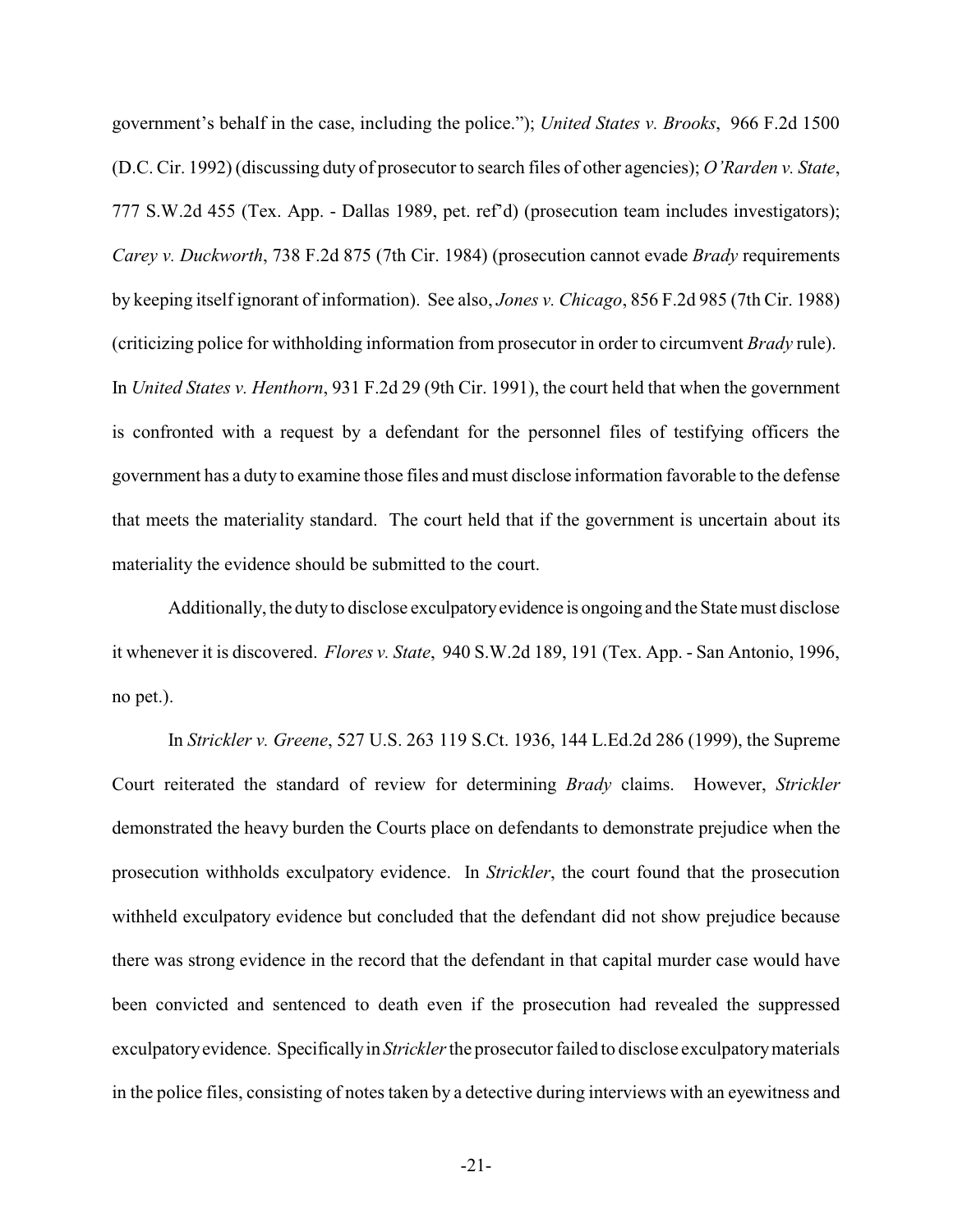letters written to the detective by the eyewitness, that cast serious doubt on significant portions of her testimony. However, there was additional strong physical evidence and witness testimony that the court found to provide sufficient support for the conclusion that the defendant would have been convicted and sentenced to death even if the witness had been severely impeached or her testimony excluded entirely.

Texas courts have reversed a few cases based on the suppression of exculpatory evidence by the prosecution. The Texas courts essentially follow the same reasoning as the Supreme Court in analyzing these cases.

In *Thomas v. State*, 841 S.W.2d 399 (Tex. Crim. App. 1992), the defense filed a motion requesting exculpatory evidence. The prosecutor responded in the usual way and said the state had no exculpatory evidence. At the trial, the State's witnesses testified that they saw the defendant drag the deceased behind an apartment building and shoot him. The State suppressed the following exculpatory evidence: A different witness named Walker was interviewed bythe police several days after the shooting and the prosecutor personally interviewed Walker about one month after the shooting. The prosecutor and the prosecutor's investigator also interviewed Walker in the courtroom the first day of trial. Afterthat interview,Walker disappeared and was not available to testify at trial. In all of his interviews, Walker told the State officials that he arrived at the apartment and went upstairs to watch a movie. When he arrived, he saw the defendant in front of the apartments. While Walker was upstairs, he heard arguing and gunshots in the back of the apartments. He ran downstairs and saw the defendant in the front of the apartments. He said that the defendant could not have gotten from the back of the apartments when the shooting occurred to the front that fast because Walker ran down the stairs in a few seconds, and therefore the defendant did not do the shooting.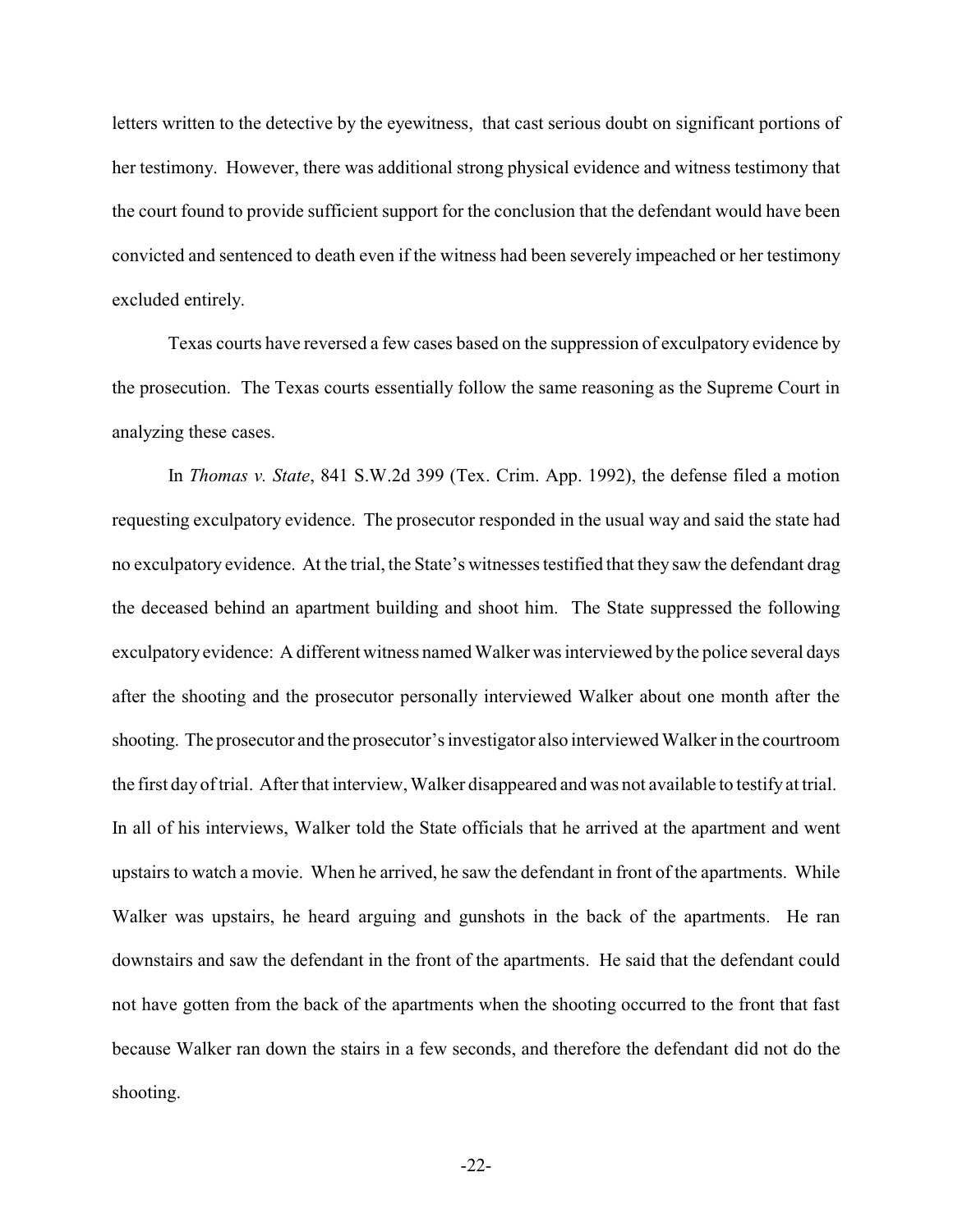After trial, the defense learned of this evidence and Walker's testimony was presented at a motion for new trial. Both the trial court and Court of Appeals refused to order a new trial. However, the Court of Criminal Appeals reversed and held that there was a reasonable probability that the result of the proceeding would have been different with Walker's testimony.

Several years ago, the Texas Court of Criminal Appeals reversed a capital murder conviction based on the suppression of exculpatory evidence. In *Ex parte Richardson*, 70 S.W.3d 865 (Tex. Crim. App. 2002), the prosecution failed to disclose the existence of a diary kept by a police officer with the Lubbock Police Department that contained substantial information that could have been used to impeach the State's star witness. This diary was written while the officer was guarding the witness during a period of protective custody. The officer who maintained the diary testified at the post-conviction writ hearing that she kept the diary to protect herself and other officers from false accusations by the witness. The diary contained information about false accusations and statements made by the witness about the officers. At the writ hearing, the officer who wrote the diary as well as five other officers testified the witness was not a truthful person. None of this information had been revealed to the defense. Based on this evidence, the Court of Criminal Appeals found that the three part test for obtaining relief under *Brady* was met. The Court specifically found that the State failed to disclose the existence of this exculpatory evidence, that the withheld evidence was favorable to the accused and that the evidence was material, that is, that there is a reasonable probability that had the evidence been disclosed, the outcome of the trial would have been different.

In *United States v. Ruiz*, 122 S.Ct. 2450 (2002), the Supreme Court held that the Constitution does not require the government to disclose material impeachment evidence prior to entering into a plea agreement.

The Court of Criminal Appeals has also held that the *Brady* rule did not apply when the

-23-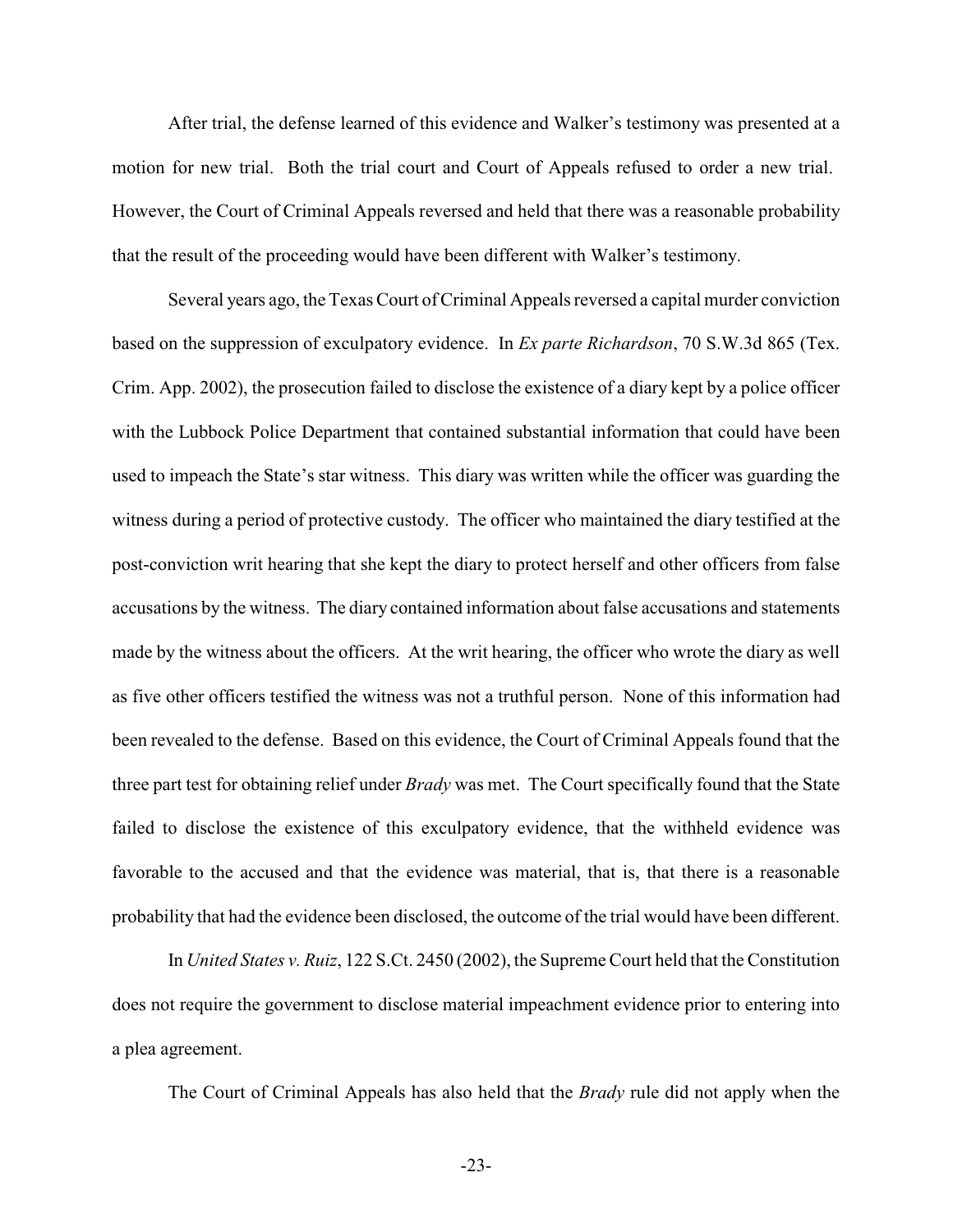accused was already aware of the information. *Hayes v. State*, 85 S.W.3d 809 (Tex. Crim. App. 2002); *Harvard v. State*, 800 S.W.2d 195, 204 (Tex. Crim. App. 1989).

If the defendant discovers previously withheld evidence during trial, or close to trial, it is necessaryto request a continuance in orderto preserve error for appeal. *Lindley v. State*, 635 S.W.2d 541, 544 (Tex. Crim. App. 1982); *Williams v. State*, 995 S.W.2d 754, 762 (Tex. App. - San Antonio 1999, no pet.); *Gutierrez v. State*, 85 S.W.2d 446 (Tex. App. - Austin 2002).

### Specific Cases

Reversals of convictions for suppression of exculpatory evidence arise in a variety of circumstances. A sampling of such cases follows:

#### Supreme Court Cases

*Giglio v. United States*, 405 U.S. 150, 92 S.Ct. 763, 31 L.Ed.2d 104 (1972): Government failed to disclose impeachment evidence of a promise of immunity in exchange for testimony.

*Kyles v. Whitley*, *supra*: State suppressed the following evidence in murder case: contemporaneous eyewitness statements taken by the police which would have undermined the state's eyewitness testimony, various inconsistent statements made to the police by an informant and a list of cars at the crime scene.

*Miller v. Pate*, 386 U.S. 1, 87 S.Ct. 785, 17 L.Ed.2d 690 (1967): Habeas granted where prosecution knowingly misrepresented paint-stained shorts as blood-stained, and failed to disclose the true nature of the stains.

*Napue v. Illinois*, 360 U.S. 264, 79 S.Ct. 1173, 3 L.Ed.2d 1217 (1959): "When reliability of a given witness maywell be determinative of guilt or innocence," nondisclosure of immunity deal with witness violates Due Process.

*Pennsylvania v. Ritchie*, 480 U.S. 39, 107 S.Ct. 989, 94 L.Ed.2d 40 (1987): Defendant

-24-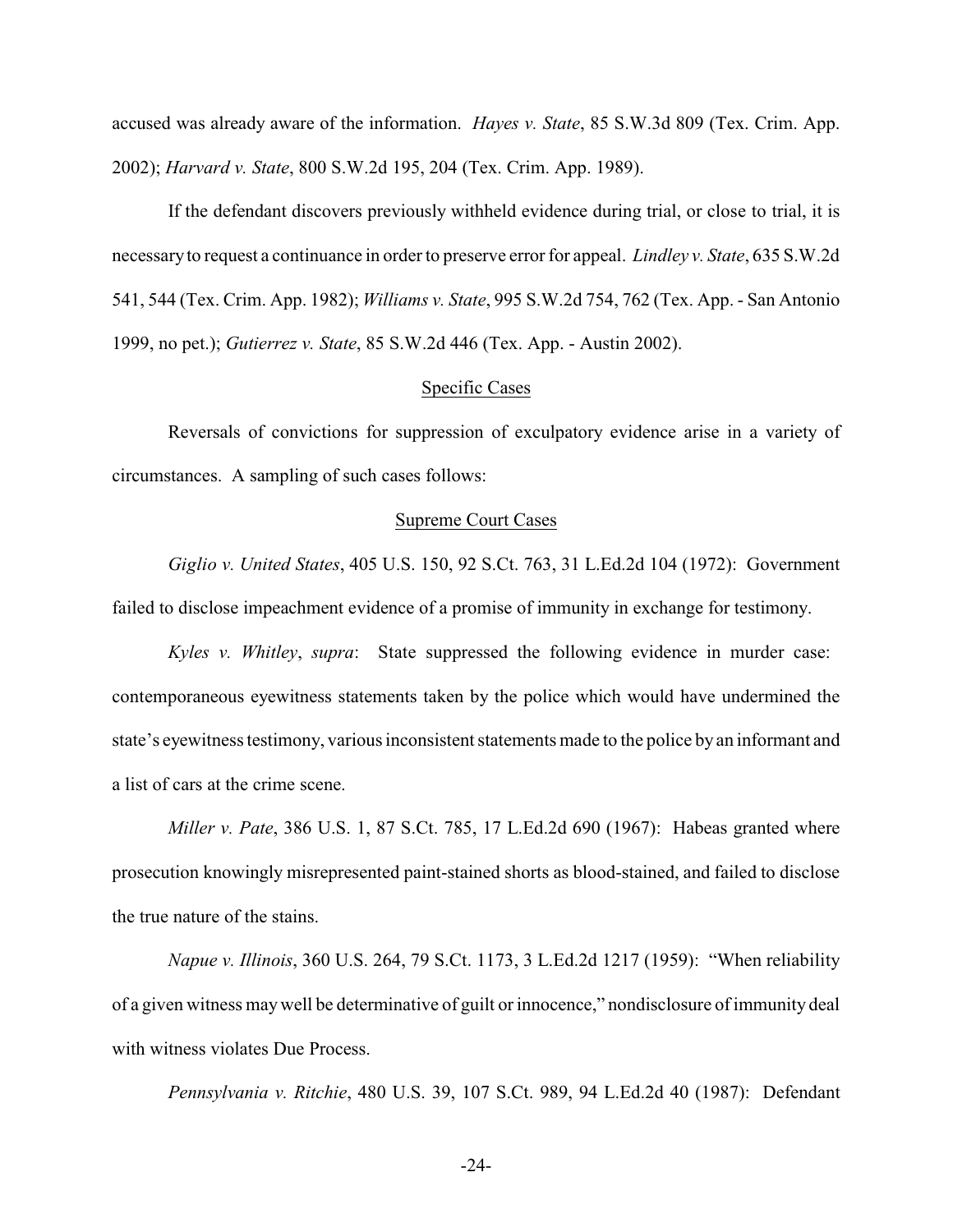entitled to any exculpatory evidence in child welfare agencies files.

*Banks v. Dretke*, 540 U.S. 668, 124 S.Ct. 1256, 157 L.Ed.2d 1166 (2004). The failure of the state to disclose that it had rehearsed the testimony of two witnesses used in both the guilt and penalty stage of a capital prosecution, especially when the witnesses denied any prior conversations with the prosecution, together with a false denial that one of the witnesses was an informant who received both money and accommodations from the state, constituted a violation of due process under *Brady v. Maryland*. In remanding the case for further consideration by a federal court considering *habeas* relief, the Court emphasized that "materiality" for the purpose of the *Brady* doctrine does not require a demonstration that, with the undisclosed evidence the defendant would have prevailed, but only a showing of reasonable probability that, with the evidence the outcome would have been different.

*Youngblood v. West Virginia*, 547 U.S. 867, 126 S.Ct. 2188, 165 L.Ed.2d 269 (2006). *Brady* requires the government to disclose evidence which relates to impeachment as well as exculpatory evidence. It also applies to evidence known only to the police and not the prosecutors. In *Youngblood*, the police evidently knew of a handwritten statement of two alleged victims of a sexual assault which substantially impeached their testimony that their conduct with the petitioner was not consensual.

*United States v. Vonn*, 535 U.S. 55, 122 S.Ct. 1043, 152 L.Ed.2d 90 (2002). In offering a defendant a "fast track plea bargain," the government was not obligated, under either the Fifth or Sixth Amendments, to disclose impeachment information relating to informants and witnesses. "Exculpatory evidence includes evidence affectingwitness credibility, where the witness' reliability is likely determinative of guilt or innocence." However, a unanimous Court found this principle which requires disclosure prior to trial is inapplicable at the plea stage, at least with regard to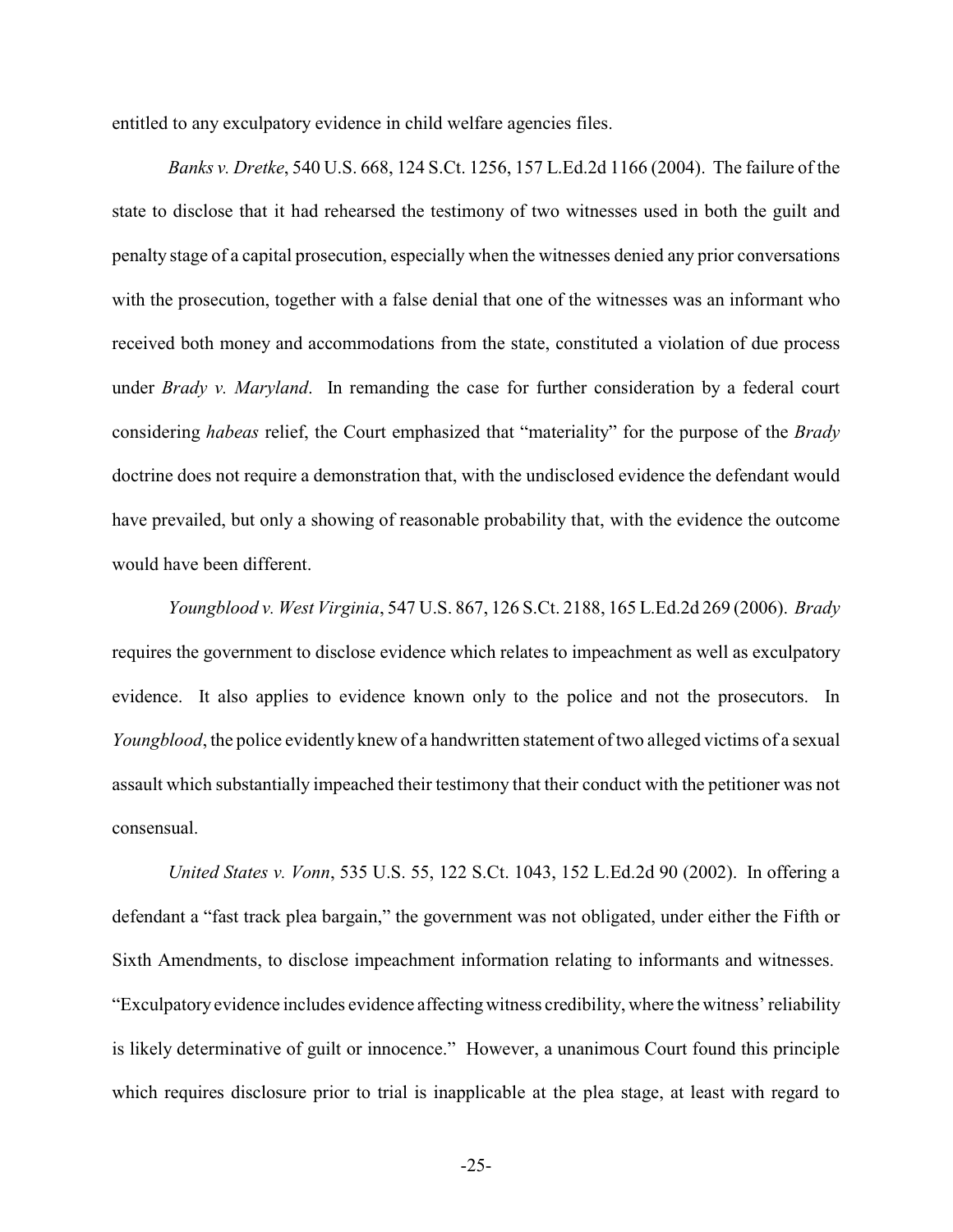information which might be useful for impeachment purposes: "It is particularly difficult to characterize impeachment information as critical information of which the defendant must always be aware prior to pleading guilty given the random way in which such information may or may not help a particular defendant."

### Texas Cases

*Ball v. State*, 631 S.W.2d 809 (Tex. App. - Eastland 1982, pet ref'd): Error not to disclose picture of defendant with black eye at time of arrest when self defense claimed.

*Collins v. State*, 642 S.W.2d 80 (Tex. App. - Fort Worth 1982): State did not tell defense material witnesses name or location.

*Cook v. State*, 940 S.W.2d 623 (Tex. Crim. App. 1996): Withheld evidence that the defendant knew victim and had been to her apartment and failed to disclose material inconsistent statements of a key witness to the Grand Jury.

*Crutcher v. State*, 481 S.W.2d 113 (Tex. Crim. App. 1972): Witnesses inconsistent statements.

*Ex parte Adams*, 768 S.W.2d 281 (Tex. Crim. App. 1989): Crime victims prior inconsistent statement.

*Ex parte Brandley,* 781 S.W.2d 886 (Tex. Crim. App. 1989): Inconsistent statement by witnesses.

*Ex parte Lewis*, 587 S.W.2d 697 (Tex. Crim. App. 1979): Existence of doctors letter stating defendant was insane.

*Ex parte Turner*, 545 S.W.2d 470 (Tex. Crim. App. 1977): Fact that police officer aided in obtaining release of main witness.

*Flores v. State*, 940 S.W.2d 189, 191 (Tex. App. - San Antonio 1996, no pet.): Witness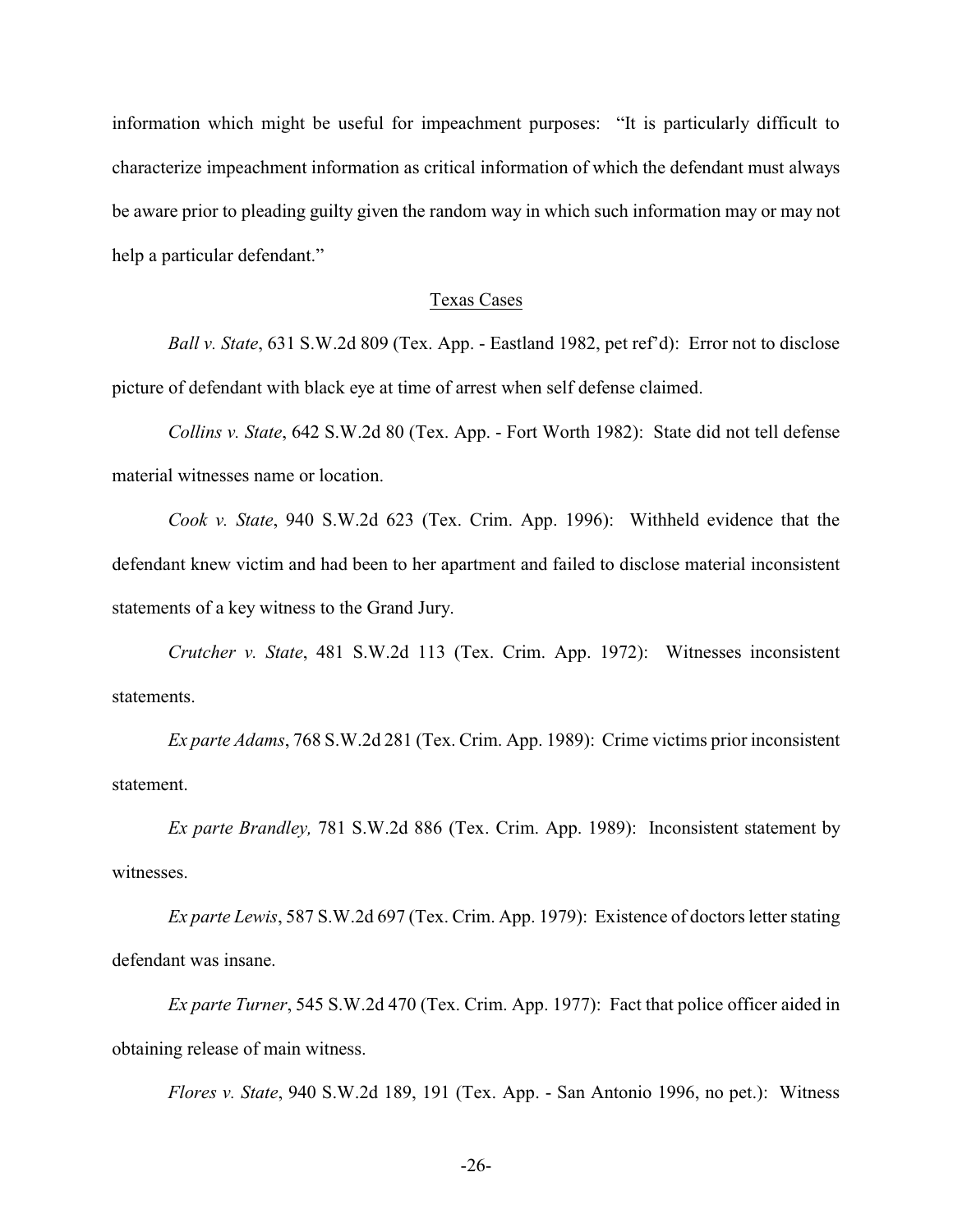statement that was material in corroborating defendant's argument that victim shot herself.

*Granger v. State*, 653 S.W.2d 868 (Tex. App. 13 Dist. 1983), aff'd, 683 S.W.2d 387 (Tex. 1984), *cert. denied*, 472 U.S. 1012 (1985): Failure to disclose existence of a deal that changed witness's sentence from death to lie.

*Ham v. State*, 760 S.W.2d 55 (Tex. App. - Amarillo 1988, no pet.): Prosecution withheld doctors report which supported defense position and refuted prosecution.

*Jones v. State*, 850 S.W.2d 223 (Tex. App. - Fort Worth 1993): Prosecution failed to disclose in a timelymanner exculpatory information in a victim impact statement which negated the evidence of defendant's intent to shoot the victim.

*O'Rarden v. State*, 777 S.W.2d 455 (Tex. App. - Dallas 1989, pet. ref'd): Failure to provide defense copy of Dept. of Human Resources report which indicated no sexual abuse occurred.

*Thomas v. State*, 841 S.W.2d 399 (Tex. Crim. App. 1992): Witness statement to police that defendant was not in a physical position to have been able to commit the offense.

*Ex parte Masonheimer*, 220 S.W.3d 494 (Tex. Crim. App. 2007) (double jeopardy barred a third trial of a defendant whose mistrial motions were necessitated primarily by state's intentional failure to disclose exculpatory evidence under *Brady* with the specific intent to avoid the possibility of an acquittal).

*Harm v. State*, 183 S.W.3d 403 (Tex. Crim. App. 2006). Child Protective Services was not acting as a State agent, and thus knowledge of records from CPS that allegedly indicated that, in the past, victim had made unfounded allegations of sexual abuse and had engaged in inappropriate sexual behavior, could not be imputed to State as a basis for asserting that failure to disclose such information constituted a *Brady* violation in prosecution for indecency with a child; records were created in the course of an non-criminal investigation that was unrelated to defendant, but within the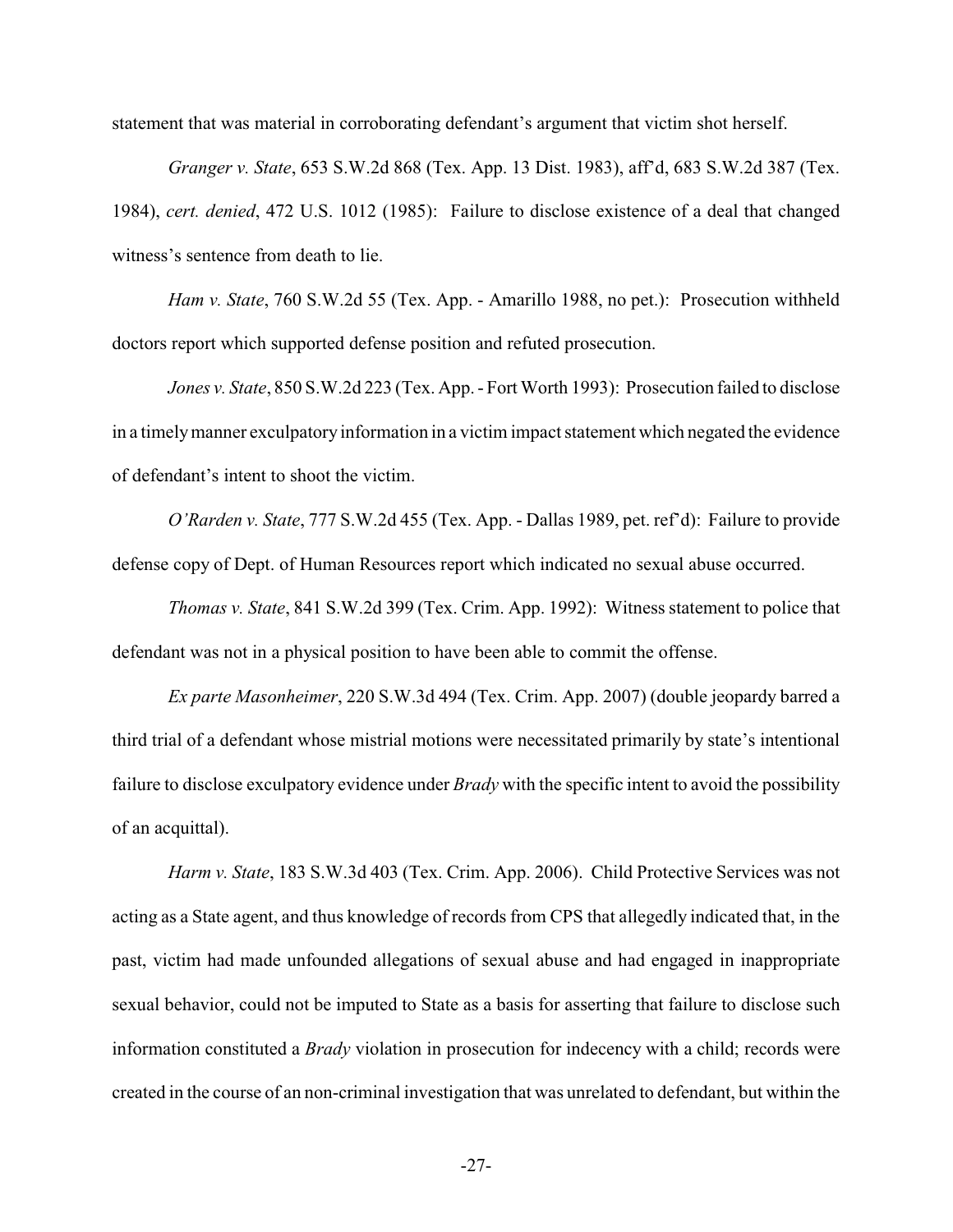duties of CPS to protect the welfare and safety of the children, and the records significantly predated the allegations against defendant.

*Keeter v. State*, 175 S.W.3d 756 (Tex. Crim. App. 2005). Defendant did not preserve *Brady* claim for review when he moved for new trial on ground that evidence establishing innocence was withheld bymaterial prosecution witness; the evidence allegedly showing preservation was relevant to claim of actual innocence, the defendant did not mention *Brady* in his motion or during the hearing on the motion and did not include any *Brady*-related cases in his post-hearing submission, and neither the state nor the trial court understood that the defendant was raising a *Brady* claim.

#### Federal Cases

*Ballinger v. Kirby*, 3 F.3d 1371 (10th Cir. 1993): Exculpatory photograph.

*Banks v. Reynolds*, 54 F.3d 1508 (10thCir. 1995): Fact that another person had been arrested for the same crime.

*Boone v. Paderick*, 541 F.2d 447 (4th Cir. 1976): Prosecutor did not disclose deal with accomplice/witness for leniency.

*Bowen v. Maynard*, 799 F.2d 593 (8th Cir. 1986): Evidence that former police officer was initial suspect in the murder for which defendant was convicted.

*Brown v. Borg*, 951 F.2d 1011 (9th Cir. 1991): Knowledge by prosecutor that her theory of the case was wrong.

*Carter v. Rafferty*, 826 F.2d 1299 (3rd Cir. 1987): Reports of polygraph test given to important prosecution witness, but see *Wood v. Bartholomew*, 516 U.S. 1, 116 S.Ct. 7, 133 L.Ed.2d 1 (1995) (because polygraphs are inadmissable even for impeachment theyare not subject to *Brady*).

*Chaney v. Brown*, 730 F.2d 1334 (10th Cir. 1984): Conviction affirmed but death sentence reversed where withheld evidence contradicted prosecution's theory of the murder and placed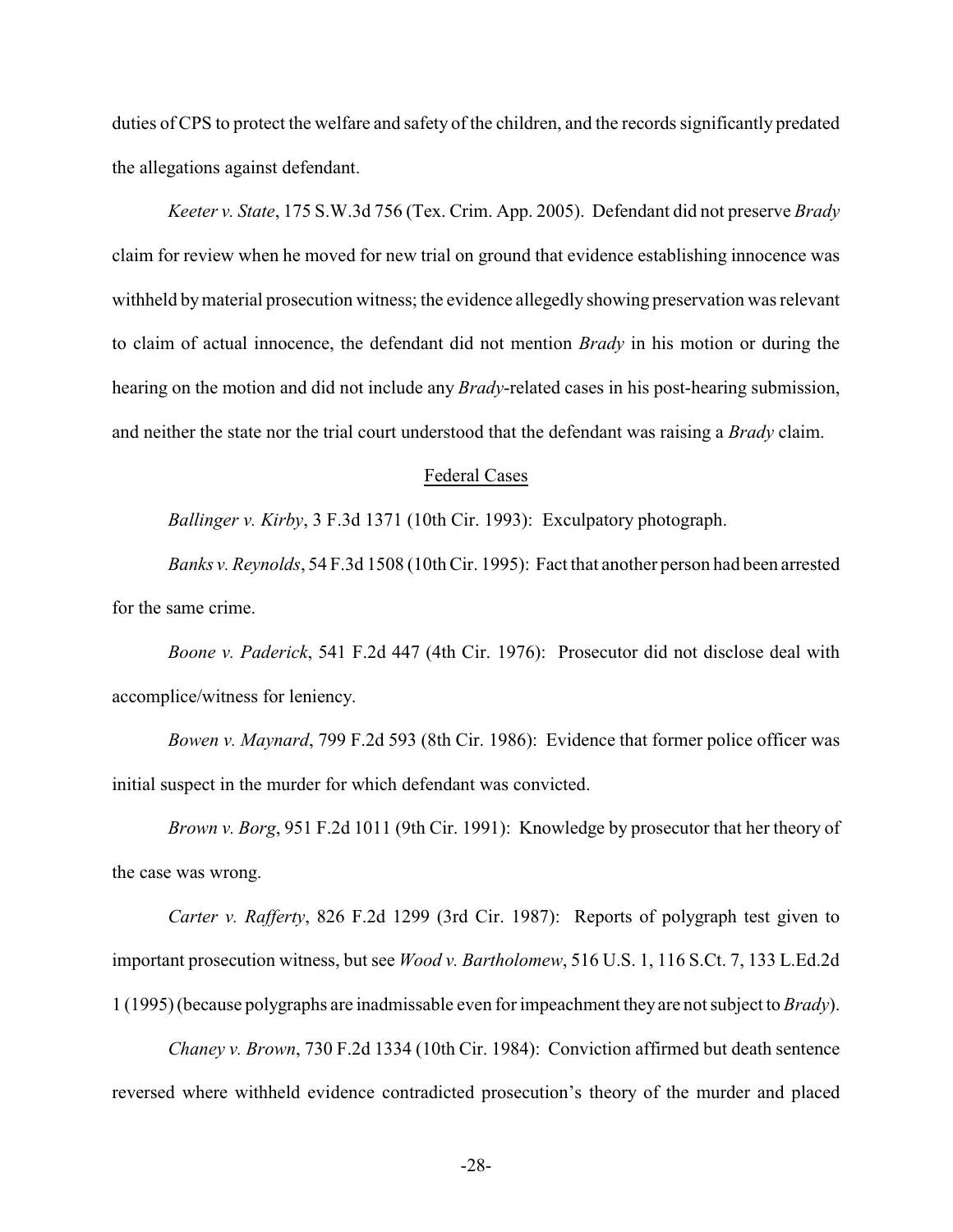defendant 110 miles from the scene.

*Derden v. McNeel*, 932 F.2d 605 (5th Cir. 1991): Radio log that would have impeached State's witnesses.

*DuBose v. Lefevre*, 619 F.2d 973 (2nd Cir. 1980): State's encouragement to witness to believe that favorable testimony would result in leniency toward the witness.

*Guerra v. Johnson*, 90 F.3d 1075 (5th Cir. 1996): Information showing police intimidation of witness and failure to disclose evidence regarding who was seen carrying the murder weapon shortly after the shooting.

*Hudson v. Whitley*, 979 F.2d 1058 (5th Cir. 1992): Evidence that the State's only eyewitness had initially identified someone else, and that person had been arrested.

*Hughes v. Bowers*, 711 F.Supp. 1574 (N. D. Ga. 1989), *aff'd*, 896 F.2d 558 (11th Cir. 1990): Evidence that the State's eyewitness to the murder stood to benefit from the life insurance policy of the victim if the defendant was convicted.

*Jackson v. Wainwright*, 390 F.2d 288 (5th Cir. 1968): Racial misidentification case, where prosecutor failed to reveal prior identification problem.

*Jacobs v. Singletary*, 952 F.2d 1282 (11th Cir. 1992): Failure to disclose statements of witness to polygraph examiner which contradicted trial testimony.

*Jean v. Rice*, 945 F.2d 82 (4th Cir. 1991): State under duty to disclose information concerning hypnosis session that enabled witness to identify the defendant.

*Jones v. Jago*, 575 F.2d 1164 (6th Cir. 1978): State withheld, despite defense request, a statement from coindictee who, prior to trial, had been declared material witness for prosecution, and against whom all charges were then dropped.

*Lindsey v. King*, 769 F.2d 1034 (5th Cir. 1985). Suppression of initial statement of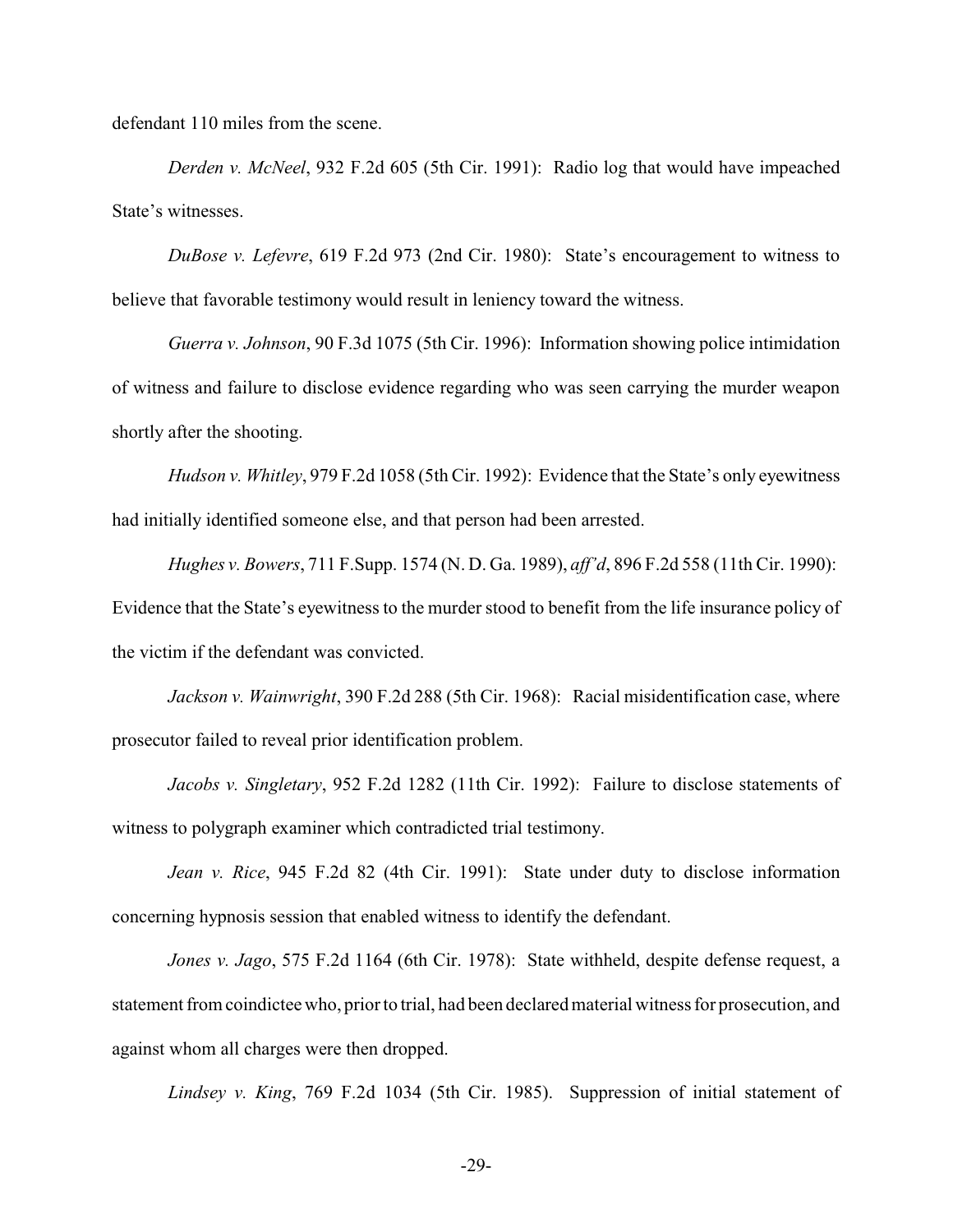eyewitness to police in which he said he could not identify the murderer because he never saw the murderer's face.

*McDowell v. Dixon*, 858 F.2d 945 (4th Cir. 1988): Witness's initial statement that attacker was white when the defendant was black.

*Miller v. Angliker*, 848 F.2d 1312 (2nd Cir. 1988): Evidence which showed that another person committed the crimes with which defendant was charged.

*Norris v. Slayton*, 540 F.2d 1241 (4th Cir. 1976): Failure to furnish to rape defendant's counsel copy of lab report showing no hair or fiber evidence in defendant's undershorts or in victim's bed.

*Orndorff v. Lockhart*, 707 F.Supp. 1062 (E.D. Ark. 1988), *aff'd in part, vacated in part*, 906 F.2d 1230 (8th Cir. 1990): Failure to disclose that witness's memory was hypnotically refreshed during pretrial investigation.

*Ouimette v. Moran*, 942 F.2d 1 (lst Cir. 1991): Information about extensive criminal record of State's witness and the existence of a deal with state's witness.

*Reutter v. Solem*, 888 F.2d 578 (8th Cir. 1989): Withholding of fact that key witness had applied for commutation and been scheduled to appear before parole board a few days after his testimony.

*Sellers v. Estelle*, 651 F.2d 1074 (5th Cir. 1981): Police reports containing admissions by other persons of involvement in the offense.

*Simms v. Cupp*, 354 F.Supp. 698 (D. Ore. 1972): Suppression of original description by witness which differed from her trial testimony.

*Spicer v. Roxbury Correctional Institution*, 194 F.3d 547 (4th Cir. 1999): Inconsistent statement by government witness as to whether he was really an eyewitness to the crime.

-30-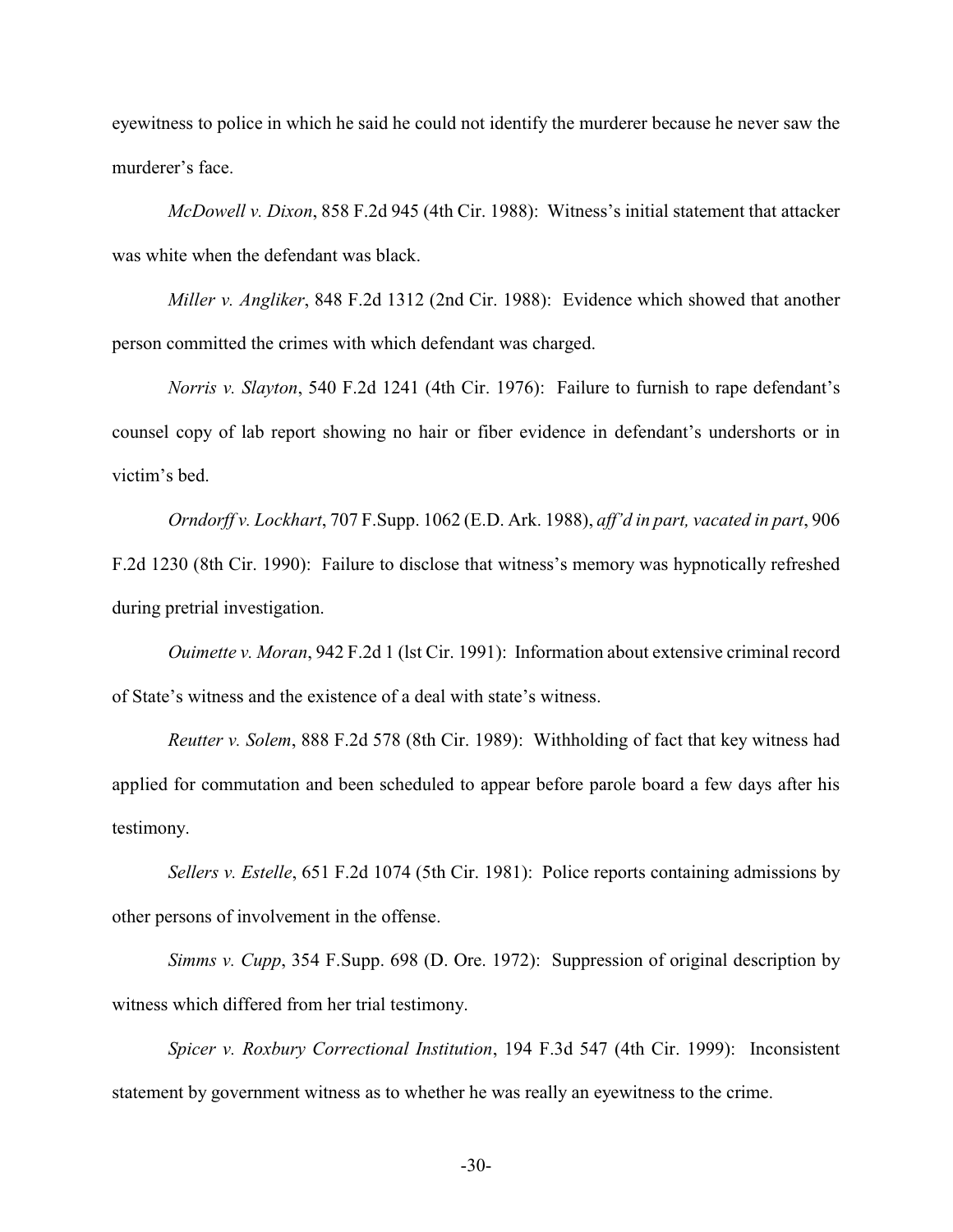*Troedel v. Wainwright*, 667 F.Supp. 1456 (S.D. Fla. 1986): State failed to disclose instances of codefendant's propensity for violence when this supported defense theory.

*United States v. Beasley*, 576 F.2d 626 (5th Cir. 1978): Failure of government to timely produce statement of prosecution witness when the statement at issue differed from witness' trial testimony.

*United States v. Boyd*, 55 F.3d 239 (7th Cir. 1995): Prosecutor failed to reveal to defense drug use by prisoner witnesses during trial and "continuous stream of unlawful" favors prosecution gave those witnesses.

*United States v. Brumel-Alvarez*, 976 F.2d 1235 (9th Cir. 1992): Memorandum by government agent containing information about credibility of informant.

*United States v. Butler*, 567 F.2d 885 (9th Cir. 1978): Government failed to disclose that the witness had been promised a dismissal of the charges against him.

*United States v. Cadet*, 727 F.2d 1453 (9th Cir. 1984): Names and addresses of eyewitnesses to offense that State does not intend to call to testify.

*United States v. Cuffie*, 80 F.3d 514 (D.C. Cir. 1996): Evidence that prosecution witness had previously lied under oath in proceeding involving same conspiracy.

*United States ex. rel. Smith v. Fairman*, 769 F.2d 386 (7th Cir. 1985): Police ballistics report showing gun defendant allegedly used to fire at police was inoperable.

*United States v. Fisher*, 106 F.3d 622 (5th Cir. 1991): Government report reflecting on credibility of key government witness.

*United States v. Foster*, 874 F.2d 491 (8th Cir. 1988): Failure by prosecutor to correct false testimony.

*United States v. Gerard*, 491 F.2d 1300 (9th Cir. 1974): Defendants deprived of evidence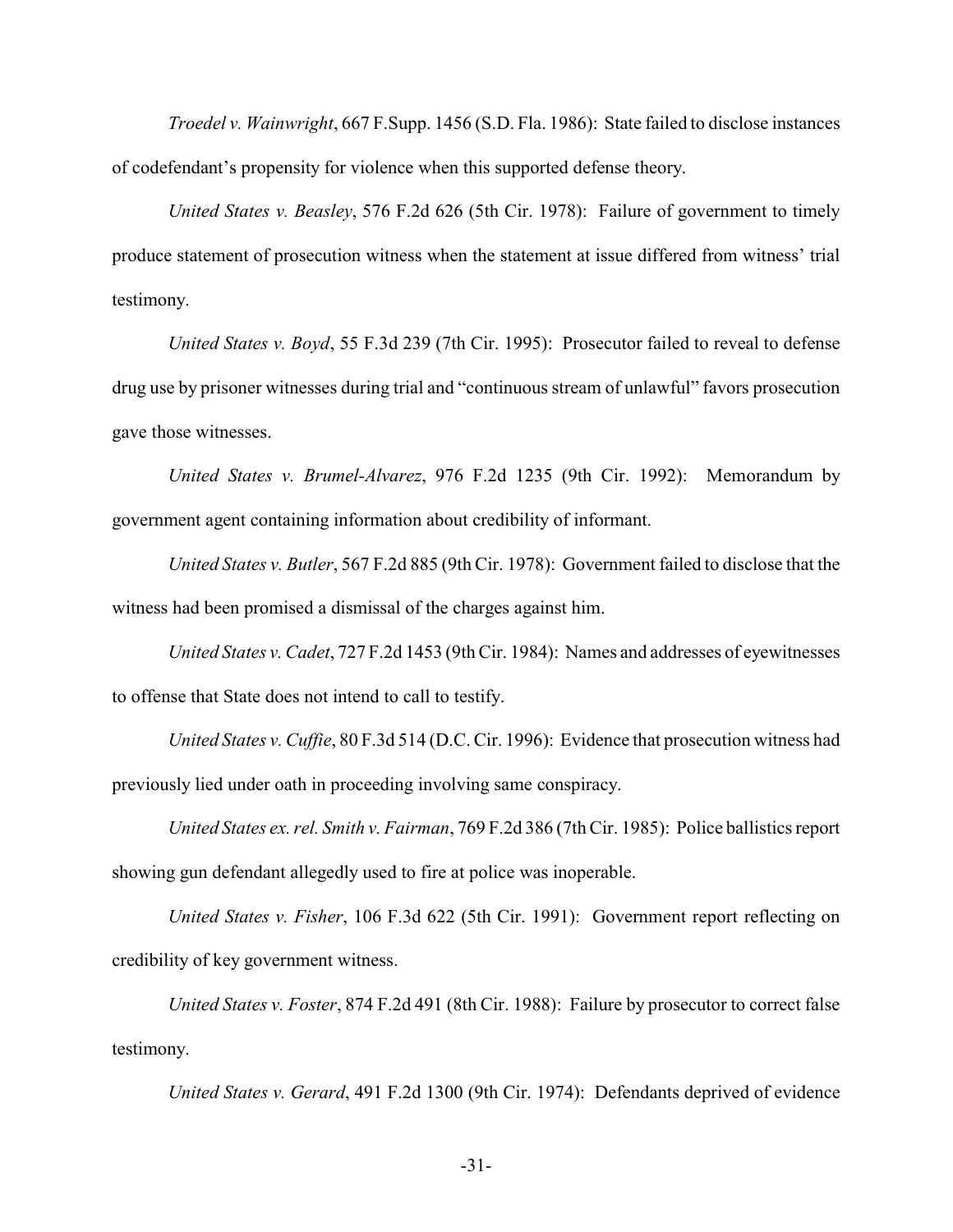of promise of leniency by prosecutor, and failure to disclose that witness was in other trouble, thereby giving him even greater incentive to lie.

*United States v. Herberman*, 583 F.2d 222 (5th Cir. 1978): Testimony presented to grand jury that contradicted testimony of government witnesses.

*United States v. Minsky*, 963 F.2d 870 (6th Cir. 1992): Withholding from defense fact that witness lied to Grand Jury.

*United States v. Pope*, 529 F.2d 112 (9th Cir. 1976): Prosecution failed to disclose plea bargain with witness in exchange for testimony and argued to the jury that the witness had no reason to lie.

*United States v. Sheehan*, 442 F.Supp. 1003 (D. Mass. 1977): Only eyewitness to see the robber's faces unmasked during a bank robbery was not called to testify because he hesitated in his identification of the defendant.

*United States v. Spagnoulo*, 960 F.2d 990 (11th Cir. 1992): Government failed to turn over a psychiatric report which indicated that the defendant may have been able to assert an insanity defense.

*United States v. Sutton*, 542 F.2d 1239 (4th Cir. 1976): Prosecutor withheld evidence that witness was coerced into testifying against defendant.

*United States v. Udechukwu*, 11 F.3d 1101 (lst Cir. 1993): Evidence to support defendant's theory that she had been coerced into being a drug courier.

*United States v. Weintraub*, 871 F.2d 1257 (5th Cir. 1989): Government withheld statement from a presentence report from witness indicating that the defendant was responsible for much smaller amount of drugs than claimed.

*Walter v. Lockhart*, 763 F.2d 942 (8th Cir. 1985): For over twenty years, the State withheld

-32-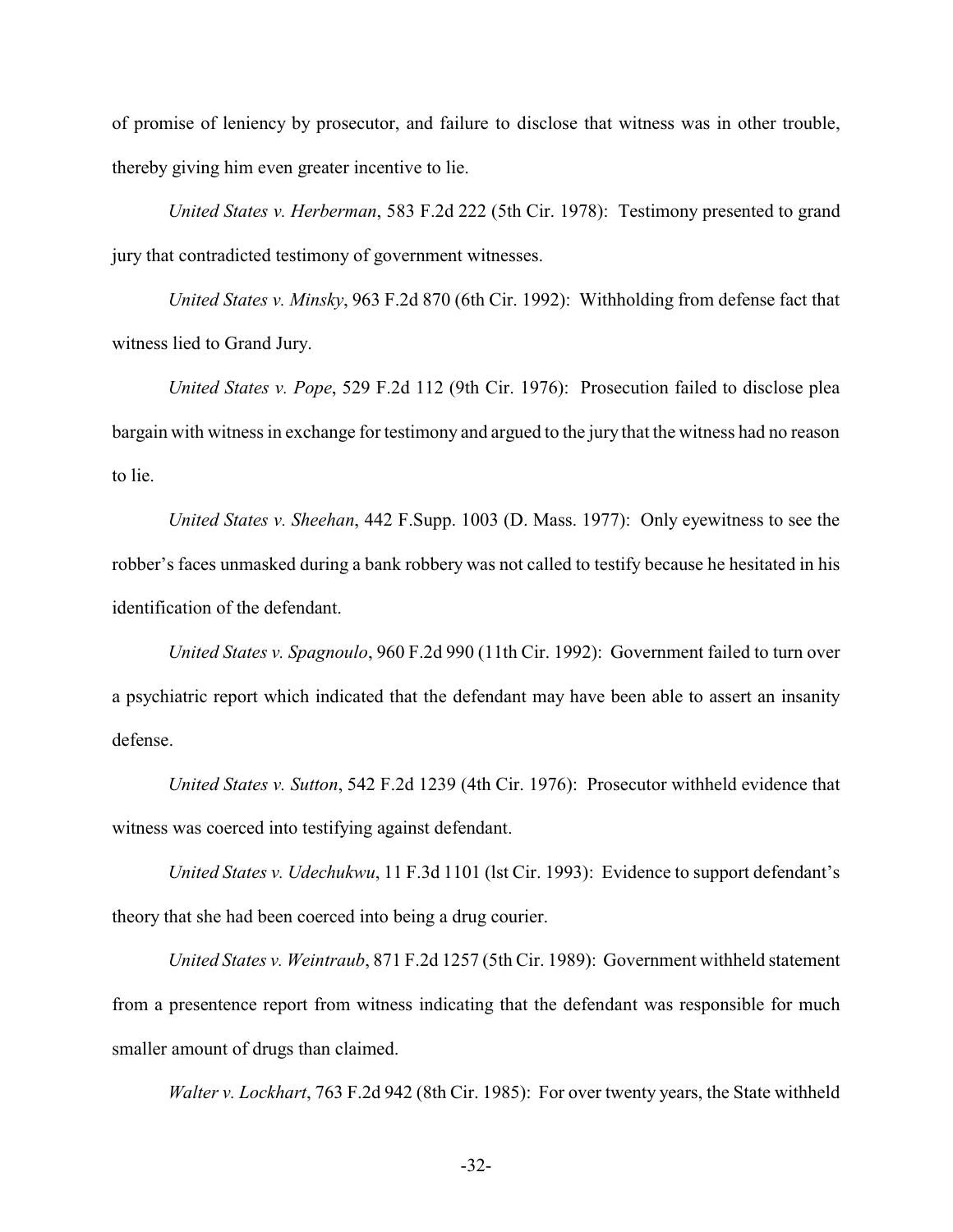a transcript of a conversation supporting the defendant's claim that the officer shot at him first.

*Tassin v. Cain*, 517 F.3d 770 (5th Cir. 2008). State's failure to disclose in murder trial the understanding or agreement between witness and state, under which witness expected to gain beneficial treatment in sentencing for related crimes provided that she testified at trial consistently with her prior statements inculpating defendant, constituted Fourteenth Amendment violation under *Giglio*, even though witness had not received a firm promise of leniency from the judge or prosecutor.

*Mahler v. Kylo*, 537 F.3d 494 (5th Cir. 2008). *Brady* violation based on witness statements not disclosed by prosecution to defendant consisting of pretrial statements contradicting witnesses' testimony at trial that altercation had ceased and that victim was in process of moving away from defendant's relative at time that he fired the fatal shot.

*Graves v. Dretke*, 442 F.3d 334 (5th Cir. 2006). Witness's out-of-court statement that witness'swife was active participant in charged murders was exculpatory, for purpose of defendant's claim that state's suppression of statement violated *Brady*.

#### Timing of Disclosure

The ability to effectively utilize exculpatory evidence is largely dependent on the defendant's obtaining timely disclosure. In *United States v. Hart*, 760 F.Supp. 653 (E.D. Mich. 1991), the Court held that it was the court's responsibility to fix the timing for disclosure of exculpatory evidence. Other courts have issued opinions stating that disclosure must be made in time for effective use at trial. *United States v. Higgs*, 713 F.2d 39, 44 (3rd Cir. 1983); *United States v. Starusko,* 729 F.2d 256, 261 (3rd Cir. 1984).

## Requesting Exculpatory Evidence

The prosecution has a duty to reveal exculpatory evidence even without a specific request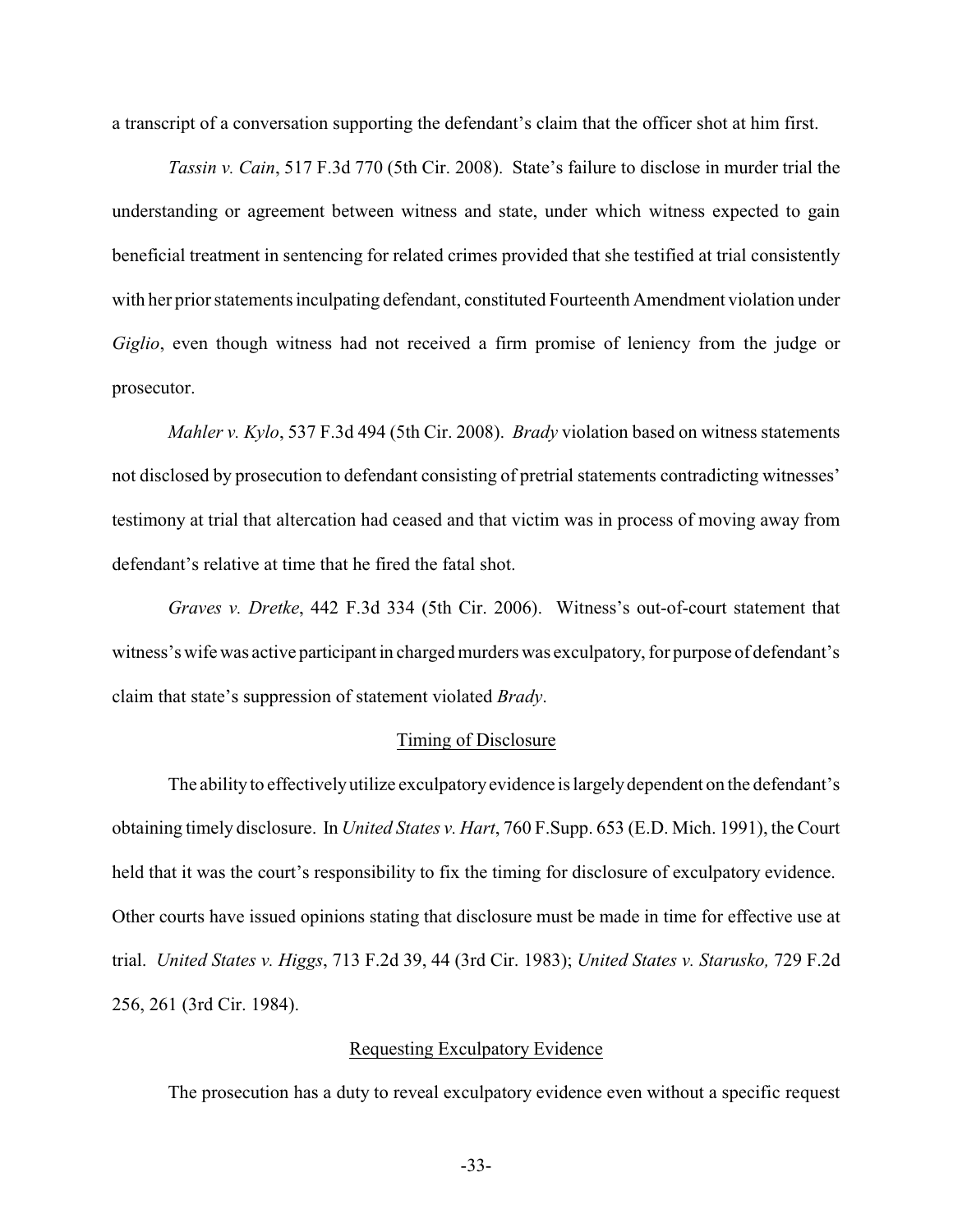from the defense and regardless of the good faith or bad faith of the prosecution. *United States v. Agurs*, 427 U.S. 97, 96 S.Ct. 2392, 49 L.Ed.2d 342 (1976); *Thomas v. State*, 841 S.W.2d 399 (Tex. Crim. App. 1992).

### **c. New Evidence Establishing Actual Innocence**

In *Ex parte Elizondo*, 947 S.W.2d 202 (Tex. Crim. App. 1996), the Court stated:

*At the threshold, we must decide whether the Due Process Clause of the United States Constitution forbids, not just the execution, but the incarceration as well of an innocent person. We need not pause long to answer this question. . . . We think it clear . . . that the incarceration of an innocent person is as much a violation of the Due Process Clause as is the execution of such a person. It follows that claims of actual innocence are cognizable by this Court in a postconviction habeas corpus proceedingwhetherthe punishment assessed is death or confinement. In either case, such claims raise issues of federal constitutional magnitude.*

Assertions of actual innocence are categorized either as *Herrera*-type claims or *Schlup*-type claims. *Herrera v. Collins,* 506 U.S. 390, 113 S.Ct. 853, 122 L.Ed.2d 203 (1993); *Schlup v. Delo,* 513 U.S. 298, 115 S.Ct. 851, 130 L.Ed.2d 808 (1995). *See Elizondo,* 947 S.W.2d at 208; *Ex Parte Franklin*, 72 S.W.3d 671 (Tex. Crim. App. 2002). A *Herrera*-type claim involves a substantive claim in which the applicant asserts a bare claim of innocence based solely on newly discovered evidence. *Schlup,* 513 U.S. at 314, 115 S.Ct. 851. *See also Elizondo,* 947 S.W.2d at 208. A *Schlup*type claim, on the other hand, is a procedural claim in which the applicant's claim of innocence does not alone provide a basis for relief but istied to a showing of constitutional error at trial. *Schlup,* 513 U.S. at 314, 115 S.Ct. 851.

The *Herrera* decision serves as precedent for recognition of habeas relief when an actual innocence claim alone is raised. In *Herrera*, six members of the Court suggested execution of the innocent was antithetical to our constitutional system. Justice O'Connor, joined by Justice Kennedy, stated that "the execution of a legally and factually innocent person would be a constitutionally intolerable event." 506 U.S. at 420. Justice O'Connor then concluded that the existence of federal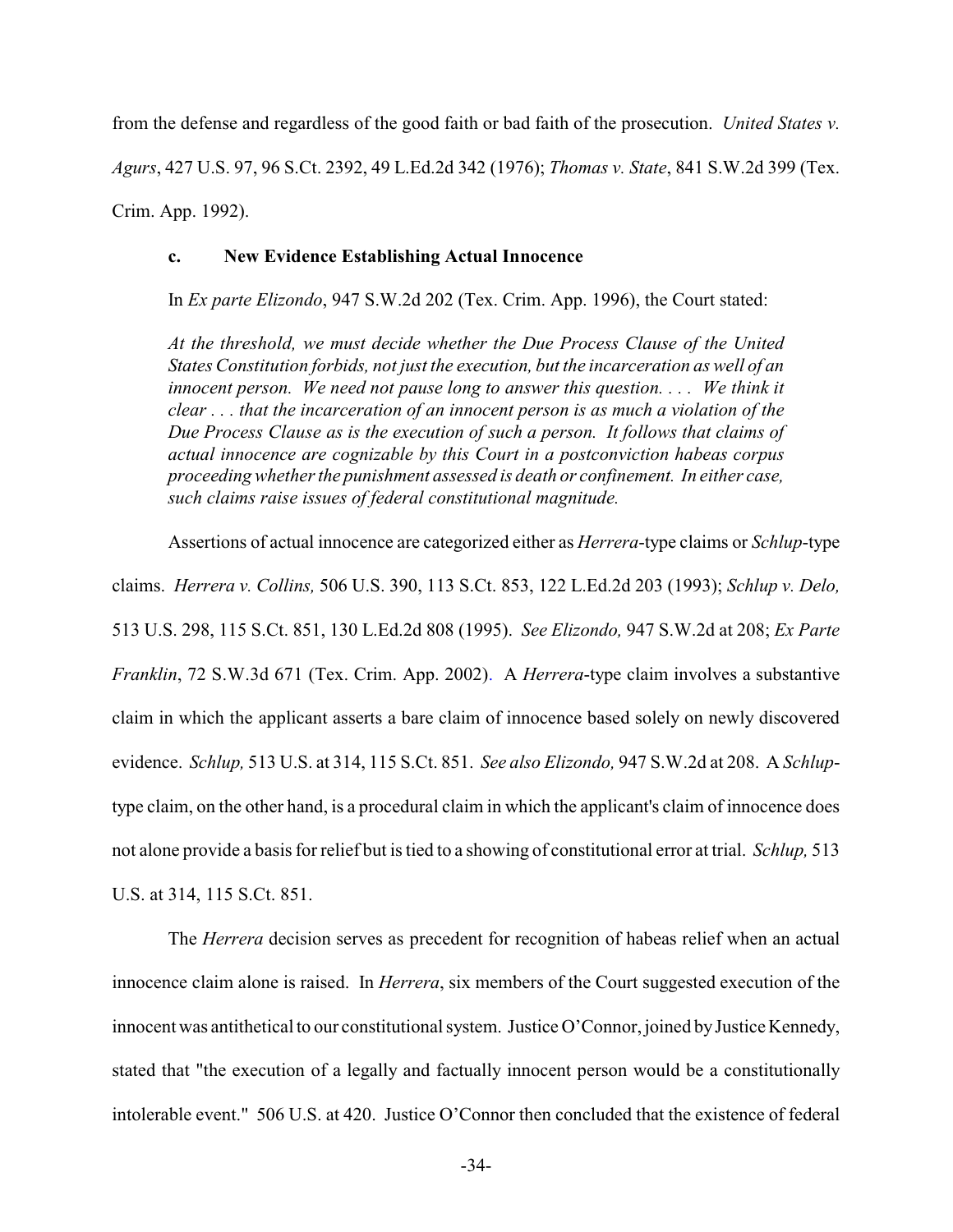relief for such a person need not be addressed in the case before the Court. *Id.* Justice White stated that "a persuasive showing of actual innocence made after trial . . . would render unconstitutional the execution of the petitioner in this case." *Id.* at 429. He also declined to finally decide the issue on the record before the Court. Justice Blackmun, joined in dissent by Justices Souter and Stevens, stated that executing an innocent person is the "ultimate arbitrary imposition" and unquestionably violates both the Eighth and Fourteenth Amendments.<sup>2</sup> Id. at 437.

The Court of Criminal Appeals agreed with the "sound and fundamental principle of jurisprudence" that the execution of an innocent person "would surely constitute a violation of a constitutional or fundamental right." *Holmes v. Honorable Court of Appeals for the Third Dist,* 885 S.W.2d 389, 397 (Tex. Crim. App. 1994). In *Elizondo,* this Court extended this holding, verifying that the Due Process Clause of the Fourteenth Amendment forbids the incarceration of an innocent person. 947 S.W.2d at 204.

This principle is essential in a constitutional system. "After all, the central purpose of any system of criminal justice is to convict the guilty and free the innocent." *Herrera*, 506 U.S. at 399. *See United States v. Nobles*, 422 U.S. 225, 230, 95 S.Ct. 2160, 45 L.Ed.2d 141 (1975). Further, in this context, no legally cognizable distinction exists between a prisoner sentenced to death and one sentenced to a term of imprisonment. "It would be a rather strange jurisprudence . . . which held that under our Constitution [the actually innocent] could not be executed, but that he could spend the rest of his life in prison." *Herrera*, 506 U.S. at 405.

The actual innocence jurisprudence of the State of Texas has developed primarily in the area of recantations on sexual assault and indecency with a child cases. DNA exonerations are an

<sup>&</sup>lt;sup>2</sup> Justices Scalia and Thomas, concurring in the judgment of the Court, indicated execution of the innocent would not transgress the Constitution. 506 U.S. at 427-430. The majority of the Court simply assumed a violation, without deciding the issue.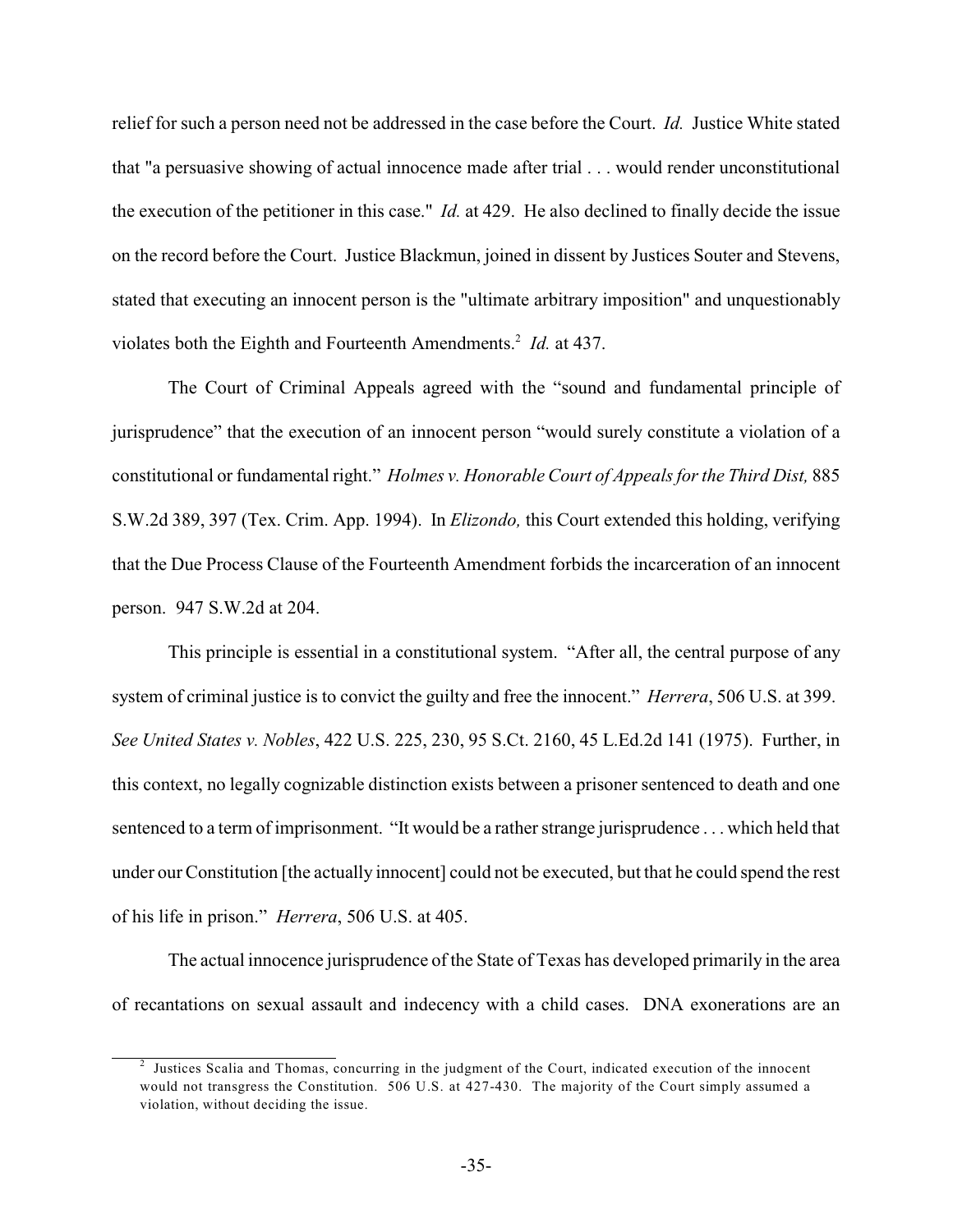additional area where new evidence establishing actual innocence has resulted in relief being granted based on actual innocence. *See*, *Ex parte Waller*, 2008 WL 4356811 (Tex. Crim. App. 2008).

In *Ex parte Elizondo*, 947 S.W.2d 202 (Tex. Crim. App. 1996), the court held that bare claims of actual innocence are cognizable in a habeas hearing. To merit relief, the applicant bears the burden of showing that the newlydiscovered evidence unquestionablyestablishes his innocence. The court reviewing the habeas claim must examine the new evidence in light of the evidence presented at trial. In order to grant relief, the reviewing court must believe that no rational juror would have convicted the applicant in light of the newly discovered evidence. In *Elizondo*, the trial evidence was perfunctory testimony by a 10 year old child that his mother and applicant made him and his younger brother watch sexually explicit videotapes and that both adults sexually molested the boys. Both children recanted 13 years after the trial when they were full-grown adults, saying their natural father "relentlessly manipulated and threatened them into making such allegations against the applicant in order to retaliate against the natural mother." They denied that any abuse occurred. The trial court found the recantation credible and the Court of Criminal Appeals granted relief.

In *Ex parte Thompson*, 153 S.W.3d 416 (Tex. Crim. App. 2005), the court granted relief based on the recantation by the applicant's 20 year old daughter of the allegation of sexual assault that was alleged to have occurred when she was 5 years old. Other cases where relief was granted have had similar fact patterns. *Ex parte Tuley*, 109 S.W.3d 388 (Tex. Crim. App. 2002)(defendant's guilty plea did not bar relief); *Ex parte Harmon*, 116 S.W.3d 778 (Tex. Crim. App. 2003).

In*Ex parte Brown*, 205 S.W.3d 538 (Tex. Crim. App. 2006), the court stated that establishing a bare claim of actual innocence in a post-conviction application for writ of habeas corpus is a "Herculean" task. In *Brown*, the court stated that to succeed on a habeas claim of actual innocence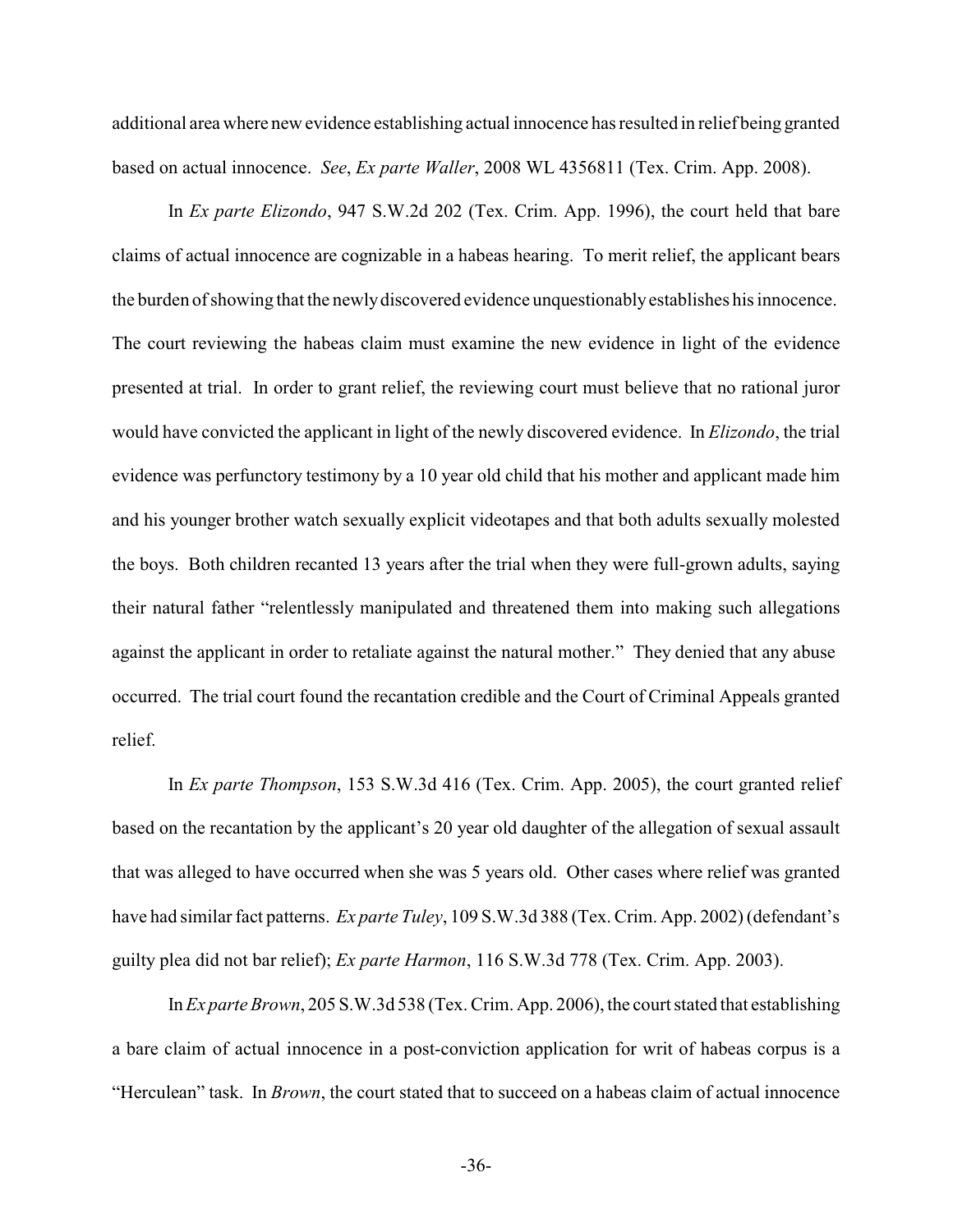based on newly discovered evidence the applicant must show by clear and convincing evidence that, despite the evidence of guilt that supports the conviction, no reasonable juror could have found him guilty in light of the new evidence. This showing must overcome the presumption that the conviction is valid and must unquestionably establish applicant's innocence. The evidence relied upon must be newly discovered or newly available. In *Brown*, the court denied relief because the evidence was not newly discovered. The evidence was the same as that attached to the applicant's motion for new trial two years earlier.

In reviewing a claim of actual innocence based on a recantation, the most important job of the trial court is to assess the credibility of the recantation. If the trial judge hears testimony from the alleged victim who recants her prior testimony and finds it credible, the Court of Criminal Appeals will likely accept that fact finding. Likewise, if the trial court finds the recantation not credible, the Court of Criminal Appeals will almost certainly deny relief.

The United States Supreme Court appears ready to re-enter into the debate concerning actual

innocence as a constitutional claim. The following is a summary from the SCOTUS BLOG:

"On August 17, 2009, the Supreme Court, over two Justices' dissents, on Monday ordered a federal judge in Georgia to consider and rule on the claim of innocence in the murder case against Troy Anthony Davis (*In re Davis*, 08-1443). The Court told the District Court to 'receive testimony and make findings of fact as to whether evidence that could have been obtained at the time of trial clearly establishes [Davis'] innocence.'

. . .

TheCourt did not disclose how each of the Justices had voted, other than the dissents of Justices Scalia and Thomas. Presumably, however, an order of this kind would have required the approval of at least five votes. Justices Breyer, Ginsburg and Stevens presumably voted for the order; their opinion said the case was the type that was exceptional enough to qualify for the action. It is unclear how Chief Justice John G. Roberts, Jr., or Justices Anthony M. Kennedy and Samuel A. Alito, Jr., voted, if they did, but it appears that at least two of them would have had to agree to the step taken.

Davis was convicted in 1991 of murdering an off-duty Savannah police officer, Mark Allen MacPhail, in 1989. Since his trial, Davis has claimed, seven of the state of Georgia's key witnesses have recanted the testimony they gave at the trial. Several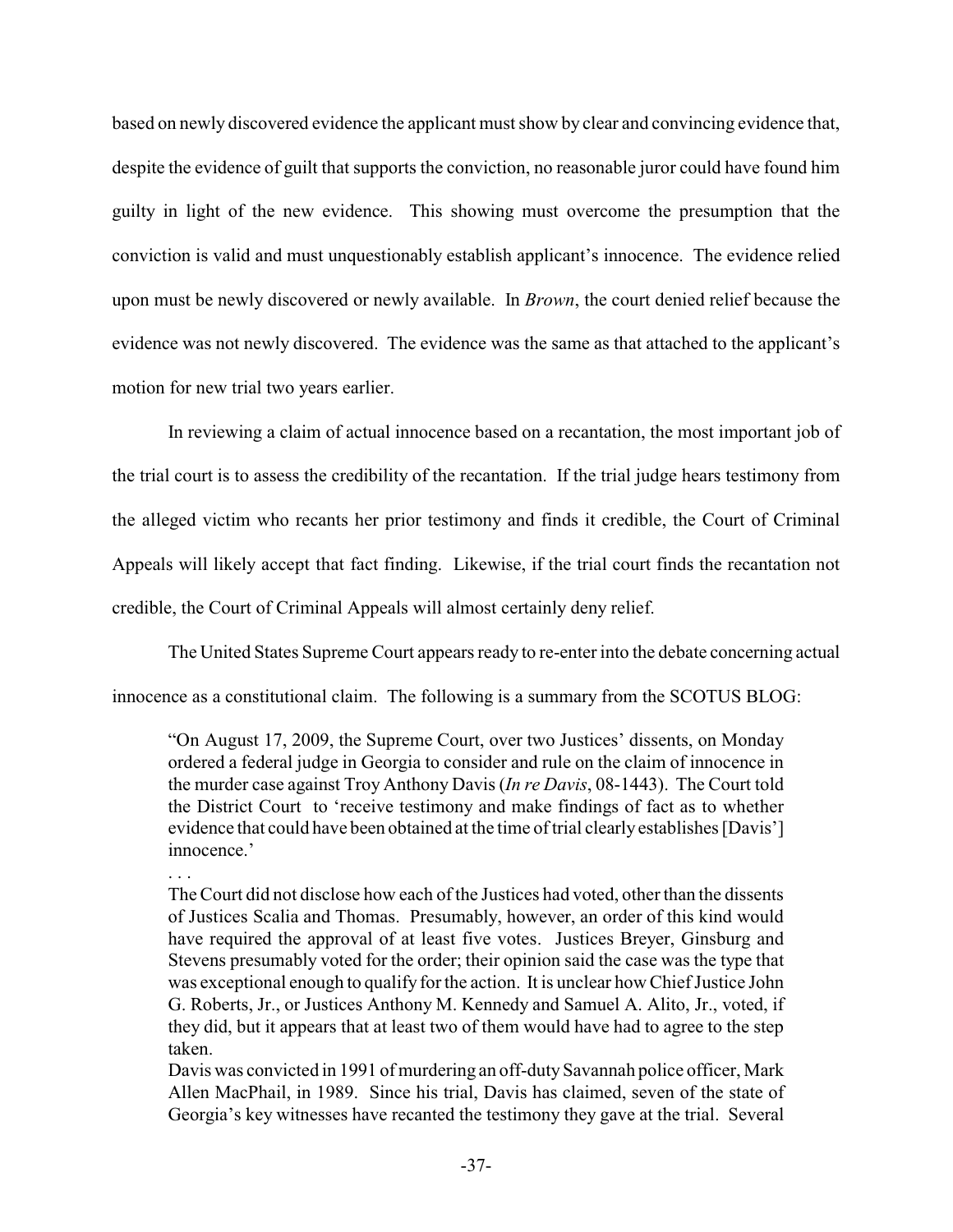otherindividuals have implicated anotherman - the prosecution's keywitness against Davis - as the shooter.

The Court's action set off a sharply-worded exchange - Justice Stevens on one side, Justice Scalia on the other - over the strength of Davis' claim to be innocent, and over whether the Georgia federal judge who will be conducting the new review has any power to rule for Davis.

The Court has never ruled on whether a credible claim of 'actual innocence' justifies extraordinary remedies in federal court, when a state conviction is involved. Davis' case may well test that issue, as it moves through the federal courts again. Justice Scalia, in fact, said in his opinion Monday that, if there is a genuine issue on that point, the Court itself should decide the issue.

On the merits of Davis' claim, Justice Scalia dismissed it as 'a sure loser.' He said that the Georgia Supreme Court, the federal Eleventh Circuit, and the Georgia pardon board have all considered the very evidence that Davis now cites, and 'found it lacking.'

Justice Stevens did not judge finally the merits of the claim, but hinted that he had found it at least partly supported, saying that 'the substantial risk of putting an innocent man to death' justified the Court in taking the unusual action it did on Monday.

On the power of a federal judge to rule in Davis' favor at this stage, Scalia argued that the 1996 federal law limiting federal habeas review of state criminal convictions - the Anti-Terrorism and Effective Death Penalty Act (AEDPA) - barred any federal court from hearing Davis' claim because there was no error at his trial that violated any prior Supreme Court decision.

Scalia wrote: 'This Court has *never* held that the Constitution forbids the execution of a convicted defendant who has had a full and fair trial but is later able to convince a habeas court that he is 'actually' innocent.' He conceded, though, that the Court has left the issue open.

Stevens said that the District judge may have authority to act, perhaps finding that AEDPA'slimits do not apply to 'original' habeas writs of the kind the Justices acted on on Monday, or do not apply to a habeas claim of 'actual innocence.' In addition, Stevens said, there may be an argument that AEDPA's habeas limits are unconstitutional if they barred court review of such a claim. Finally, Stevens said, it can be argued that it would be a federal constitutional violation to execute an innocent person.

All of those issues, presumably, will be canvassed initially by the federal District judge, with further review likely in both the Eleventh Circuit and, potentially, the Supreme Court."

## **d. Additional Grounds for Relief**

Other, less common grounds for relief on a writ include:

Double Jeopardy: Under some circumstances, a double jeopardy claim can be raised on a

writ, even if the applicant failed to raise the issue in the trial court. When the undisputed facts show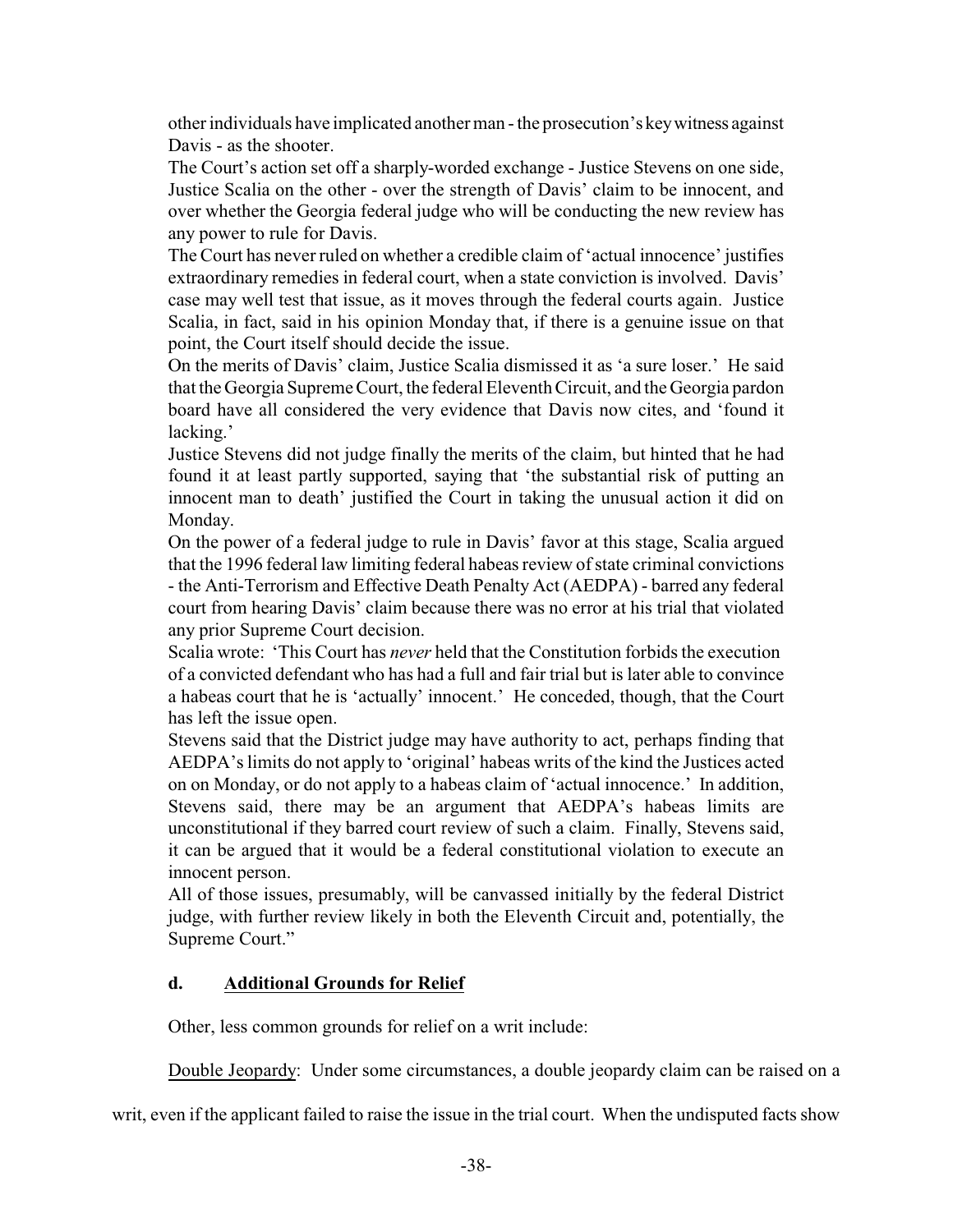the double jeopardy violation is clearly apparent on the face of the record and when enforcement of the usual rules of procedural default would serve no legitimate state interest, this claim can be considered on a writ. *Gonzalez v. State*, 8 S.W.3d 640, 643 (Tex. Crim. App. 2002); *Ex parte Cavazos*, 203 S.W.3d 333 (Tex. Crim. App. 2006); *Ex parte Diaz,* 959 S.W.2d 213 (Tex. Crim. App. 1998); *Ex parte Knipps*, 236 S.W.3d 214 (Tex. Crim. App. 2007).

Guilty Pleas: If the plea was entered involuntarily and unknowingly, it may be attacked on a writ application. *Rodriguez v. State*, 899 S.W.2d 658 (Tex. Crim. App. 1995).

Denial of Counsel: Relief byway of habeas corpus is available if a defendant was denied the right to counsel at any critical stage of the proceedings. *Ex parte Sanders*, 588 S.W.2d 383, 385 (Tex. Crim. App. 1979).

Right to Appeal and Discretionary Review: A convicted defendant is entitled to effective assistance of counsel on direct appeal as of right. *Evitts v. Lucey*, 469 U.S. 387, 402-03 (1985). A defendant who is denied this right is entitled to an out of time appeal. *Ex parte Axel*, 757 S.W.2d 369, 374 (Tex. Crim. App. 1988). The failure of an attorney to notify client of the right to file a Petition for Discretionary Review with the Court of Criminal Appeals entitles him to file an out of time Petition. *Ex parte Wilson*, 956 S.W.2d 25 (Tex. Crim. App. 1997).

Illegal Sentence: A claim of an illegal sentence can be raised on an application for writ of habeas corpus. *Ex parte Rich*, 194 S.W.3d 508, 512 (Tex. Crim. App. 2006).

Denial of Interpreter: If the applicant did not understand English and was denied an interpreter, habeas relief is appropriate. *Ex parte Nanes*, 558 S.W.2d 893, 894 (Tex. Crim. App. 1977).

Presentation of Perjured Testimony: If the state knowingly presented perjured testimony, a writ application can be granted. *Ex parte Adams*, 768 S.W.2d 281, 293 (Tex. Crim. App. 1989).